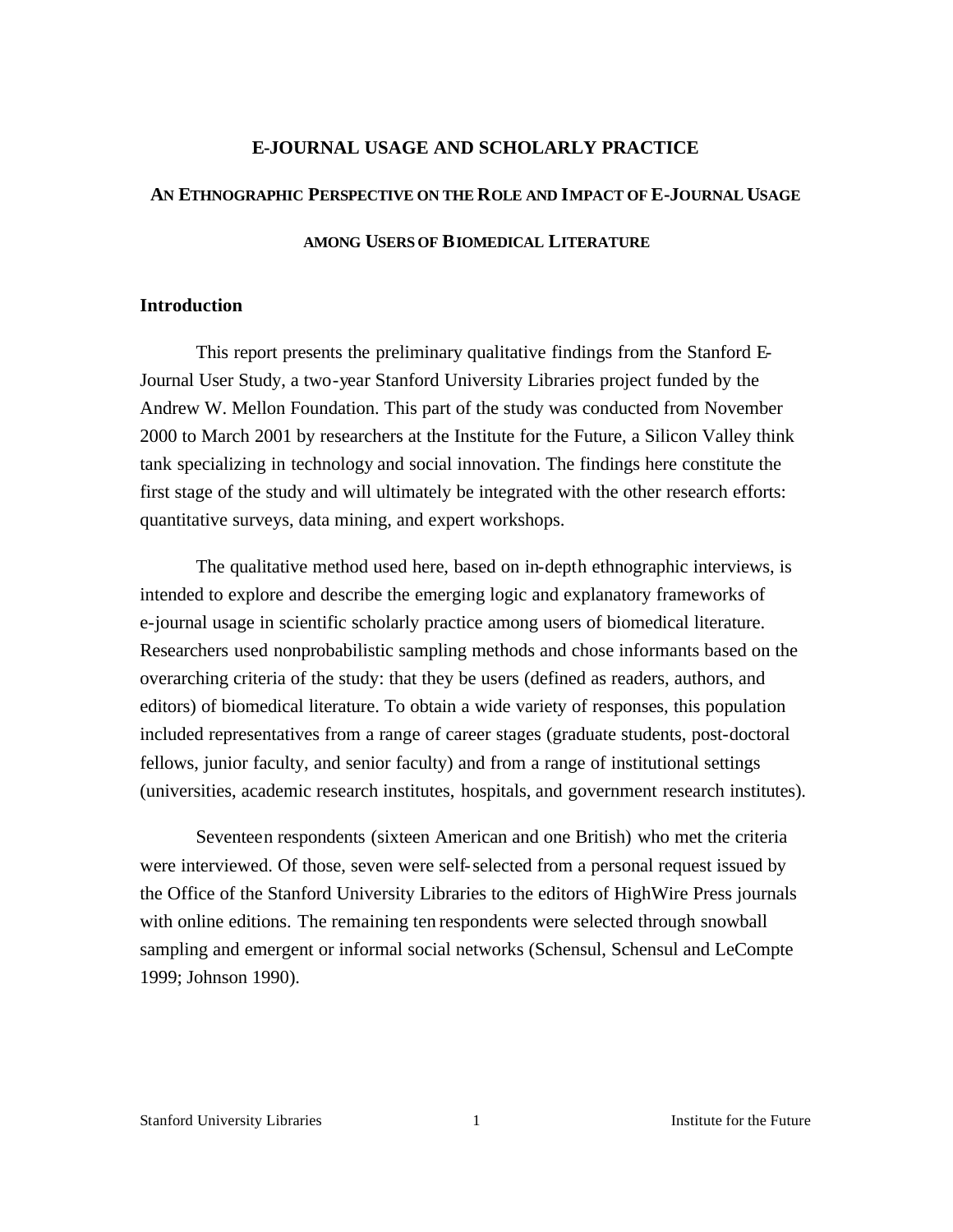The objectives of the interviews were threefold:

- 1. **To describe the emerging role** and fit of e-journals in scientific scholarly practice
- 2. **To understand the range** and types of dimensions that shape e-journal usage and to learn how users obtain value from e-journals
- 3. **To understand the impact** of e-journals on scholarly practice

Throughout this report, we use the term *e-journal* (electronic journal) to refer to a journal that is available online and that may or may not be associated with a traditional printed journal. Other terms, such as *online journal* or *e-publication,* are synonymous with our term e-journal. We use the term *Internet* to refer to the broad public computernetworked environment, whereas *World Wide Web (WWW),* or *Web,* refers to the graphical interface, hyperlinked computer network residing on the Internet.

Following the Findings in Brief, the main body of the report is divided into four sections related to the usage of e-journals by scholars, each with several subthemes, and a brief methodology section. An appendix with the interview instrument follows.

## **I. The Role and Fit of E-Journals in Scholarly Practice**

- Scientific e-journals are accountable to the worlds of print and the Internet.
- E-journals belong to a cluster of technological innovations that shape the way scholars adopt these journals.
- The most significant current source of value from e-journals is in the scholars' ability to search them.
- Online searching emphasizes the article as container (or structure) of content.

## **II. Scholarly Usage of E-Journals: Idiosyncratic and Contextually Based Practices**

• No single pattern of usage predominates for e-journals.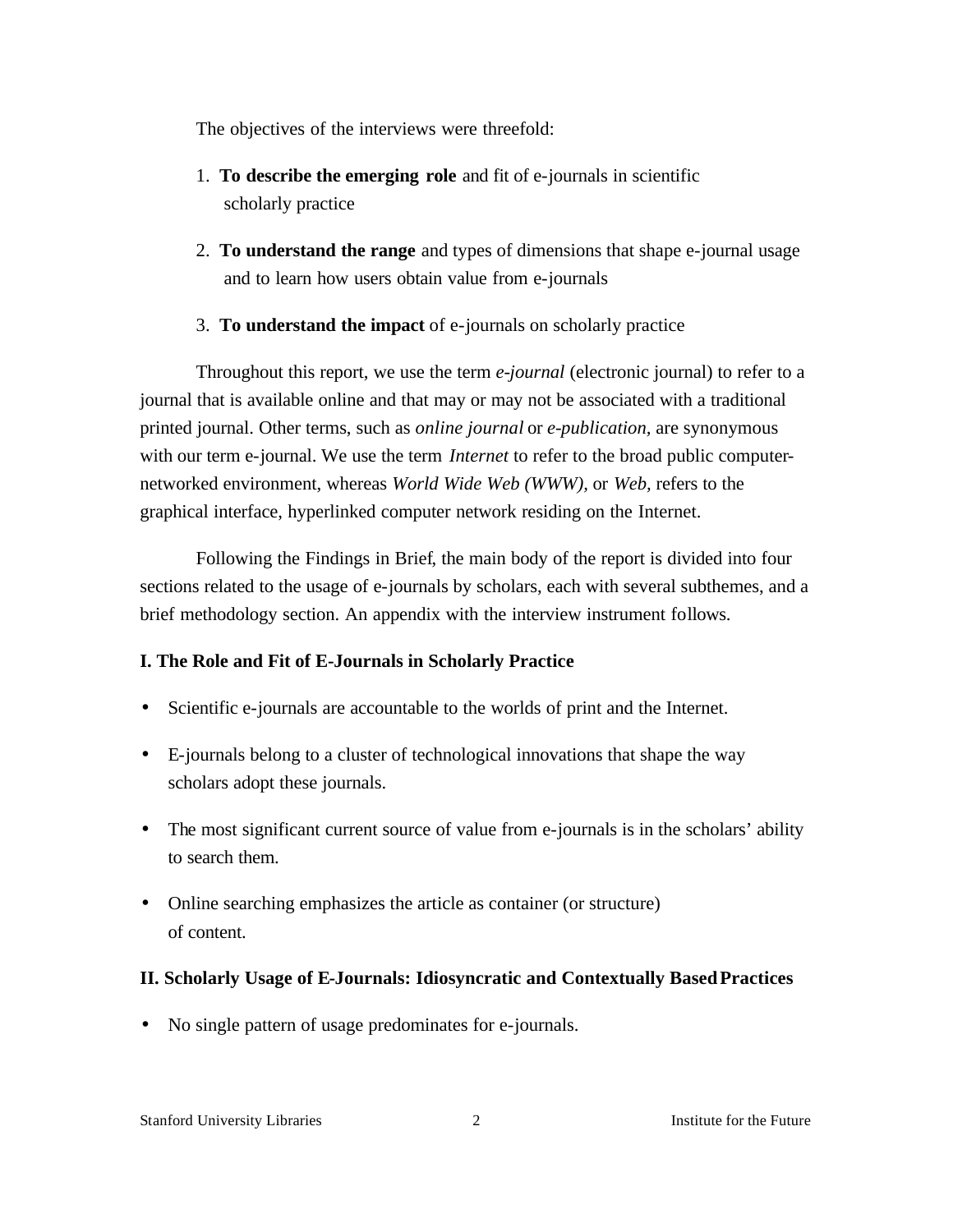- Scholars craft multiple routines for using e-journals to support a range of information practices.
- E-journals provide a bridge between publicizing and publishing scholarly work.
- E-journal features get blurred with the features of the broader search-andretrieval environment.

# **III. Impacts of E-Journals on Scientific Scholarly Practice: A New Relationship to Information, Knowledge, and Peers**

- E-journals improve the efficiency of scientific scholarship.
- E-journals facilitate new forms of scholarly practice through new relationships to information, knowledge, and peers.
- E-journals create new kinds of work in scholarly practice.

## **IV. Insights on E-Journal Adoption and Implications for the Future**

- E-journals are part of a cluster of innovations and technologies that can be leveraged to create value for scholars.
- Scholars work in an integrated media environment, with synergies between paper and electronic journals.
- Scholars obtain more value from e-journals when the journals support a wide range of information practices.
- E-journals offer different types of value for searching, reading, and publishing.
- The zone between informal publicizing and formal publication is a rich and critical area for scholarly communications.
- E-journals challenge the notion of journal brand.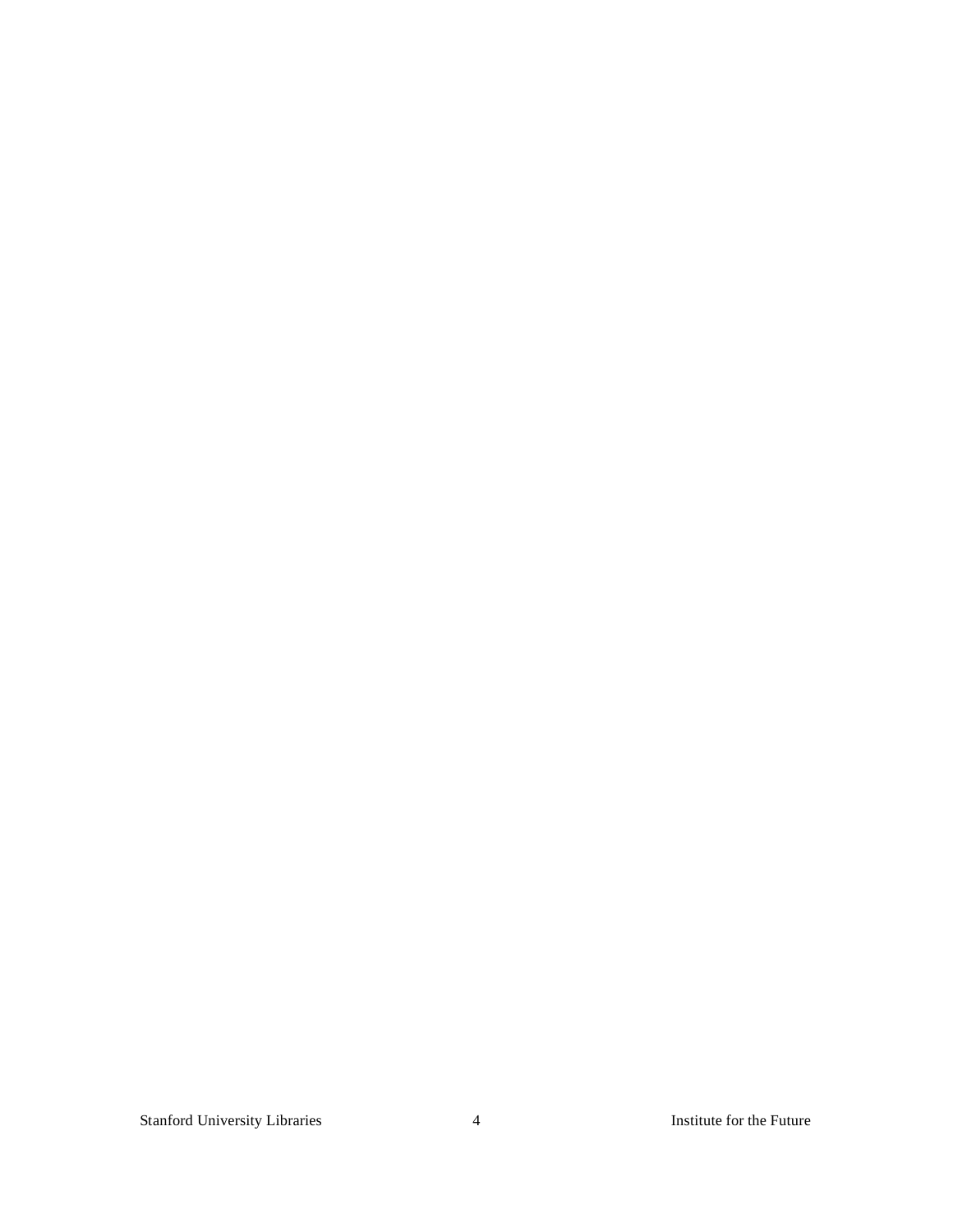#### **FINDINGS IN BRIEF**

Journals that are available and accessible online—e-journals—are still in their early days of development and adoption by scholars. Over the next five to ten years, many new methods of publishing articles and entire journals online will emerge. These new scholarly resources may be very different in form and function than their current manifestations. This report is a preliminary attempt to map out some of the key contexts within which e-journals exist. We examine the emerging role, and fit, of e-journals in scholarly scientific practice; the range of dimensions that shape e-journal usage and provide value for scholars; and the larger impact of e-journals on scholarly practice. The final section of the report presents insights on e-journal adoption, and implications for the future.

#### **I. THE ROLE AND FIT OF E-JOURNALS IN SCHOLARLY PRACTICE.**

To understand how new e-journal forms and functions may evolve, the report examines the current role that e-journals play in scholarly work. This may provide some insight as to how e-journals will establish their niche within a broader set of scholarly resources and how they will complement and challenge traditional paper journals.

## **Scientific e-journals are accountable to the worlds of print and the Internet**

E-journals are part of both a tradition of scientific society publishing and an emerging interactive communications and publishing environment: the Internet. Scientists turn to e-journals for the same content they receive from print journals. They approach e-journals with the same set of expectations they have developed for print editions. Therefore, the characteristics, legacies, and user expectations of both paper and electronic domains shape e-journal usage. Scholars develop their preferences and strategies for searching, reading, and publishing in both of these media contexts.

E-journals come bundled with the powers of the Internet (particularly the Web), the computer, and the printer, and therefore cannot be evaluated in isolation from this technological context. Scholars' adoption and usage of e-journals will be driven by their adoption of other features of the Internet environment (such as the Web, e-mail, and other connectivity capabilities), peripheral technologies, and new software.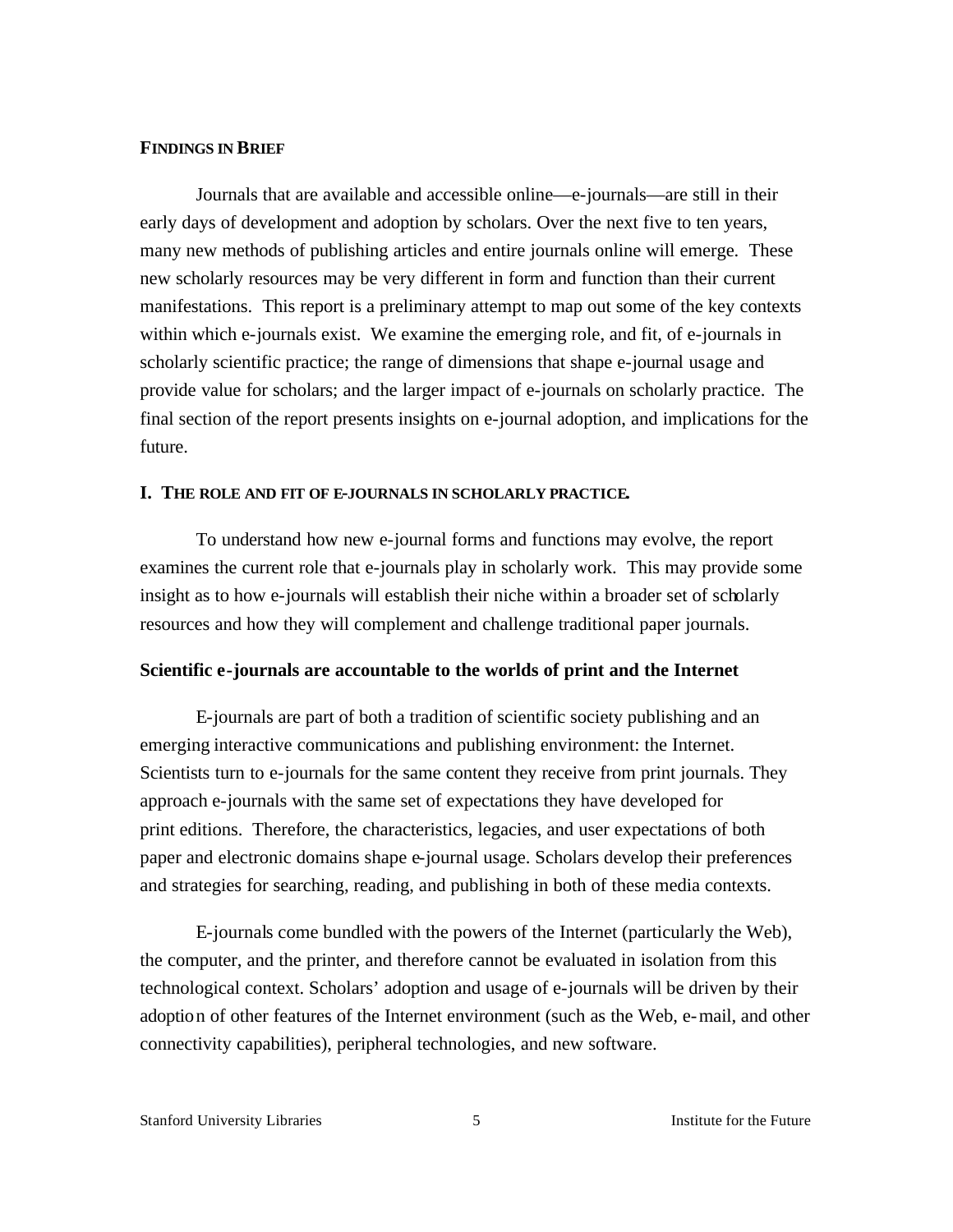Respondents suggested that scholars obtain value from e-journals by combining distinct connectivity features and capabilities of the Web, such as search engines and hyperlinks; access to publicly maintained databases; availability of multimedia and other software; and connections to people, places, and institutions through e-mail. E-journals are enhanced by more than their ability to leverage Web connectivity and resources, however. Two overlooked technologies key to e-journal adoption and usage are the computer itself and the printer. E-journals provide information in digital form, and are able to leverage the computational power of the personal computer and even more powerful remote computers. Scholars also talk about the presence or absence of advanced printing capabilities and access to free printing as integral to how e-journals fit into their everyday scientific practice. By linking electronic publications to the power of the Web, the computer, and the printer, publishers can create an environment in which scholars are able to maximize benefits of the media and potentially create new forms of scientific practice.

## **The most significant current source of value from e-journals is in the scholars' ability to search them**

Scholars are often introduced to e-journals via search and retrieval of content. Here they gain their initial experiences interacting with e-journals and establish their first expectations of what an e-journal can do for them. When scholars search online for information, the journal structure—as a container that adds value to content—is less significant. Online searches tend to bypass the journal as container or significant boundary delineating a collection of ideas and content. For example, interview respondents spoke of their searches as strategies to find article content and information related to specific topics, not necessarily from specific journals.

## **II. SCHOLARLY USAGE OF E-JOURNALS: IDIOSYNCRATIC AND CONTEXTUALLY BASED PRACTICES.**

Stanford University Libraries 6 100 m 6 10 m institute for the Future future for the Future of the Future 1 E-journal practices are like individual fingerprints—they are unique to individuals, representing a pattern of strategies and a personal signature. Usage of ejournals is highly contextual, with strategies for using them dependent on many variable factors in the scholar's environment. Routines for using e-journals vary, for instance, depending upon information tasks and objectives. These routines also change over time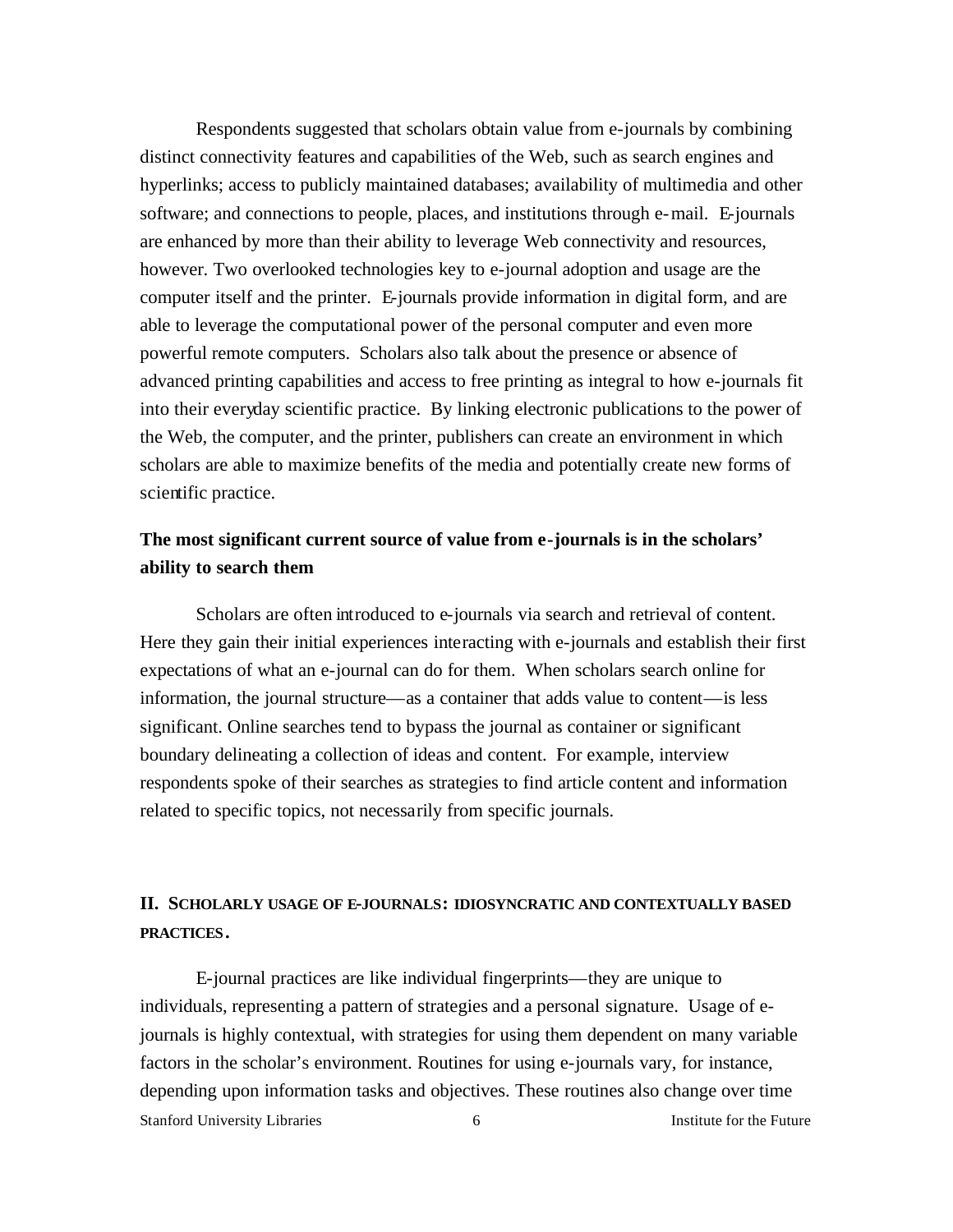and place. Some key drivers shaping e-journal usage and preferences for paper or electronic format include the following:

- *Scholarly goal:* Scholars pursue multiple goals using e-journals: writing a grant, finding a citation, browsing a peripheral subfield, becoming familiar with the work of a particular author, and so on.
- *Infrastructure:* Scholarly infrastructure includes institutional contracts and licenses with publishers and libraries; administrative support and personnel; and available computers, telecommunications technologies, and peripheral technologies such as printers, copiers, and scanners.
- *Time and place:* Scholars have different needs and make different choices depending on whether they are working during the day or after hours, at home, in the office, en route to a conference, at a café, and so on.
- *Professional characteristics:* Usage patterns vary according to a scholar's stage in career and experience base in the discipline; to other scholarly obligations such as teaching commitments, institutional obligations, and laboratory responsibilities; and to the relative volatility of the scholar's subfield. Scholars at the beginning of their careers have different information needs and capabilities, along with less familiarity with the literature, than do older, more experienced scientists. The latter generally have a wider range of publishing and teaching responsibilities as well.

## *Convenience drives usage of e-journals . . .and it is a relative term among scholars*

What is convenient for one scholar is not necessarily convenient for others. With their own idiosyncratic approaches to both print journals and online information, and with their own configuration of professional strengths, histories, and needs, scholars patch together systems that work for them in their context. These individual systems may not appear to be the most efficient, but they are effective for those who create them.

Along with personal history and understanding of technologies, scholars also talked about using whatever is free and easily available at their institutions. Scavenging from their environment, they put together the tools that work most effectively for them. If they can walk across the hall or down the hill to the library, or if their institution is invested in promoting a particular indexing or searching system, this is often what they use. Interviewees also mentioned other factors determining convenience, such as the presence or absence of dedicated computer terminals, access to free printing and copying, library proximity and hours, family demands, and ability to shift some of the burden of work to an assistant.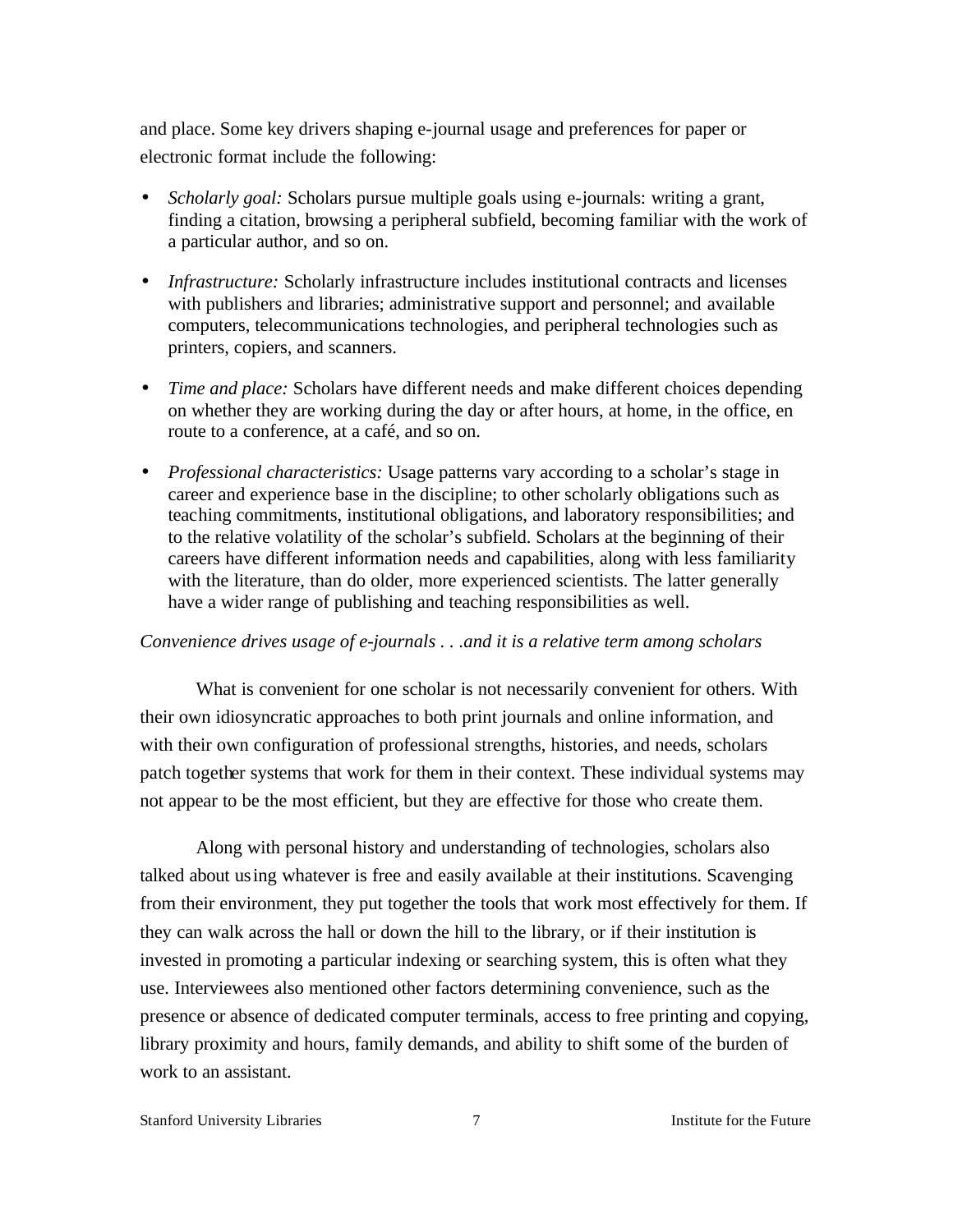## *The idea of a tradeoff between paper and electronic formats is misleading; both are important tools for thinking and working.*

As they look for what is most convenient and what makes sense given their particular needs and strengths, scholars don't see separate worlds of paper and electronic formats. They work in an integrated media context. Integration happens differently for different people, but informants were neither paperless or exclusively paper bound. Evaluation of e-journals, then, should be conducted within an integrated media context that includes both hard copy and electronic text and resources.

# **Scholars craft multiple routines for using e-journals to support a range of information practices.**

Scientific scholars develop a portfolio of routines and strategies for using e-journals to gather, manage, and make sense of biomedical journal literature. Six major categories of information practices emerged from our interviews with respondents. Scholars engage in these activities in no particular order, often simultaneously, and cycle back and forth among them. E-journals provide value when they help scholars hone these six domains of information practice, structure knowledge, and achieve scholarly goals.

- *Scholars monitor and review content regularly to keep current:* The goal of this information practice is to cover a broad knowledge domain (or domains) and to get exposure to new and emerging ideas, discoveries, and methods. Reading is less intensive and is done with the idea of covering a lot of material and looking for important descriptors and indicators of relevant content. Respondents use a mix of methods for this practice. They access content in both paper and electronic journals and review material in electronic and hard copy formats. A focus on developing ways for scholars to switch back and forth between paper and electronic formats might contribute to improving the overall ability of scholars to monitor and review content.
- *Scholars conduct direct research for retrieval:* In this practice, the knowledge domain tends to narrow. The purpose of reading shifts from absorbing a wide range of ideas to critically evaluating specific content for retrieval. Directed research is a focused activity in which success is defined by effectively navigating the literature and retrieving particular types of content—full-text articles, citations, author names, data sets, or even abstracts. The ability to develop productive starting points from which many paths can be created is a source of value for scholars. Assessment tools—such as informative titles, abstracts, accessible tables or data, article descriptors, article ranking or rating systems, and other metadata—help scholars evaluate material as they navigate paths and decide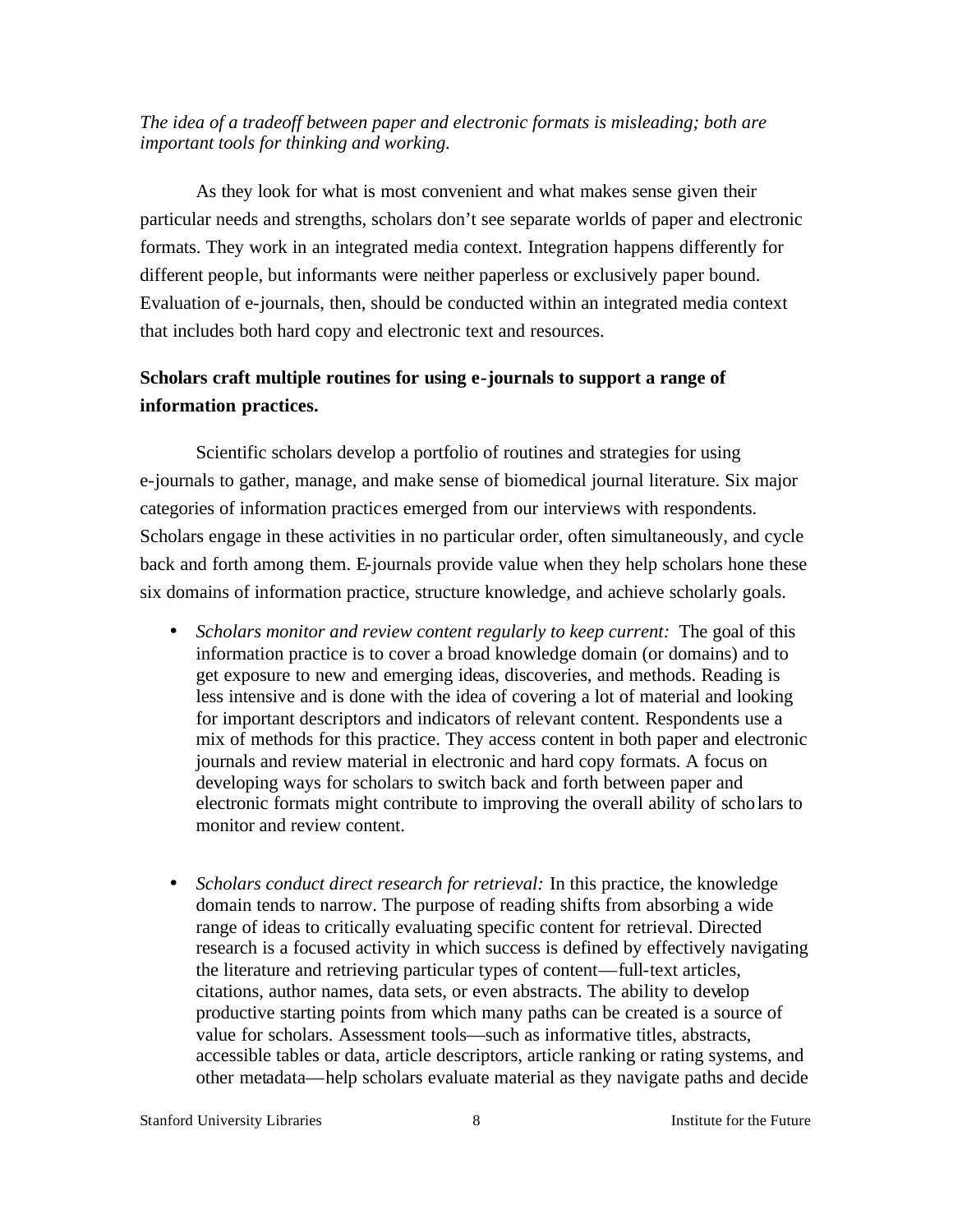how they will retrieve content. Scholars are likely to highly value and to increase adoption of e-journals with features that support these activities.

- *Scholars study and read intensively to extract knowledge:* Study reading, or intensive reading, helps in the thinking process, the creation of knowledge, and assimilation or integration of new knowledge into existing knowledge bases. Scholars described how they dissect articles, extract knowledge, and make sense of ideas in this mode. Most respondents commented that they prefer to do intensive reading in hard copy format, which allows them to make notations and to move around easily within and between documents. To the extent that publishers want to encourage readers to do more serious reading online, they may want to address these concerns, both by working to provide *paper convenience* in the electronic format and by encouraging scholars to learn to think differently, using electronic conveniences not found in paper.
- *Scholars circulate and exchange content to build peer networks:* E-journals provide many opportunities for scholars to increase information exchange among themselves. Whether for purely transactional purposes or to meet broader social goals, tools such as e-mail with URL or PDF attachments, lab Web sites, and distributed, flexible printing have given scholars a new basis for interacting around journal content.
- *Scholars organize content to create context and relevance:* Organizing and categorizing content typically follows retrieval (and sometimes, intensive reading), and consumes large amounts of time and thought. Respondents described idiosyncratic systems of cataloging, organizing, and filing collected content to create a broader context and help create meaning. In essence, scholars described the creation of personal mini-libraries. These take the form of piles of paper on office floors, e-libraries, paper filing systems, reference manager systems, or a combination of these systems. Cataloging and organizing content is an important activity for respondents because it helps them to place retrieved content into a larger context for scholarly analysis and reflection, draw connections among disparate pieces of scholarly work, build their own knowledge structures, and develop original ideas.
- *Scholars document original content to establish ownership of ideas:* Respondents identified a final practice of scholarly work as documentation of original content. Receiving public acknowledgment as the owner of an idea, as one scholar put it, is an important motivator for documentation. E-journals facilitate documentation in two ways: by seamlessly linking the searching and writing processes and by speeding up the time between submission and formal publication of an article.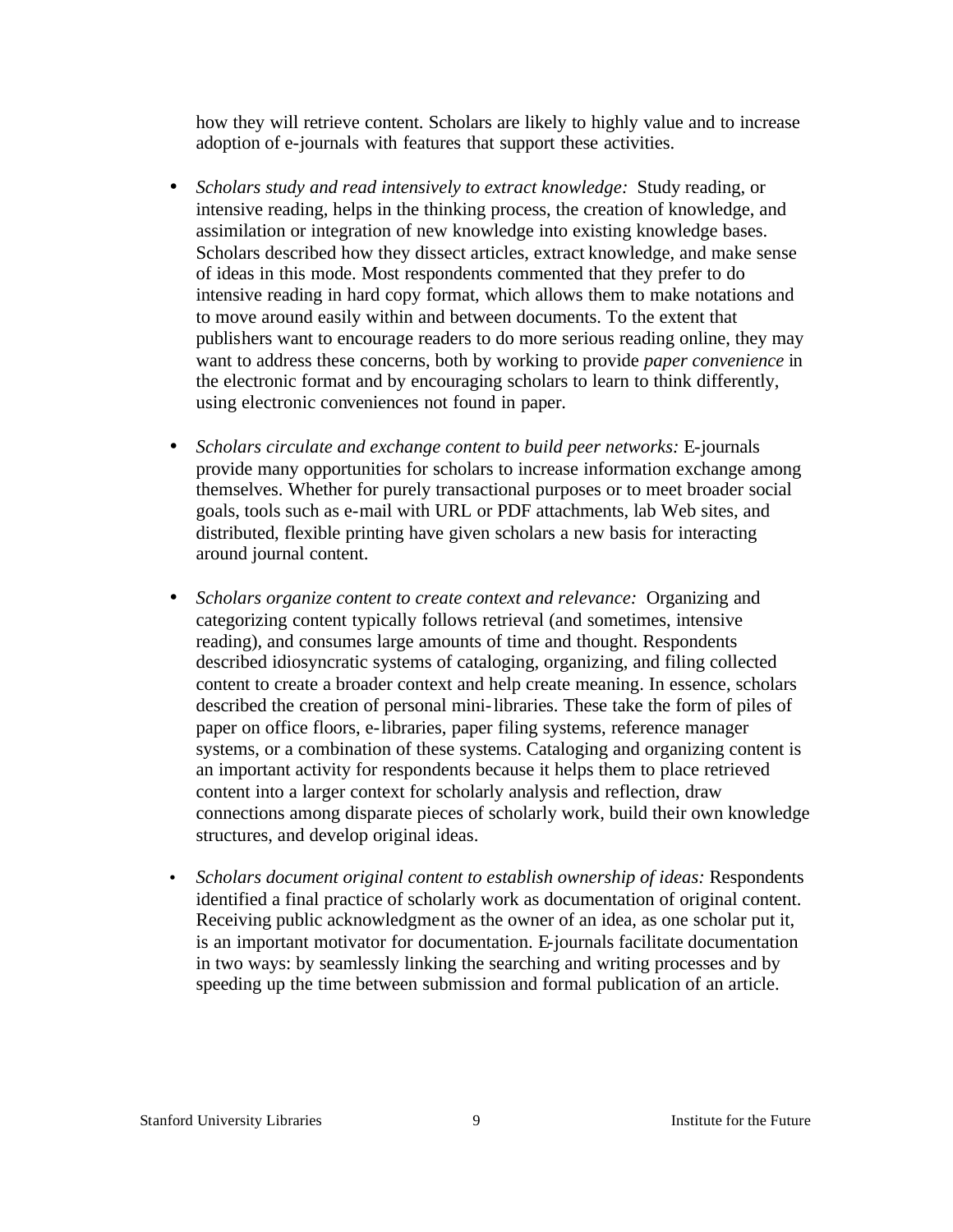#### **E-journals provide a bridge between publicizing and publishing scholarly work.**

Scientists publicize their work in person, in print, and, increasingly, in virtual formats—from informal networks to journal clubs, from database postings to conference presentations to peer-reviewed publication. As they tap into the flexibility of online information dissemination and retrieval, Internet technologies such as e-mail, and the computational power of the computer, e-journals enable closer links with a wider variety of publicizing practices than do their print counterparts. In many ways, e-journals shrink the gap between publicizing and publishing, bringing informal and supplementary information into closer proximity with formal, peer-reviewed material. This offers unprecedented opportunities for creative cross-referencing of domains of information, but also creates new tensions between published and unpublished material; between *gray literature* and peer-reviewed literature; between formal and informal material. E-journals and their broader technological context can provide new tools, forums, and forms of dissemination with the potential to significantly shape scholarly communications and publishing practices in the future.

## **E-journal features get blurred with the features of the broader search-andretrieval environment.**

Scholars often did not distinguish during interviews between the features of an e-journal, those of a search engine, and those of a cluster of journals such as HighWire Press. E-journals appear as constellations of networked information in a larger informational galaxy. Some respondents had no clear sense of what e-journal features might be, beyond simple existence as accessible information. While scholars value the increased ability to manipulate, retrieve, and link information provided by e-journals, these services are also associated with electronic search engines. As a result, search engine features often blend seamlessly into journal Web site features.

# **III. IMPACTS OF E-JOURNALS ON SCIENTIFIC SCHOLARLY PRACTICE: A NEW RELATIONSHIP TO INFORMATION, KNOWLEDGE, AND PEERS**

The impacts of e-journals on scholarly practice extend beyond the increased ease they provide in gathering and managing information. The consequences of more powerful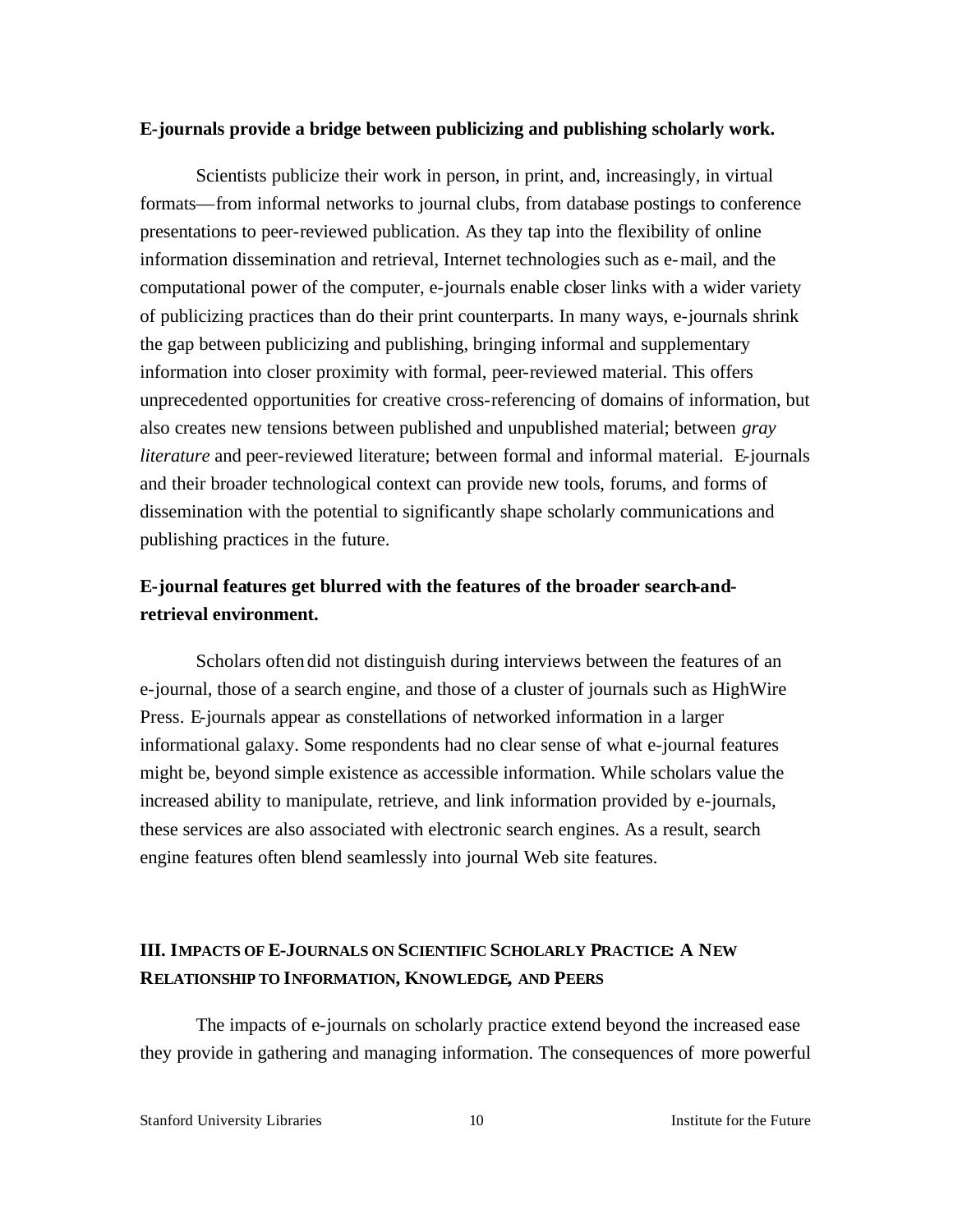searches and better access to a wider and more diverse resource base go well beyond the scholar's ability to leverage time and work more efficiently.

## **E-journals improve the efficiency of scientific scholarship.**

Electronic search engines and online access to abstracts and full-text articles clearly speed up the process of searching and retrieving relevant scholarly content. Respondents described the various ways which online searching, browsing, scanning, retrieval, and even submission of artic les save them time and make them more productive in their work. Not only do e-journal access and searching speed up the process, they provide access to more articles and content than traditional methods within a single session.

# **E-journals facilitate new forms of scholarly practice through new relationships to information, knowledge, and peers.**

Scholars described how e-journals can expose users to different kinds of articles, in fields that the scholars may not have accessed before. They also explained how science could become more open as different types of information are presented in new formats and new arenas, thereby becoming accessible to more people. New interpretations of online data could stimulate new debates and new paths of inquiry, furthering the scientific process. A plant biologist speculated about the possibility of being able to publish all results, for example, including negative results, not just "best results." Respondents' comments about the scholarly impacts of e-journals reflected their implicit shared values regarding transparency, accuracy, scientific validity, contribution to scientific progress, and nonduplication of scholarship. Respondents believe that the new forms of access and connectivity available in the e-journal environment could enable scholars to meet these more profound scientific goals.

## *E-journals increase peripheral vision.*

E-journals help scholars develop more effective vision at the borders of specific content areas without creating too much work. Increasing awarene ss at the periphery increases ability to make connections to other fields and helps place research in a broader context. It may also encourage scholars to be willing to take searching and reading risks. As they facilitate both deep, narrow searches of core content areas and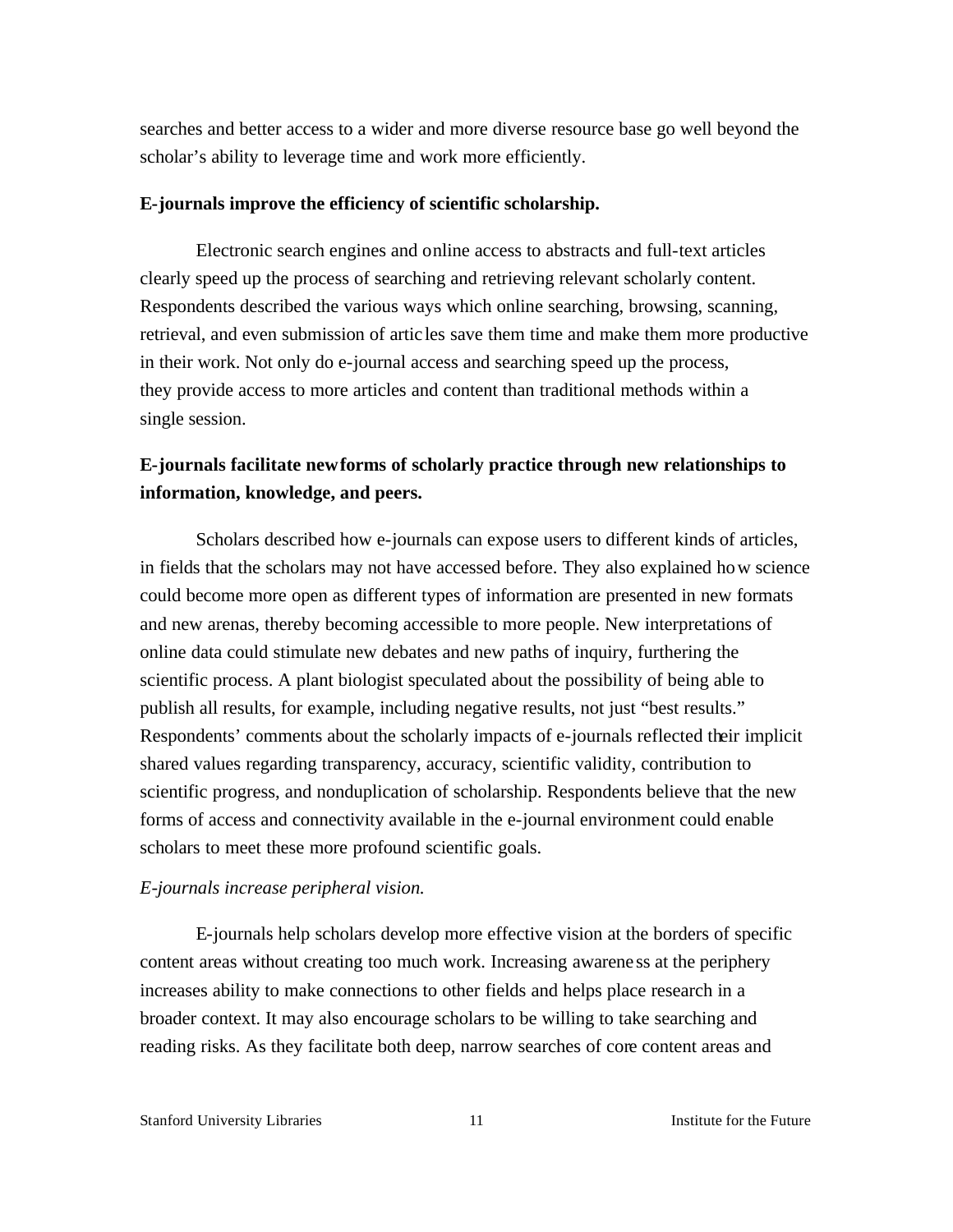broad searches that cover the periphery of subfields and distinct disciplines, e-journals can act as a microscope and a telescope for scholars.

## *E-journals facilitate participation in a greater flow of information and scholarly communications.*

Many informants felt they had increased the amount of information they pass on to others: using e-mail to send URLs, PDF files, and cut-and-pasted abstracts; handing out reprinted downloaded PDFs; and so on. Greater ability to disseminate information informally among peers creates a new way for scholars to be in relationship with each other and their information.

## *E-journals provide new ways for presenting scientific results that contribute to new thinking processes.*

Scholars mentioned the emergence of new publishing formats (such as film) and of larger data sets that could conceivably change the way scientists think about scientific problems and questions. Not only are computer-generated simulations and models (increasingly common) new ways of presenting the same information; they are in themselves new forms of evidence. Will emerging opportunities for expressing data shape the way experiments are designed in the future? "I think [they're] allowing us to plan more global experiments, more logical experiments … more completed experiments," said a biological chemistry post-doctoral fellow.

## *E-journals make data more visible and increase evaluation and scrutiny.*

For the reader, increased access to evidence promotes scientific transparency, visibility, and accountability. E-journals, with the capability to link to more complete data sets and additional information, potentially could increase the level of scrutiny of scientific results and interpretations. Ultimately, as one scholar told us, people will have to do better science.

With this kind of access to other people's data, the locus of evaluation may shift toward the individual scholar. When data is less visible, the journal plays a paramount role in the evaluation and verification process. The need for editorial validation could conceivably decrease, as scientists are increasingly able to dig deeper into specific data and results. At the same time, the unevenness of newly visible data is already a source of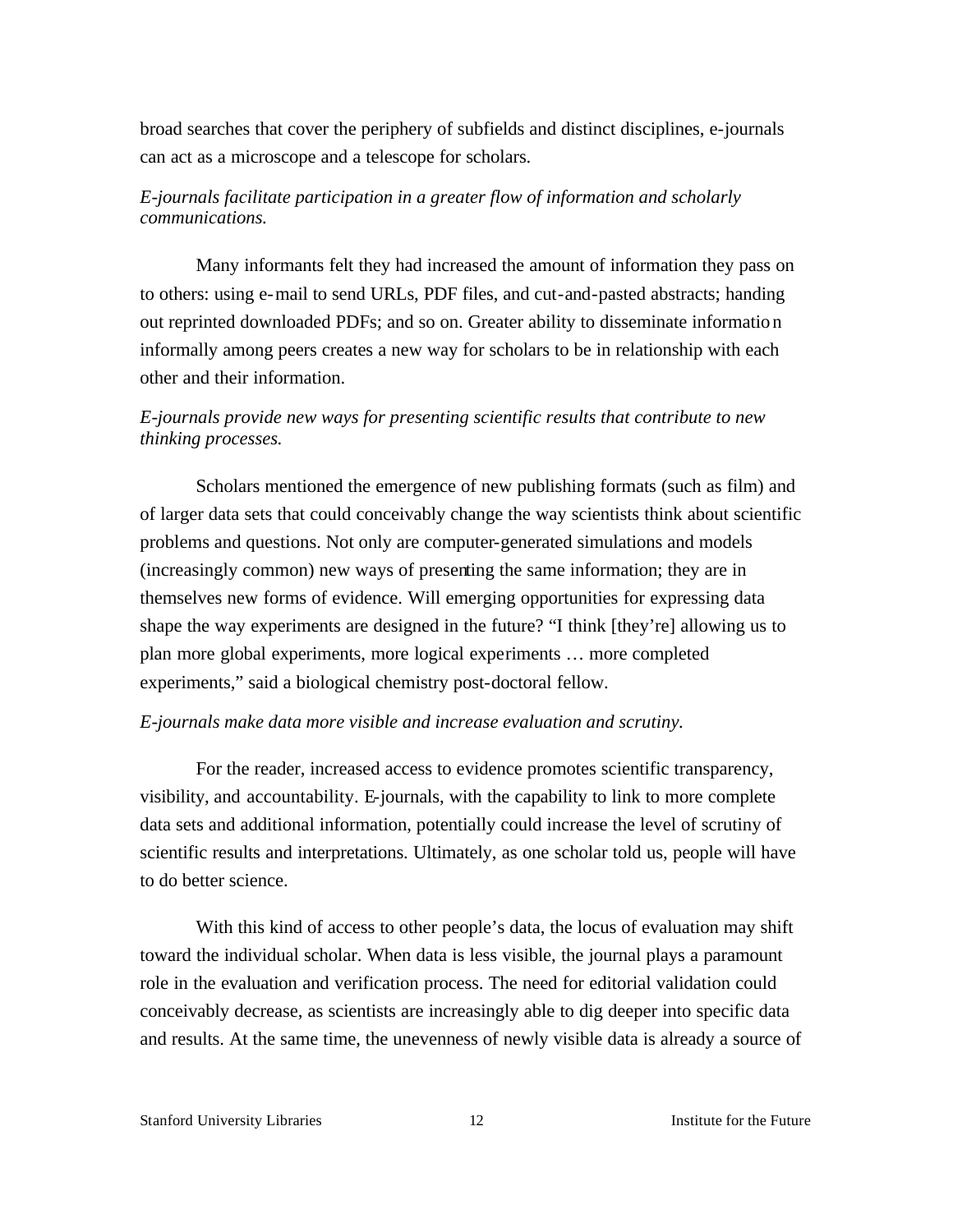some tension. Respondents mentioned the difficulty of knowing exactly when and how different kinds of data should be made available.

## *E-journals create new knowledge boundaries and domains of equivalency.*

E-journals exist in an environment in which it is now possible to make channels between different domains of scientific literatures—peer reviewed and not, conference proceedings and lab Web sites, databases and journal articles, and so on. As electronic peer-reviewed material competes with an increasingly active zone of other kinds of online and/or digital information, the development of boundaries becomes a key issue among scholars for navigation, evaluation, and access to content. New kinds of boundaries, as well as editorial voices, will likely emerge to distinguish between the different kinds of content. Some of these boundaries may be formally established by professional societies, while others may originate from scholars, labs, and other peer groups that have Web capability to make their own links among distinct articles and content.

#### **E-journals create new kinds of work in scholarly practice.**

Whereas e-journal use streamlines many information tasks and processes involved in scholarly work, it also creates new kinds of work that scholars need to manage. As more content is co-mingled under various forms of review and professional evaluation, scholars will need to spend more time accessing *and* assessing.

Larger numbers of articles will require that scholars use more sophisticated search engines and more sophisticated searching practices. Scholars also will have more choices about how and where to get access to scholarly content. Searching online is so efficient that it raises the stakes for covering all the bases when preparing and supporting an argument in an article. More work is created for scholars in other tangible ways as well: online searching and downloading from e-journals (and other online sources of content) increase the need for paper and print management. Respondents also commented on the additional work they must undertake to submit articles online. They described the hassles of formatting for multiple journals, preparing citations in distinct formats, and making sure that data standards were compatible across computer systems. Online circulation and sharing of information seems to have a downside as well. Alerts, advance notices, and emails from colleagues or labs with URLs and PDF files attached fill e-mail boxes and increase the amount of e-mail screening and management.

Stanford University Libraries 13 13 Institute for the Future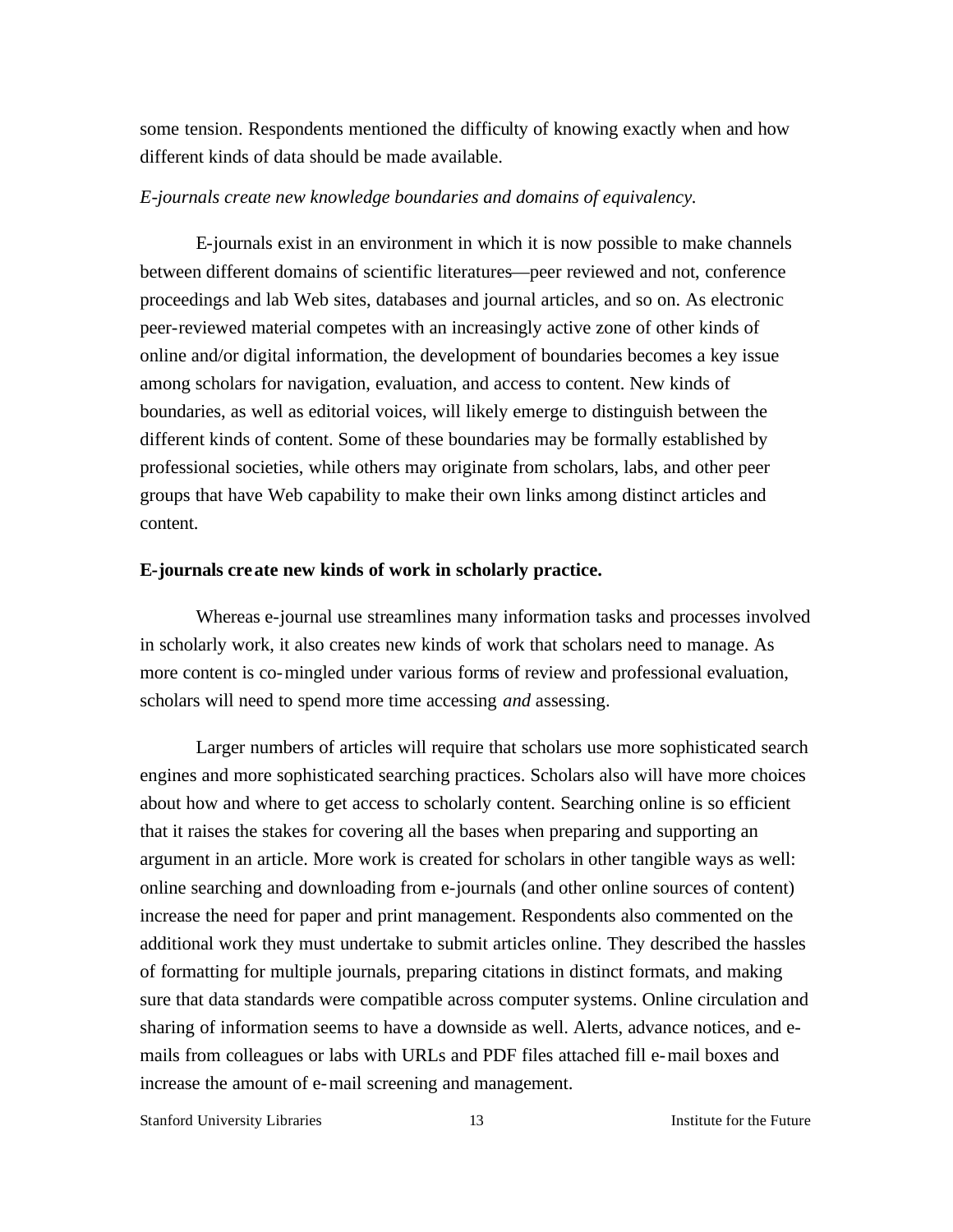## **IV. INSIGHTS ON E-JOURNAL ADOPTION AND IMPLICATIONS FOR THE FUTURE**

Little research has focused on qualitative assessments of the meaning and potential value of e-journals as part of a larger scholarly communications toolkit—the why and how of e-journal usage by scholars. This study is intended to contribute to the discussion of why scholars use e-journals, how they use them, and what kinds of roles ejournals play in overall scholarly practice. The hope is that the study will provide a richer context within which quantitative study results can be interpreted. Together, qua litative and quantitative results may provide a better picture of the distinct value that e-journals offer, and may be of use to publishers and others currently designing and developing ejournals. Following are several insights about the adoption and usage of e-journals by scholars using biomedical literature and about possible implications for the future of e-journals.

## **E-journals are part of a cluster of innovations and technologies that can be leveraged to create value for scholars.**

New sources of value may be created if the e-journal can leverage the other technologies -- printers, photocopiers, organizational software for referencing and citation management, multimedia software and products, database software, and Internet features and functionality -- that are a part of the scholar's technical infrastructure and communications toolkit. Printing, for example, is an important activity critical for study reading, organizing, and cataloging. The development of new printing formats and flexible printing processes linked to journal access may help scholars with the work of printing and paper management.

# **Scholars work in an integrated media environment, with synergies between paper and electronic journals.**

Respondents in this study suggested that paper and electronic content would fill distinct niches in the scholars' broader media ecology and that synergies between paper and electronic journals are likely to provide the most value for scientific scholars. Paper and electronic resources may take on new roles as e-journal features and capabilities emerge. A possibly fruitful area for exploration is how paper and electronic journals can work together, leveraging the distinct qualities and strengths of each. An assumption by

Stanford University Libraries 14 14 Institute for the Future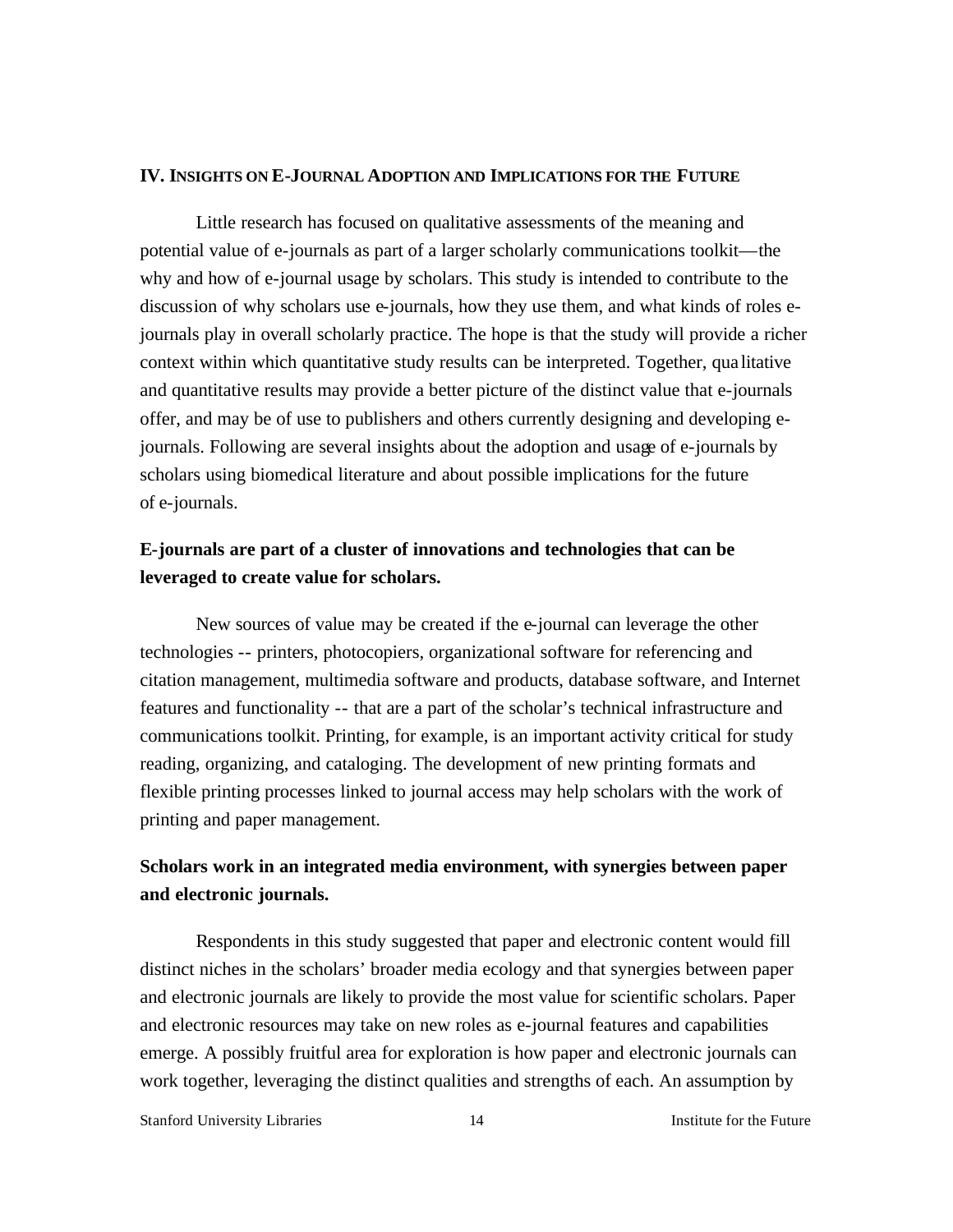publishers, libraries, and other information service providers that the e-journal will replace the print form may limit opportunities for scholars to take advantage of an integrated and value-added media environment.

# **Scholars obtain more value from e-journals when the journals support a wide range of information practices.**

Adoption and usage of e-journals may increase if publishers and other providers of e-journals focus design and development efforts toward supporting a range of idiosyncratic information practices such as content monitoring, directed research, studyreading, circulation and sharing, content organization, and documentation. Understanding the specific objectives of these information practices, such as the four described in this study related to directed research (establishing a base, creating paths, assessing content, and retrieving for use, see pp. 32-38) may provide a framework for identifying and developing new features and capabilities of e-journals.

## **E-journals offer different types of value for searching, reading, and publishing.**

Respondents suggested that they evaluate e-journals differently depending on whether they are searching, reading, or publishing in a journal. Each activity has distinct value criteria and serves different scholarly goals. Respondents also suggested that searching is currently the most common form of e-journal use. Research that focuses exclusively on searching may be overlooking important contributions and sources of value that e-journals can offer for scholars in their reading and publishing activities, however. Enhancing the readability of journals' content online, especially for study reading, may contribute to their value and flexibility.

# **The zone between informal publicizing and formal publication is a rich and critical area for scholarly communications.**

Respondent interviews suggested a desire for, and movement toward, developing a dynamic middle zone between the unstructured and organic Web environment and the procedural world of formal publishing. E-journals could provide various alternatives in this middle zone and new opportunities for bridging these two extremes. While not replacing traditional, peer-reviewed journals, new forums such as self-organizing (or loosely organized) knowledge communities, lab-based servers, supplemental databases, and other shared knowledge resources could offer scholars new sources of interaction

Stanford University Libraries 15 15 Institute for the Future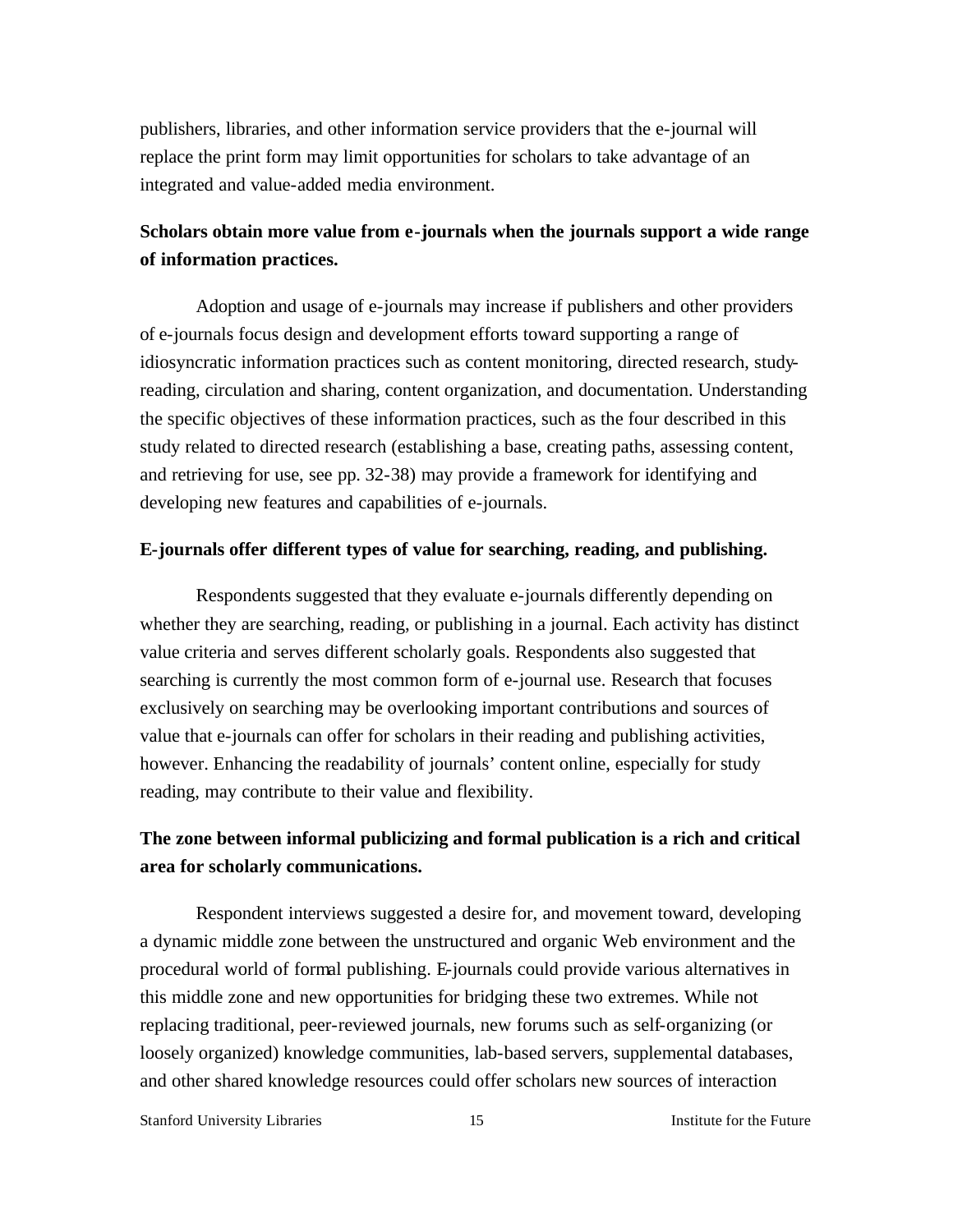with their peers around original research and cutting-edge information. E-journals and the connectivity of the Web provide a unique opportunity to support these environments.

## **E-journals challenge the notion of journal brand.**

The study research suggests that e-journal searching emphasizes the article as the relevant container of knowledge rather than the journal itself. E-journal features were perceived as blurred with the rest of the features of the e-journal's search-and-retrieval environment. Journal publishers may want to think about how to extend brand in the online environment across various online activities. Publishers might want to brand different aspects of their journals in addition to quality of content. Important components of brand may include attributes such as searchability, breadth of content, seamlessness with other search environments, ease of use, flexibility of searching within an article, use of content descriptors and metadata for assessment, and online readability. In essence, it may be useful for publishers to think about how to brand the entire experience of ejournals for scholars.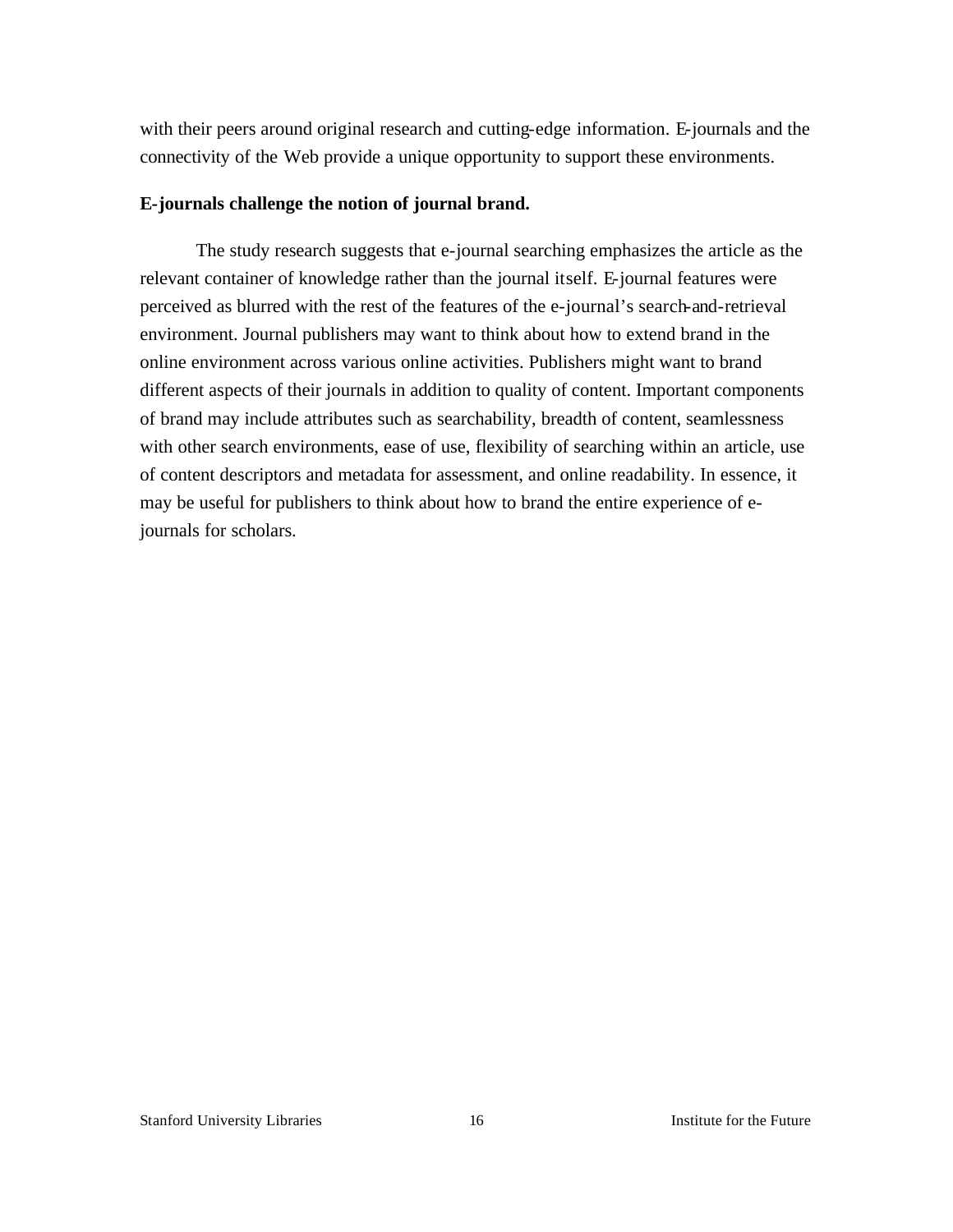## **E-JOURNAL USAGE AND SCHOLARLY PRACTICE**

# **AN ETHNOGRAPHIC PERSPECTIVE ON THE ROLE AND IMPACT OF E-JOURNAL USAGE AMONG USERS OF BIOMEDICAL LITERATURE**

## **I. THE ROLE AND FIT OF E-JOURNALS IN SCHOLARLY PRACTICE**

Journals that are available and accessible online—e-journals—are still in their early days of development and adoption by scholars. Over the next five to ten years, many new methods of publishing articles and entire journals online will emerge. These new scholarly resources may be very different in form and function than their current manifestations. To understand how these new forms and functions may evolve, we examined the current role that e-journals play in scholarly work. This may provide some insight as to how e-journals will establish their niche within a broader set of scholarly resources and how they will complement and challenge traditional paper journals.

#### **Scientific e-journals are accountable to the worlds of print and the Internet.**

While e-journals are relative newcomers to the scientific community, they are part of a tradition of scientific society publishing that goes back several centuries and forms the backbone of contemporary scientific research. They are also part of an emerging interactive communications and publishing environment: the Internet. The tensions between the established, procedural world of scholarly publishing and the organic, dynamic world of the Internet frame the context for the usage, evaluation, and finally, development of e-journals.

Scientists turn to e-journals for the same content they receive from print journals. They approach e-journals with the same set of expectations they have developed for print editions. A senior clinician described how he sees e-journals as equivalent to print versions.

*After all, words are words, and they're the same words on paper as they are on e-journals. It's the same article; it's the same journal, ultimately. The only thing that the e-journal possibly can give you is ability to search a greater percentage of the literature effectively than one can with printed journals.* 

Stanford University Libraries 17 17 1.1 Institute for the Future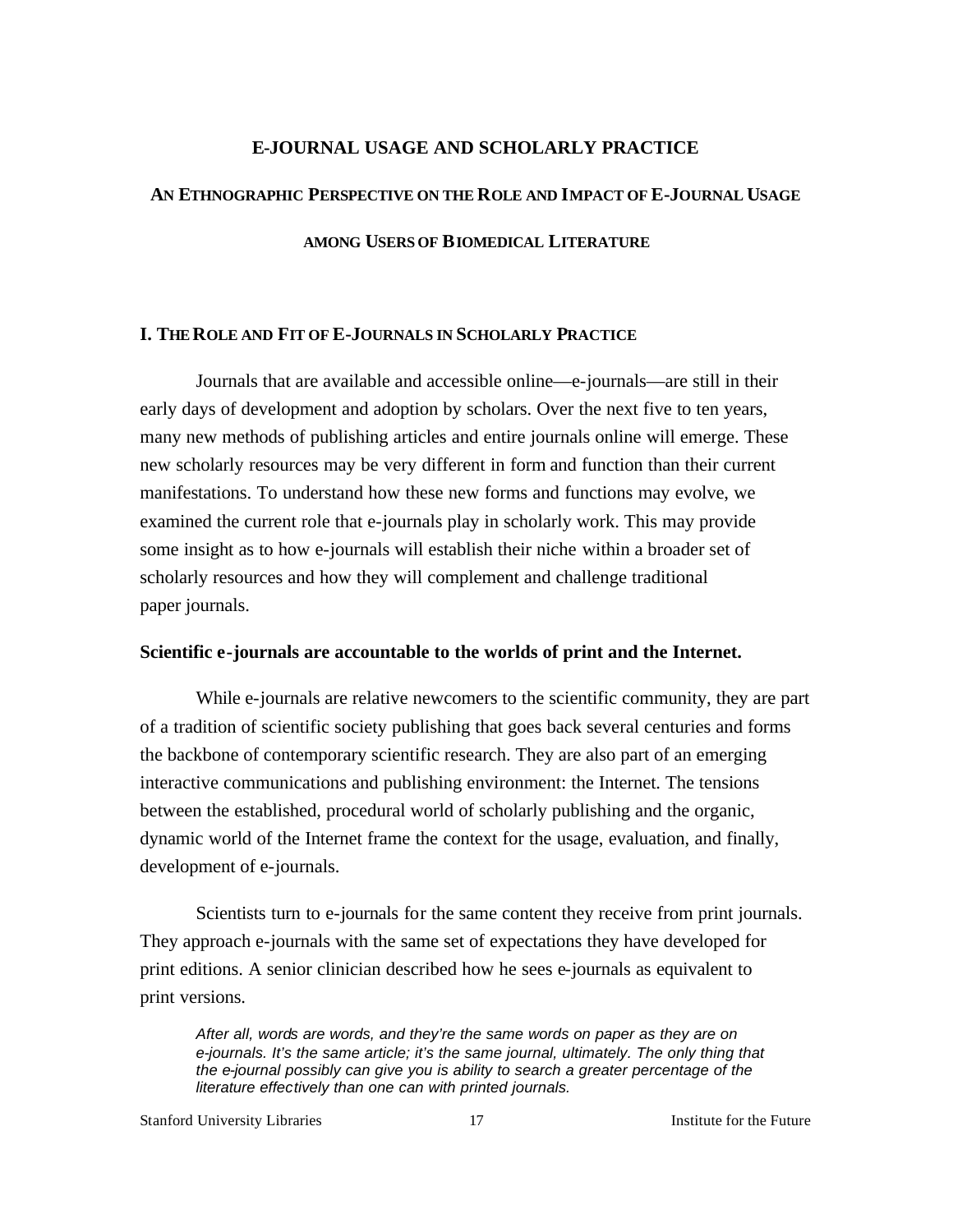At the same time, the e-journal format fully realizes its value only within the context of the Internet, where scientists have different expectations about the kinds of information available. One doctoral student commented on e-journal features such as links to the author, for instance.

*All that stuff is useful, but at that point, it's almost like every other Web site. Then you're just doing Web standards or the Web-based stuff. There's nothing remarkable about it. Obviously, you should have that stuff on the Web.* Public health doctoral student

The characteristics, legacies, and user expectations of both paper and electronic domains shape e-journal usage. Scholars develop their preferences and strategies for searching, reading, and publishing in both of these media contexts.

Following, we identify some of the most important roles of the traditional paper scientific journal and describe how e-journals are complementing, continuing, or transforming them.

- **Journals keep scholars current with the literature.** Journals provide the framework within which scholars conduct contemporary research and shape and conceive future research. Keeping up-to-date on literature prevents duplication of experiments and research. *E-journals can disseminate information about scholarly research faster and in earlier stages of the publication process. E-journals may shape research directions and choices earlier in the research process.*
- **Journals filter and evaluate content.** Journals evaluate scientific results and act as a first level of content filtering and organization in a world where the amount of scientific information far surpasses any individual's ability to organize and manage it. The structure of the printed journal and the selection and review process are two mechanisms that provide filtering and evaluation. *Journals available on the Web must also filter and evaluate content. E-journals work in conjunction with many kinds of search engines in addition to offering search capabilities of their own. While editorial committees still do the important work of filtering and evaluating scientific results published in e-journals, the journal structure itself may be less visible in the searchenabled Web environment*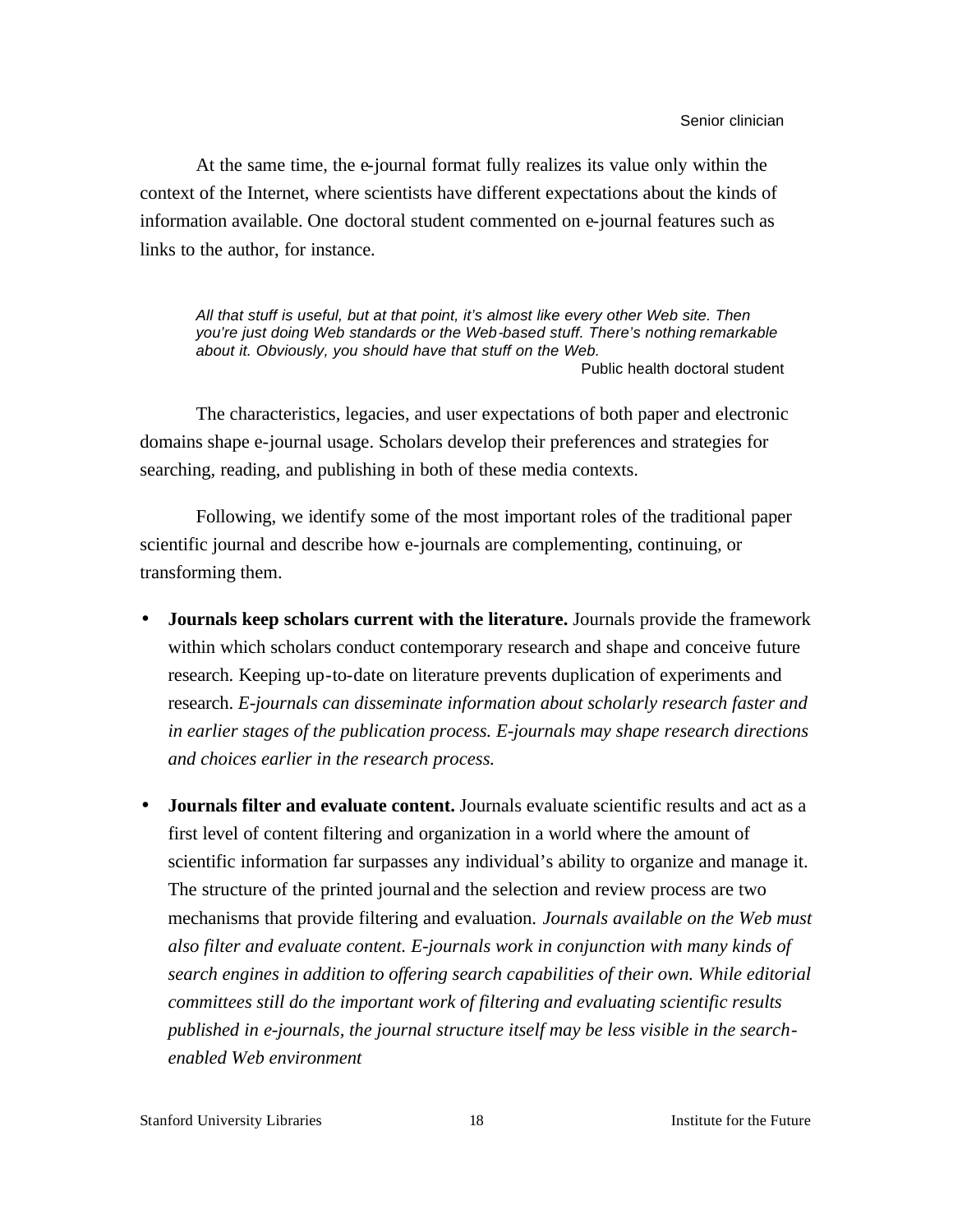- **Journals create archives.** The journal is a key organizing medium in scientific practice. As the only permanent record of scientific discoveries and results, journals document scientific progress. *E-journals offer new possibilities for abundant, cheap storage of content, 24-hour, seven-day (24/7) access, and new channels for searching and retrieving content in an efficient manner. Concerns of permanence and reliability are key issues among scholars, however.*
- **Journals present editorial vision and support scientific community.** Journals provide editorial vision and shape scientific disciplines in particular ways. They reflect and define scientific communities. *E-journals offer new ways of defining community and presenting editorial voice. Online searching and retrieval of journal content reduces identification of the journal itself as a package with a distinct brand and voice. Scholars may increasingly determine their own editorial vision from individual articles.*
- **Journals generate funding and support research and also support tenure and promotion.** Journals are integrated into the funding and research cycle: research drives publication, which drives funding, which in turn drives more research. In terms of tenure, promotion, and funding, journal articles are the most meaningful structure through which results are presented and evaluated. *By making results available more quickly—and to a wider, more global audience—e-journals may bring more and different kinds of scholars into the funding, research, and publishing community.*
- **Journals support scientific societies.** Journals represent and in some cases financially support societies. *Scientific societies will have to generate new financial models for e-journals. In turn, online scientific information may provide a forum for new k inds of scientific communities, such as sponsored scientific knowledge environments.*

As e-journals (and paper journals) evolve in an integrated media context, scholars may develop new expectations of the journal's form and its role as part of the scholarly communication and publication toolkit. The rest of this report describes observations about the usage and role of e-journals today that may provide insight into the emergence of e-journals as an increasingly important scholarly resource. E-journals belong to a cluster of technological innovations that shape the way scholars adopt these journals.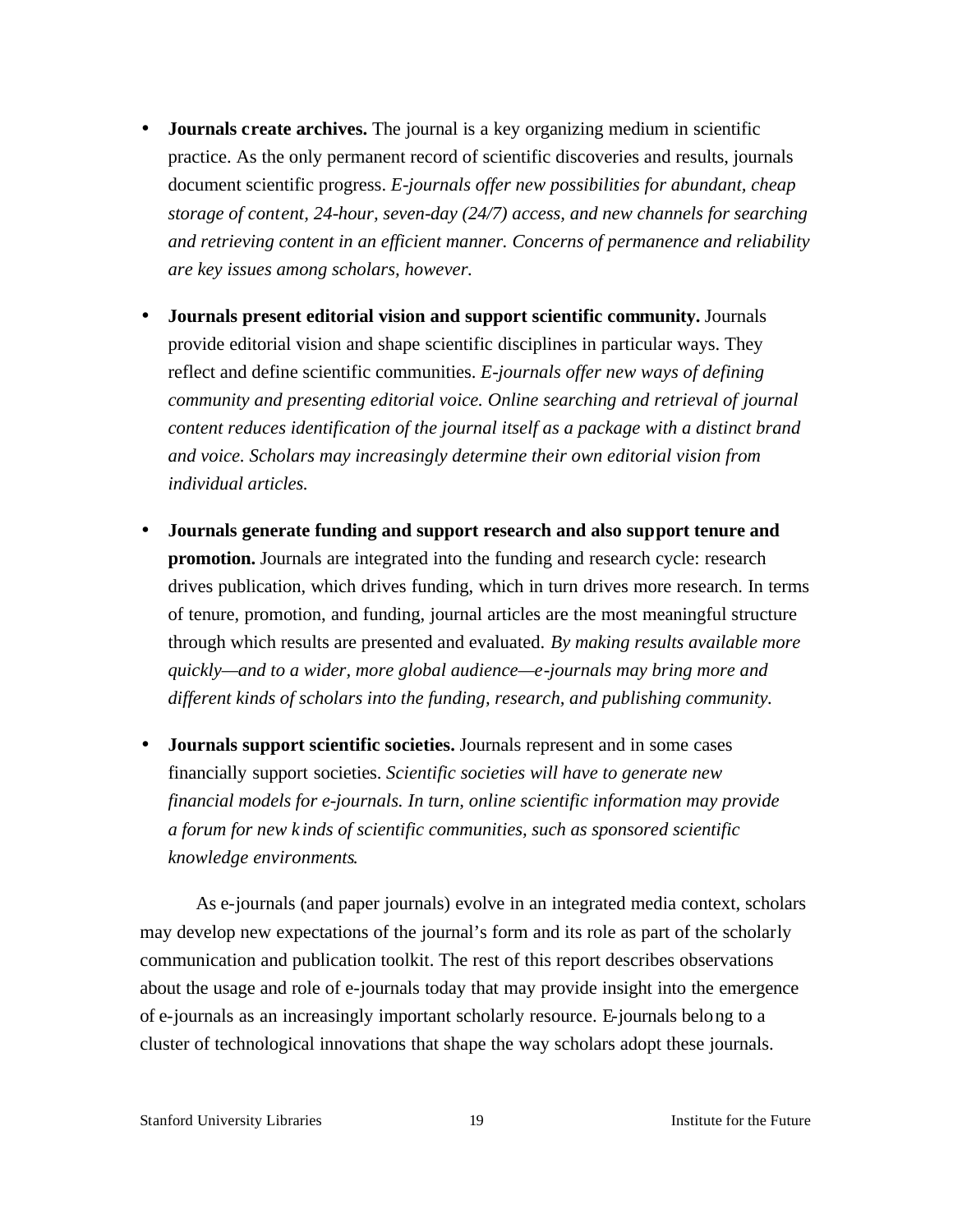E-journals come bundled with the powers of the Internet (particularly the Web), the computer, and the printer. They cannot be evaluated in isolation from the technological context in which they reside. Scholars' adoption and usage of e-journals will be driven by their adoption of other features of the Internet environment (such as the Web, e-mail, and other connectivity capabilities), peripheral technologies, and new software.

Respondents suggested that scholars obtain value from e-journals by combining distinct connectivity features and capabilities of the Web, such as search engines and hyperlinks; access to publicly maintained databases; availability of multimedia and other software; and connections to people, places, and institutions through e-mail. These other technological components of the e-journal cluster add value to e-journals themselves. For instance, a senior plant biologist talked about the variety of ways that online work is integral to his scholarly research.

We can't exist without our computers in terms of managing DNA. So we do use all *the databases. Now … for nucleic acids and proteins and things … and we share software—we're doing these kinds of things online, on the campus, by a site licensed for scientific software that's shared.* 

Senior plant biologist

E-journals are enhanced by more than their ability to leverage Web connectivity and resources, however. Two overlooked technologies key to e-journal adoption and usage are the computer itself and the printer. As the biologist just quoted suggests, the presence of the computer behind the screen is a distinct difference between e-journals and print publications. With the e-journal, information is provided in digital form, and the full computational power of the personal computer and even more powerful remote computers is leveraged. Digital information lends itself to standardization, and standardization facilitates cross-tabulation, comparison, and reinterpretation. The more that e-journals are able to present standardized digital data, the more that data is open to manipulation, regraphing, and reinterpretation by anyone, anywhere, with access to a computer.

Finally, for many scientists, e-journals are inextricably linked to printing technologies. Scholars talk about the presence or absence of advanced printing capabilities and access to free printing as integral to how e-journals fit into their everyday scientific practice. In an interview interchange, a recent Ph.D. in biological chemistry and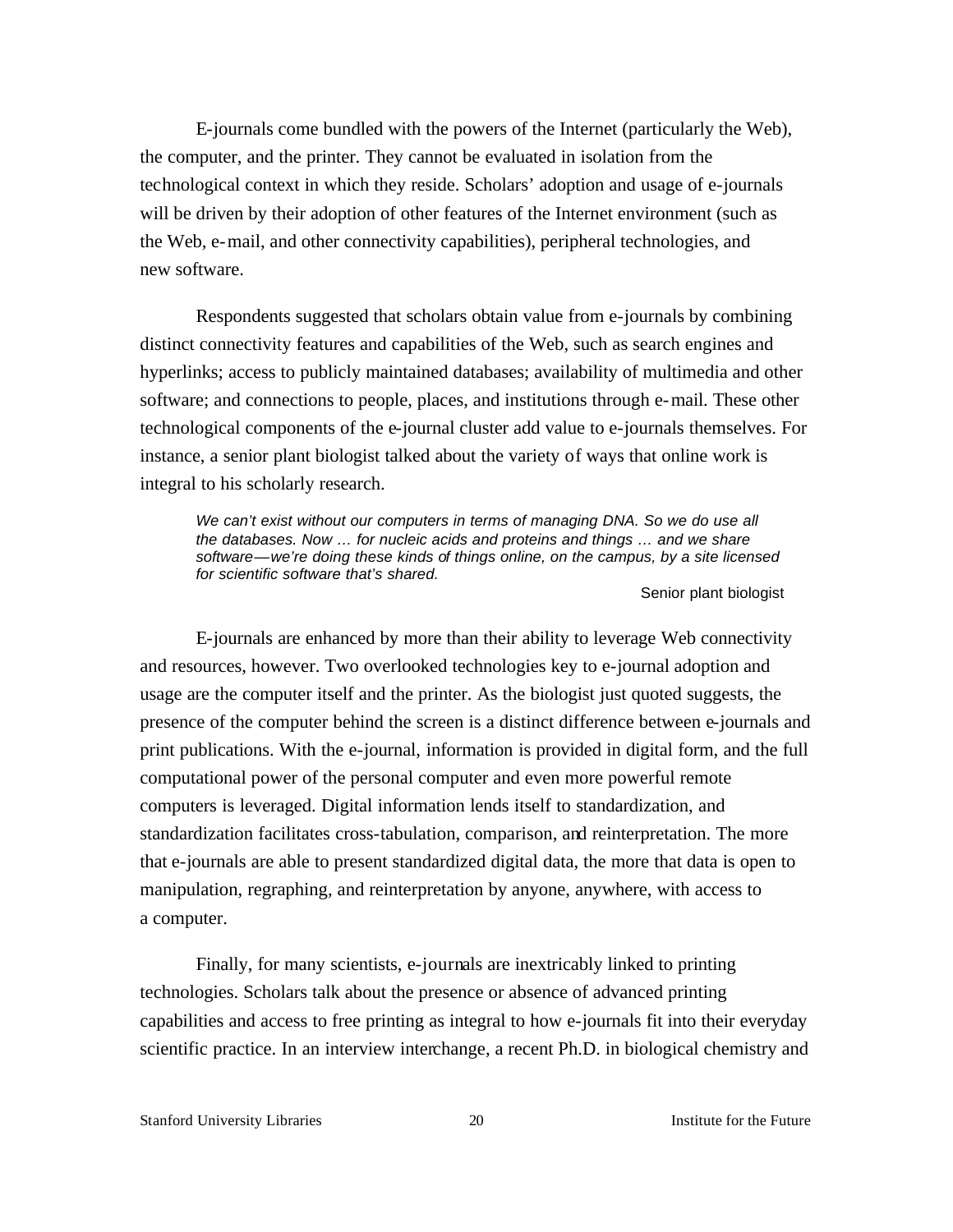his faculty advisor compared new printing technologies to the older technological combination of print journals and photocopy machines.

Recent Ph.D.: *It's easier to e-mail articles to your peers. It's also a lot easier to print out. It used to be with the paper copy … you had to xerox it. [The professor] never xeroxes anything. Because xeroxing is a pain.… Having everything on a computer and having access to a printer—and we have double-sided printers is really fast. It's a lot easier to share paper copies of the information with everybody else.*

Professor: *That's true. Also, now you can print out and take with you color copies. In a lot of our things, the data are represented in color, and we have color printers. So we print the things out in color. And the only other choice would've been to … rip the pages out of the journal. But then you only have one copy.*

By linking electronic publications to the power of the Web, the computer, and the printer, publishers can create an environment in which scholars are able to maximize benefits of the media and potentially create new forms of scientific practice. The entire cluster of technologies surrounding e-journals significantly shapes how and why scholars adopt e-journals and how they evaluate the role and benefits of e-journals.

## **The most significant current source of value from e-journals is in the scholars' ability to search them.**

Scholars evaluate e-journals and *e-articles* differently, depending on what kinds of activities they are engaged in at any particular moment. Goals are distinct depending on whether the scholar is searching, reading, or publishing an article. The role of the e-journal, then, shifts in each of these contexts, as does its ability to support each activity. A separate process of adoption, usage, and evaluation of e-journals takes place in each of these activity domains. Success or effectiveness of an e-journal to scholars must thus be evaluated according to criteria in each of the three activity contexts.

Interviews suggested that searching may be the most common activity through which scholars currently encounter e-journals and develop their initial patterns of usage. Through searches, scholars experience e-journals most directly and potentially gain the most immediate value.

*I sort of scan a number of journals—I would say probably ten to 15. I have paper subscriptions to several journals, and I use them, but once they've gone off my desk, they're basically lost.… So the real information retrieval occurs through access … online. Particularly when I'm writing a paper or writing a grant, being able to rapidly search the literature, download those articles, is very important.*

Senior gastroenterologist

Stanford University Libraries 21 21 Institute for the Future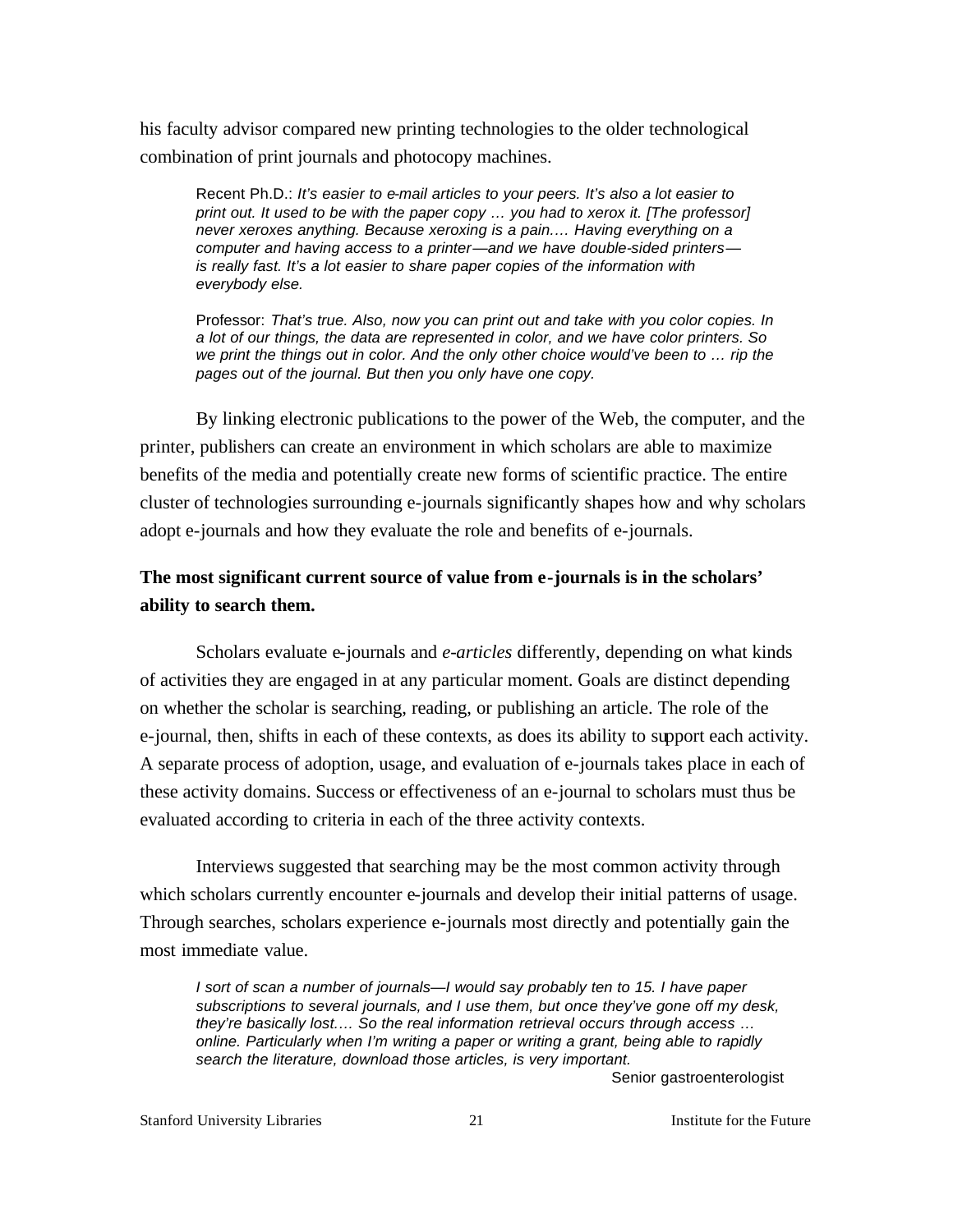Scholars are often introduced to e-journals via search and retrieval of content. Here they gain their initial experiences interacting with e-journals and establish their first expectations of what an e-journal can do for them. Online searching emphasizes the article as container (or structure) of content.

When scholars search online for information, the journal structure—as a container that adds value to content—is less significant. Online searches tend to bypass the journal as container or significant boundary delineating a collection of ideas and content. Identification with the journal by name and association with the journal brand may be less apparent when scholars are searching online and scanning, reviewing, and evaluating content. The focus is on the article—its title, author, abstract, keywords, and other article descriptors. Interview respondents spoke of their searches as strategies to find article content and information related to specific topics, not necessarily from specific journals.

When asked how many journals he reads regularly, a third-year doctoral student stated that he does not "look" at journals, but rather that he searches journals for articles. He refers to "reading" or "looking at journals" as a document-retrieval process. He has a very online-oriented practice of research and searching. For him, the unit of analysis or relevant container is the "cluster of journals" provided by various publishers. The journal as the boundary that defines content is less relevant. Here the cluster and the article surface as the important containers of knowledge.

Interviewer: *How many journals do you read regularly?*

Respondent: *I don't look at journals. What I do is … use journal search engines. There are a number of compilations, like [Elsevier], and a number of larger publishers that have large compilations of journals that cover the fields I'm interested in.*

*I* wish *I* could remember all the names. *I kind of forget. They all have marketing names like* Science Direct. *They're compilations of life, science, or medical-type journals—a number of them. In these clusters, they tend to have 100-odd journals.* Public health doctoral student

A first-year doctoral student described how online journals lose relevance for her when she is searching on the Internet. She refers to the journal container as amorphous.

*Online, I think of [the journal] more as a list of—a collection of articles—like a list of things, instead of a bound sort of sheaf of things.… I think of it now as something that comes out—it's a group thing. Like you have a little [collection] of articles that comes out each week, or each month, or whatever. But online, I can see that being really [amorphous]—it's just, here's an article, there's an article. Maybe a journal issue wouldn't be really the same kind of thing. But right now, I just see them [as] episodic—or not episodic, just as issues.*

Stanford University Libraries 22 12 Institute for the Future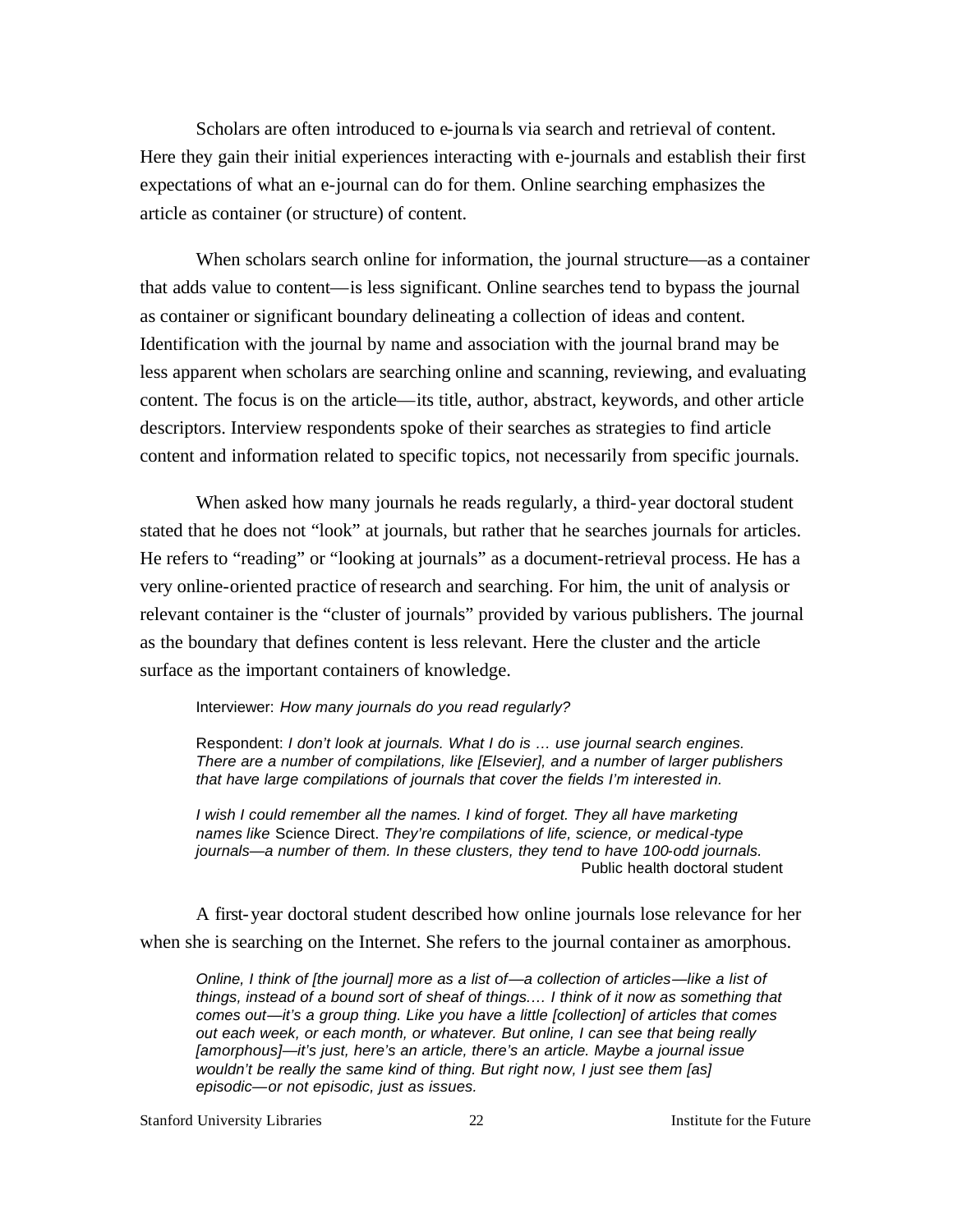This student continued, comparing articles in journals to songs on records and to the use of Napster to search and download songs irrespective of the album title or container. You may lose opportunities by not being aware of other songs (or articles) in the collection, she noted, but this is a tradeoff with the ability to search rapidly and locate specific articles.

It is less clear how online reading and online publishing shift the predominance of the journal as a container of knowledge. Online reading is a diverse activity. It spans a range of modes (browsing, scanning, and studying) for which scholars have different value propositions. The journal's value as a container for reading has to do with how well it facilitates scanning, browsing, and intensive studying. This relates to scholars' idiosyncratic preferences and habits, which have been shaped through formative media experiences with paper journals and online publications. Enhancing online readability may increase the value of the e-journal as a container of content. (Enhancing online readability is discussed more fully on pages 26, 27 and 49.)

Online publishing is also a complex activity. It involves concerns for impact, exposure to target audiences, scope of dissemination, economic reward, and prestige. Journal impact derives from several mutually reinforcing factors, including quality (or reputation for quality) and exposure to the target audience. The importance of the journal as a value-added container for online publishing will likely be strongly connected to how publishers develop brand in the online environment and how new sources or forms of impact factors emerge online. As one scholar put it succinctly:

*It's not how it's published, but what the impact on the field will be. We're chasing impact factors.*

Senior neurobiologist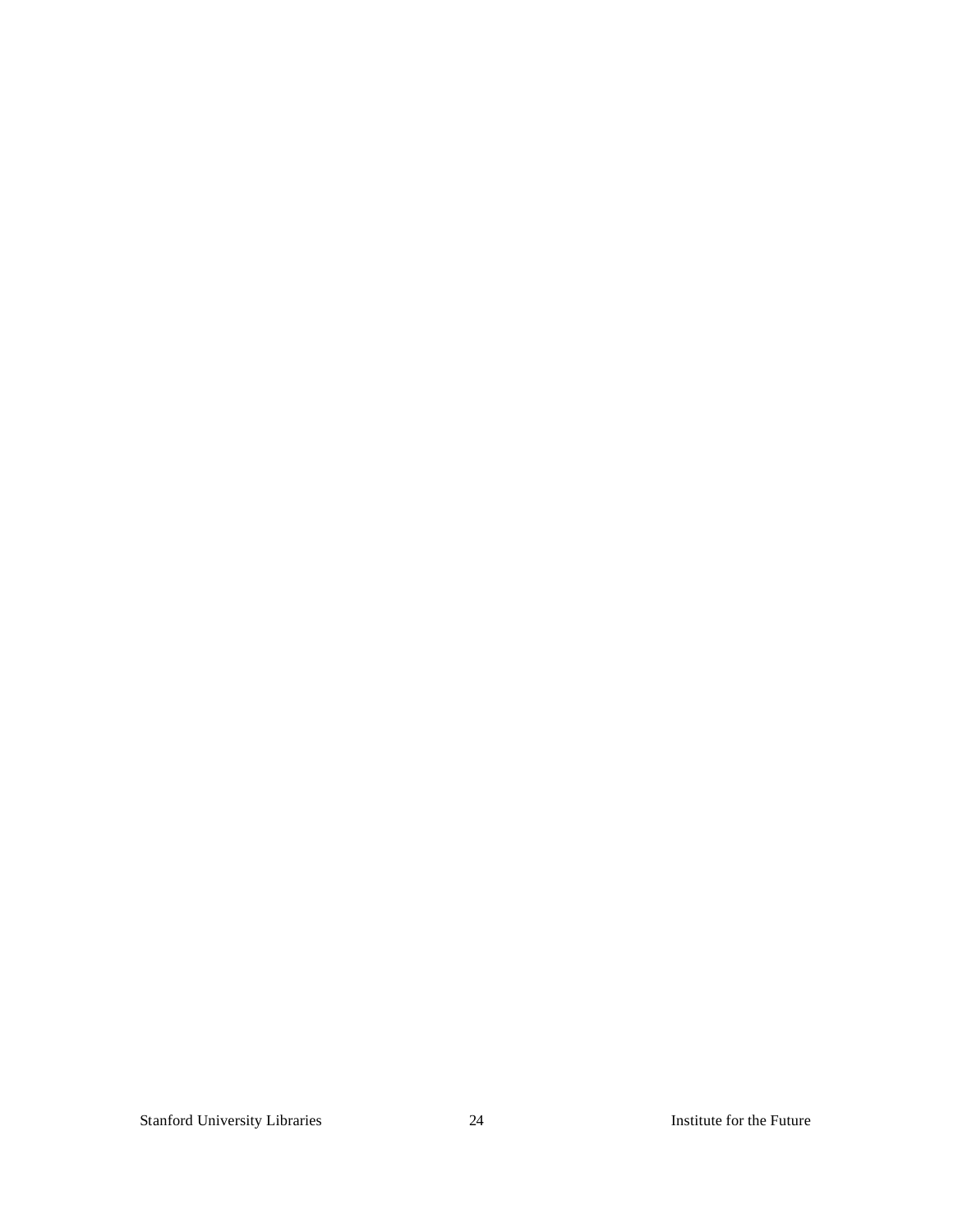# **II. SCHOLARLY USAGE OF E-JOURNALS: IDIOSYNCRATIC AND CONTEXTUALLY BASED PRACTICES**

To say there is a preferred method for using e-journals would be to ignore the diversity of scholarly work contexts and the nuances of scholarship. E-journal practices are like individual fingerprints—they are unique to individuals, representing a pattern of strategies and a personal signature. Scholars may share common objectives for using e-journals and may have access to the same tools and features, yet the way an individual combines e-journal features and uses them in the broader technological context forms a distinct practice reflecting specific preferences, abilities, and contexts.

## **No single pattern of usage predominates for e-journals.**

Usage of e-journals is highly contextual, with strategies for using them dependent on many variable factors in the scholar's environment. Routines for using e-journals vary, for instance, depending upon information tasks and objectives. These routines also change over time and place. Some key drivers shaping e-journal usage and preferences for paper or electronic format include the following:

- *Scholarly goal:* Scholars pursue multiple goals using e-journals: writing a grant, finding a citation, browsing a peripheral subfield, becoming familiar with the work of a particular author, and so on.
- *Infrastructure:* Scholarly infrastructure includes institutional contracts and licenses with publishers and libraries; administrative support and personnel; and available computers, telecommunications technologies, and peripheral technologies such as printers, copiers, and scanners.
- *Time and place:* Scholars have different needs and make different choices depending on whether they are working during the day or after hours, at home, in the office, en route to a conference, at a café, and so on.
- *Professional characteristics:* Usage patterns vary according to a scholar's stage in career and experience base in the discipline; to other scholarly obligations such as teaching commitments, institutional obligations, and laboratory responsibilities; and to the relative volatility of the scholar's subfield. Scholars at the beginning of their careers have different information needs and capabilities, along with less familiarity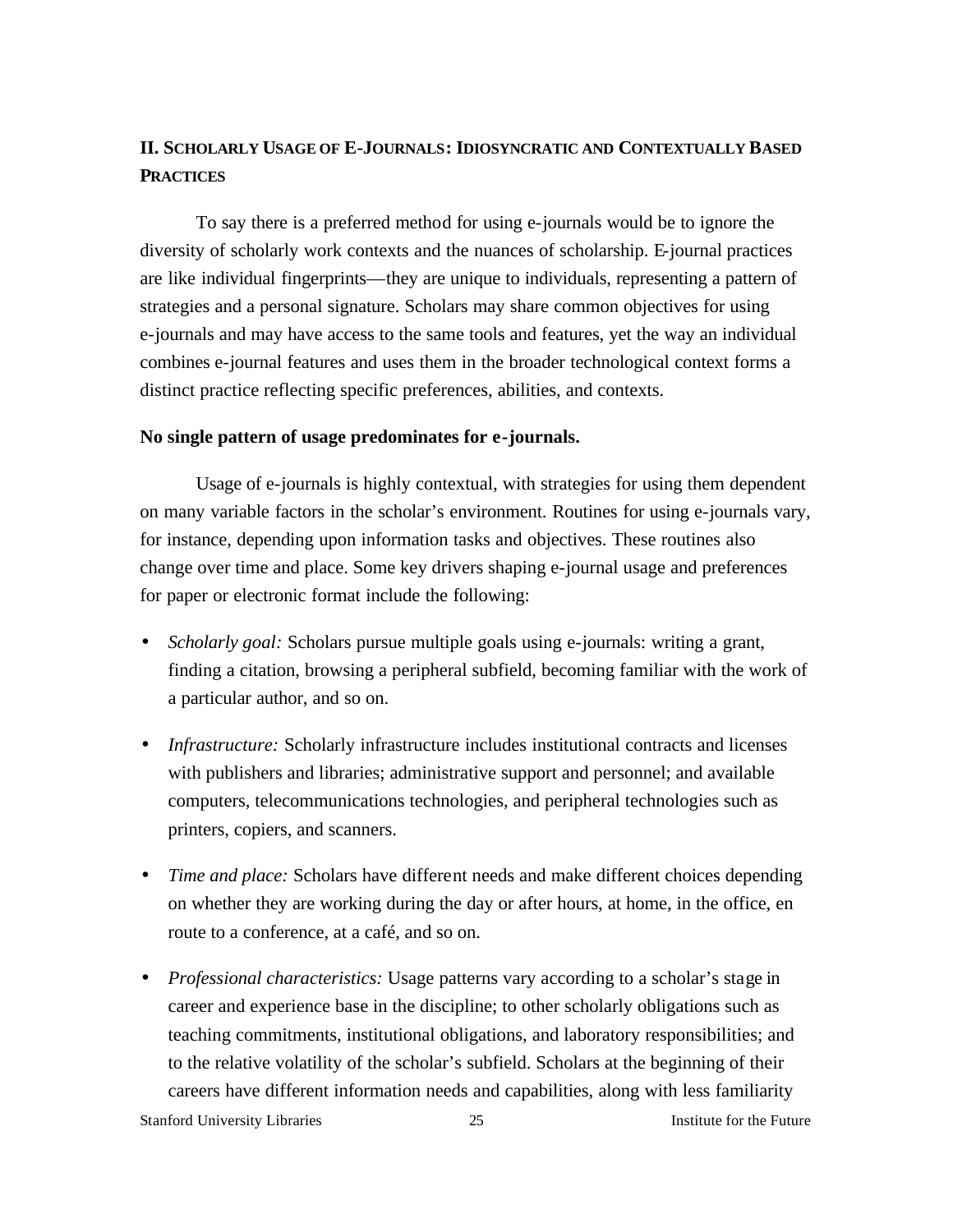with the literature, than do older, more experienced scientists. The latter generally have a wider range of publishing and teaching responsibilities as well.

#### *Scholarly activities provide context for gathering information and using e-journals.*

Respondents described a range of scholarly activities that shape their information needs and the way they use e-journals. When writing grants, theses, articles, or textbook chapters or when preparing lectures, for instance, scholars need to summarize historical trajectories or general changes, or represent the current state of a particular field. This means retrieving, organizing, and citing a wide range of references, as well as searching specifically for well-known authors in the field. On the other end of the spectrum, a bench scientist might need information on a particular protocol or method and might then search back along a string of articles to try to locate the origins of the method.

Two respondents described how they approach scientific information in the form of journals, textbooks, and e-journals differently, depending on their activities.

*Especially now, when you can get things online, it's easier to pull it up again than search through the pile of paper that you have. But it kind of relates to different information retrieval needs. Sometimes you very specifically know that you need paper* X *by so and so, published in the* JBC [Journal of Biological Chemistry] *last year. Other times, you're just looking for what have been the general changes in this area.* 

Senior gastroenterologist

*A lot of what has been in the textbooks is somewhat old. And textbooks tend to come out once in ten years, whereas if there is a fine-tuned work … published in some*  [e-] journal, you just go into that journal on the Net, you just print out the methods and *material there, and follow that technique; it helps you improve.* 

Biological chemistry post-doctoral fellow

#### *Convenience drives usage of e-journals … and it is a relative term among scholars.*

What is convenient for one scholar is not necessarily convenient for others. Convenience is determined by personal technology histories and habits, by time and place, infrastructure, and professional characteristics. With their own idiosyncratic approaches to both print journals and online information, and with their own configuration of professional strengths, histories, and needs, scholars patch together systems that work for them in their context. These individual systems may not appear to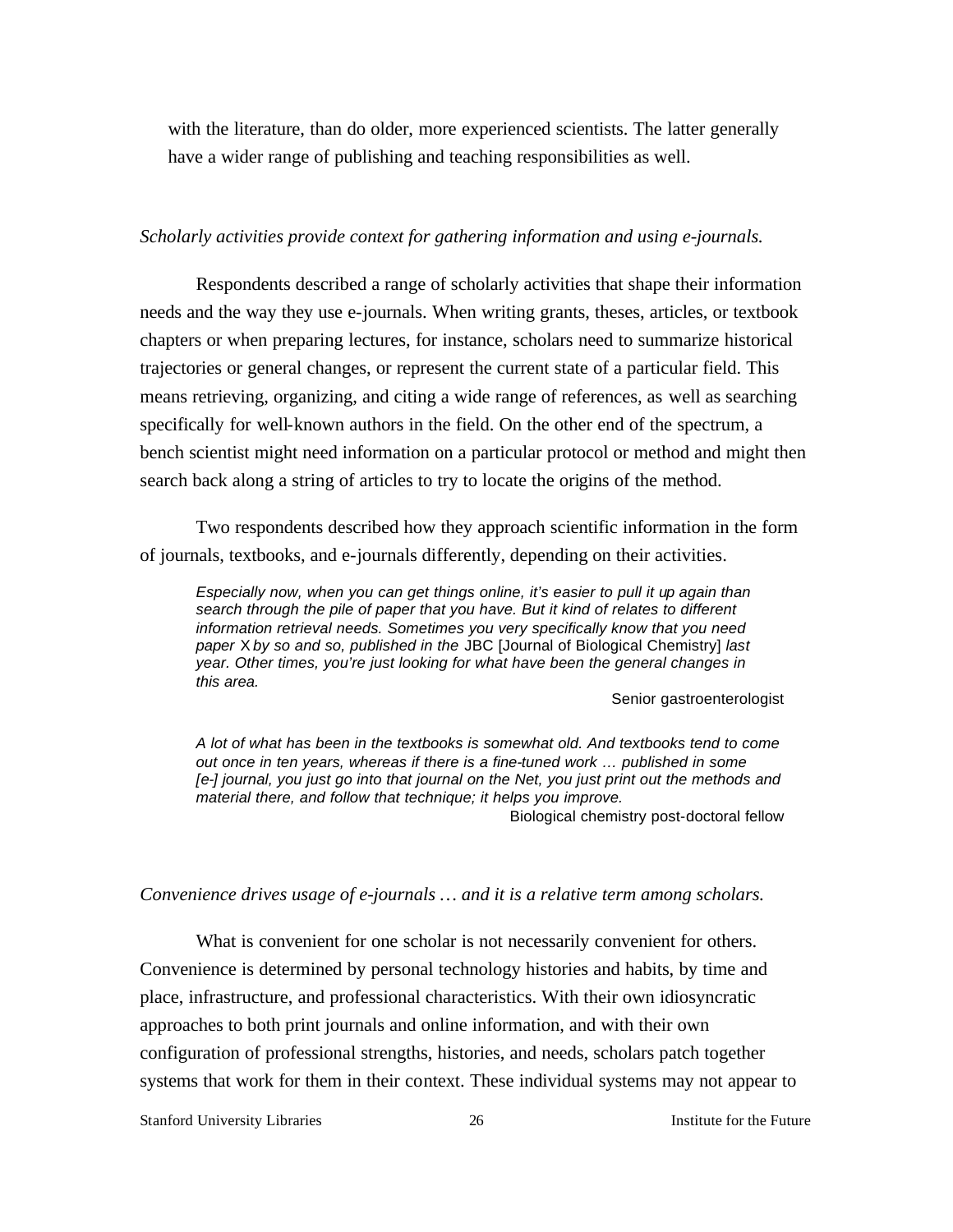be the most efficient, but they are effective for those who create them. A senior clinician prefers to leave his office and use an offline database for literature searches, rather than using MedLine (a search database of most major life science journals), for instance, even though the latter is available at his desk.

*I know how to use the [offline] system. I know that if I put time and effort into something—if I choose to put time and effort into something—that it will give me an effective result. … So my system works for me, and it's pretty efficient. I don't waste a lot of time.* 

Senior clinician

A post-doctoral fellow is simply "used to" his own search routine, even though he is aware of other options.

Interviewer: *But let's say you're in MedLine; you've got your list of citations, your list of titles. Then do you have links to the journals directly from the titles?*

Respondent: *Melvyl doesn't. There's also another search engine you could use; it's connected with NCBI, the National—it's a national database, and you can get links to journals with that. I don't know. I'm used to using Melvyl.* Structural biology post-doctoral fellow

Along with personal history and understanding of technologies, scholars also talked about using whatever is free and easily available at their institutions. Scavenging from their environment, they put together the tools that work most effectively for them. If they can walk across the hall or down the hill to the library, or if their institution is invested in promoting a particular indexing or searching system, this is often what they use. A senior plant biologist described how institutional infrastructure framed his electronic search process and access to e-journals. The university subscribed to a particular search engine that was not yet fully implemented though it did have some hyperlinks directly to e-journals. Like many scholars, he had to move in and out of a variety of systems to access e-journals and their articles. Doing so made sense, he explained, because the system "was the only one we really have access to that I know of."

*Also [the university] has a couple of different subscription packages. I don't fully understand why it's organized this way, but it's clear that some of the journals are in different sites, available through different sites than others. I assume that's got something to do with economics of publishing. The journals must be packaged for sale to the university in a certain way.*

*So the list of the journals that I have access to actually continues to grow, and I'm continually discovering … it's actually rather imperfect, all this stuff, the mechanisms for finding which ones we actually have a site license for and which ones we don't.* Senior plant biologist

Stanford University Libraries 27 27 Institute for the Future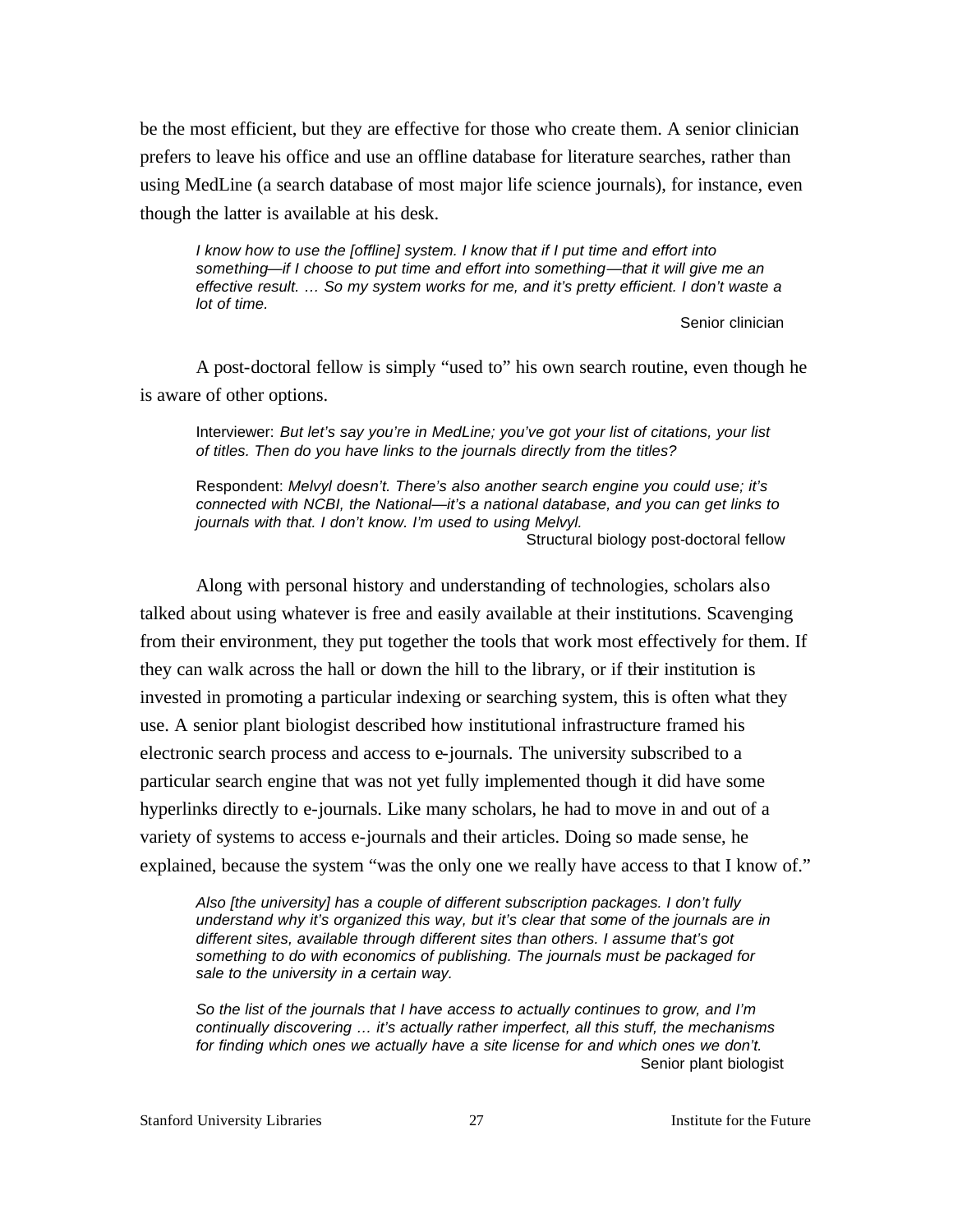Interviewees mentioned other factors determining convenience, such as the presence or absence of dedicated computer terminals, access to free printing and copying, library proximity and hours, family demands, and ability to shift some of the burden of work to an assistant. Senior clinicians and practitioners, professors, lab directors, and editors often rely on administrative staff to retrieve journals or specific articles located in library archives. Younger scholars do not have this option. When people work at home, on weekends, or later at night, the value and convenience of online access increases, because availability is 24/7 rather than limited to library hours. And institutional arrangements such as document delivery services preclude the need for some scholars to complete searches entirely on their own. One senior practitioner explained that he searches and identifies articles online using MedLine, but then uses a library service for retrieval and delivery, even though he could access the article from his computer. He believes this practice saves him time.

## *The idea of a tradeoff between paper and electronic formats is misleading; both are important tools for thinking and working.*

As they look for what is most convenient and what makes sense given their particular needs and strengths, scholars don't see separate worlds of paper and electronic formats. They work in an integrated media context. Integration happens differently for different people, but informants were neither paperless nor exclusively paper bound. Evaluation of e-journals, then, should be conducted within an integrated media context that includes both hard copy and electronic text and resources.

In the following example, a professor of plant biology explained how paper journals support his browsing in knowledge areas that are related, but not central, to his field. When he concentrates on literature in his field, he switches to the electronic format, which is more efficient for him.

*I think the usefulness of the paper journals for me is to inform me about things that are not directly related to what I do. For what is very close to my field, I'll read the electronic pub, and it's more than sufficient. But for my own experience, having only the electronic copy [in front of you] more or less discourages you from looking at things that are not directly in your field.*

Plant biologist

Stanford University Libraries 28 28 Institute for the Future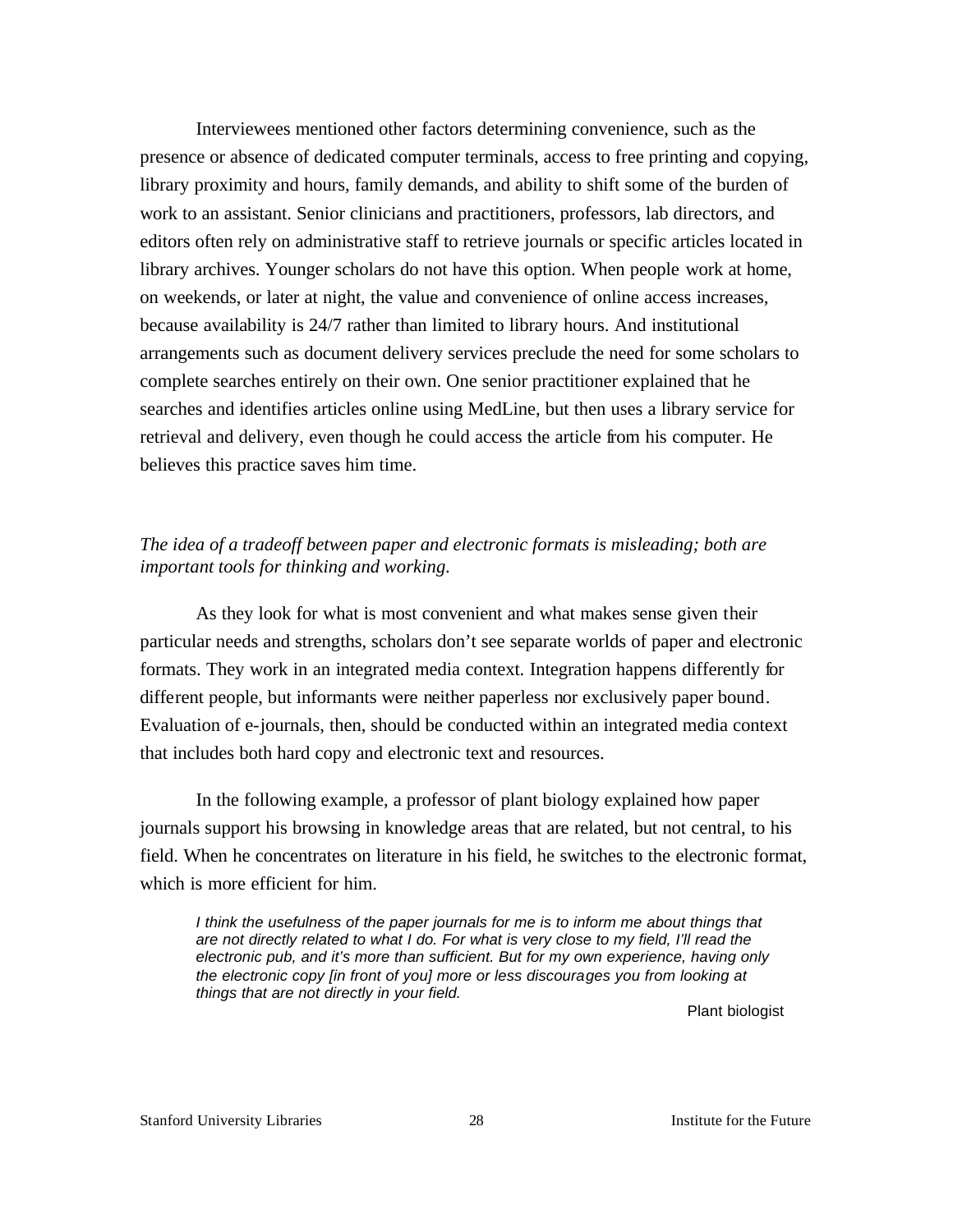# **Scholars craft multiple routines for using e-journals to support a range of information practices.**

Scientific scholars develop a portfolio of routines and strategies for using e-journals to gather, manage, and make sense of biomedical journal literature. They get value out of e-journals by selecting and combining specific features and applying them to *specific information needs* or *tasks* that help them structure knowledge for a particular subfield, topic, or discipline. This is especially important for scholars using biomedical literature, where the volume of information is growing rapidly. Knowing the structure of knowledge, as described by this professor of biology, helps scholars locate information and develop it into applicable knowledge from which they can create their own contributions to scholarly fields.

*I'll never forget the opening lecture in my math [class]. I was an honor math student, and [in] the opening lecture, the professor said, "You know, you poor children, it's hopeless; there's no hope. Mathematics is 300 years old; there's 10,000 pages published every year. You can never learn this, you know … how are you ever going to make any progress here? So the only thing that you can really hope to do is to understand the structure of knowledge so that when you want something you can either re-create it or you can find it." In fact, that's been my mantra since then, in terms of how I deal with knowledge.* 

*I* know the structure of knowledge in my areas of interest. Of course, ultimately, that *knowledge resides in some form in the library—not necessarily as knowledge, but it's information that I can translate into knowledge.* 

Senior plant biologist

Six major information practices emerged from our interviews with respondents, in which e-journals play an important role in helping scholars structure knowledge. These categories represent how the respondents break out the various kinds of information work they do every day. Scholars engage in these activities in no particular order, often simultaneously, and cycle back and forth among them.

- *Scholars monitor and review content regularly to keep current.*
- *Scholars conduct direct research for retrieval.*
- *Scholars study and read intensively to extract knowledge.*
- *Scholars circulate and exchange content to build peer networks.*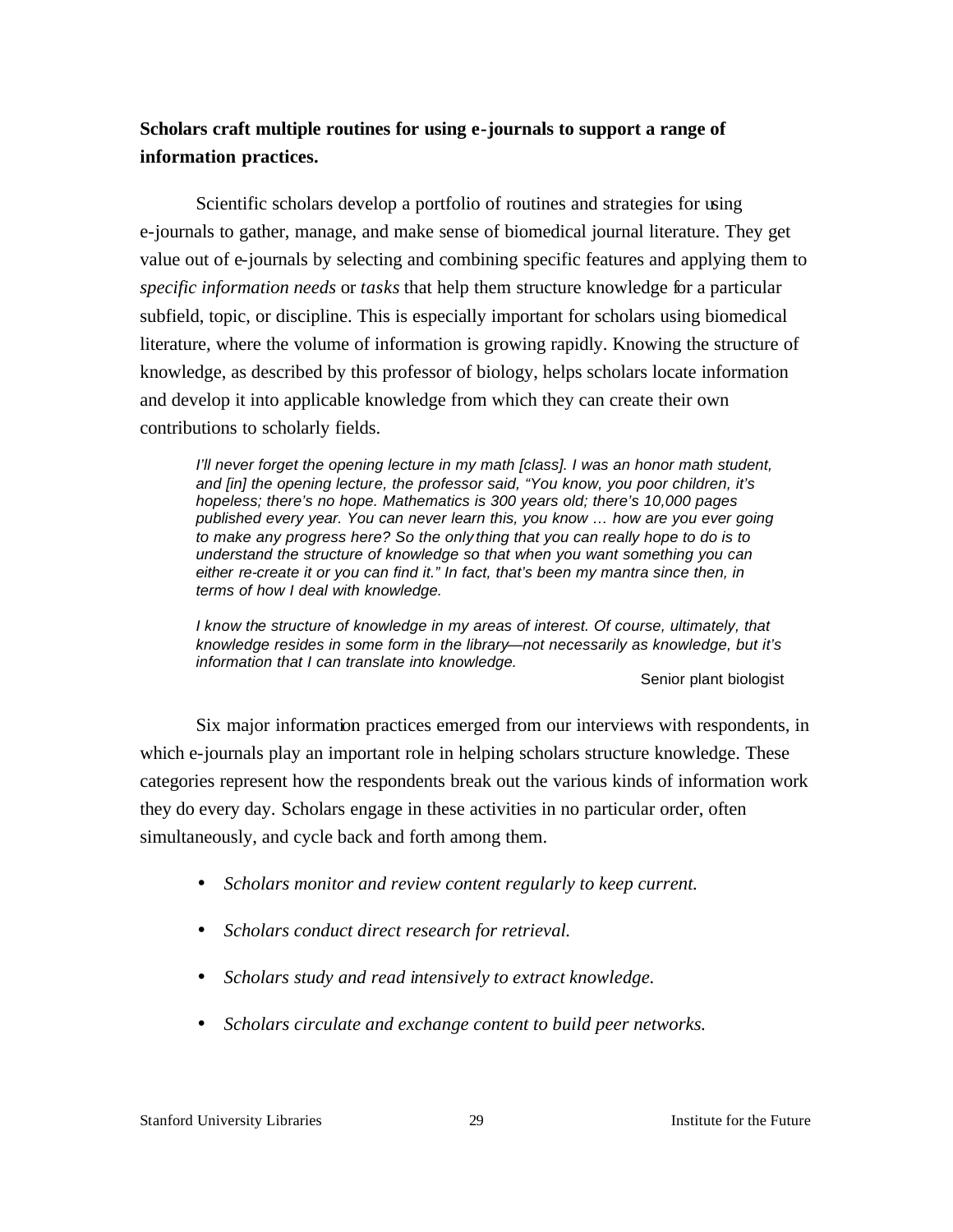- *Scholars organize content to create context and relevance.*
- *Scholars document original content to establish ownership of ideas.*

E-journals provide value when they help scholars hone these information practices, structure knowledge, and achieve scholarly goals.

## *Scholars monitor and review content regularly to keep current.*

Respondents acknowledged the rapidly expanding body of literature that they are responsible for tracking. To maintain a high standard of scholarly practice, scientists are expected to stay up-to-date with the current knowledge evolving in their field. Regular monitoring and review of the literature is an ongoing, critical activity. The goal of this information practice is to cover a broad knowledge domain (or domains) and to get exposure to new and emerging ideas, discoveries, and methods. Reading is less intensive and is done with the idea of covering a lot of material and looking for important descriptors and indicators of relevant content. Respondents referred to this practice as "keeping track," "reading without a specific purpose," "browsing," "scanning the table of contents," or "flipping pages." Respondents use a mix of methods for this practice. They access content in both paper and electronic journals and review material in electronic and hard copy formats.

One scientist described his routine for browsing via electronic access and scanning, and actually reading hard copy, which can be conducted in a variety of locations. He regularly reads "about ten different journals," both inside and outside of his field, including *Nature, Science,* and *Journal of Neuroscience*. Except for *Science*, he accesses these publications electronically, scans for "interesting" material, and prints out hard copy to read "in the office, at home ... I take it to the café on Saturday mornings when the family is still sleeping, on the plane when the computer has to be turned off." When the hard copy of *Science* comes every week, he "browses it and throws it away."

A postdoctoral researcher distinguishes between "picking up" paper journals and "looking through" them when he has time, in order to stay current, and searching to "stay up on" his particular topic or find a specific article.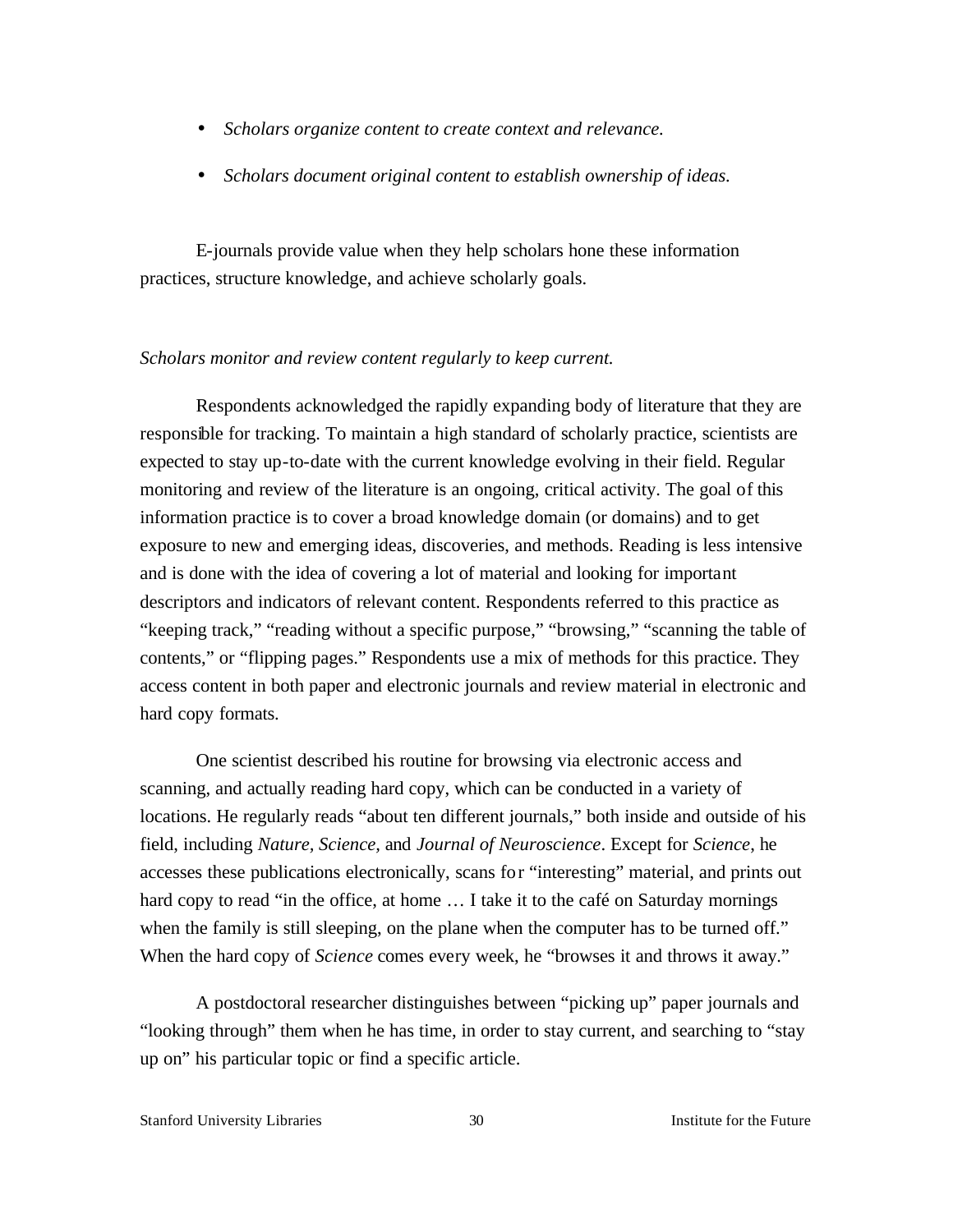*On a regular basis, I look through* Science, Nature of Structural Biology *… those are the ones I just look through. Other than that, I do it by searching on the [Melvyl] for my topics, things that I'm working on or interested in. … Mostly, I pick them up when I have a little time, so I'm not necessarily at a computer to do that. If I want to make a copy of an article, I might go online instead of looking for a back issue. [Snaps fingers.] It's there. … [Paper journal reading is] more to try to keep up with what's happening; so technically, I rely more on searches—library searches—to stay up on my topic.* 

Structural biology post-doctoral fellow

Electronic scanning is useful for the following professor of medicine, who teaches and runs a research lab. In addition to regular paper journal monitoring, she scans a few journals online to keep current.

*Nature, Science, the cell physiology section of the American Journal of Physiology. Gastroenterology, Journal of Allergy and Clinical Immunology, Journal of Immunology, the FASEB Journal [published by the Federation of American Societies*  for Experimental Biology]. That may be about it for paper. And then I scan several of *the sections of the American Journal of Physiology online. The Journal of Biological Chemistry I try and keep up with, but it's so massive that that tends to be more targeted. I mean, I could just spend my whole life looking at the table of contents.* Senior gastroenterologist

Both paper and electronic journals are important tools for browsing content related to core fields of research that are outside the scholar's area of specialty. A focus on developing ways for scholars to switch back and forth between paper and electronic formats might contribute to improving the overall ability of scholars to monitor and review content.

## *Scholars conduct direct research for retrieval.*

Respondents made a sharp distinction between monitoring and reviewing content and researching directly to locate and retrieve specific content, even if they were using the same media for both activities. They referred to the latter practice as "real information retrieval" used "when … trying to answer a question." In this practice, the knowledge domain tends to narrow. The purpose of reading shifts from absorbing a wide range of ideas to critically evaluating specific content for retrieval. During directed research, scholars make hard choices about the value of content. They ask questions such as, Is this article worth studying, printing out, copying? Does it apply to my topic or particular scholarly activity at the moment? Is this what I was looking for? Will it work for what I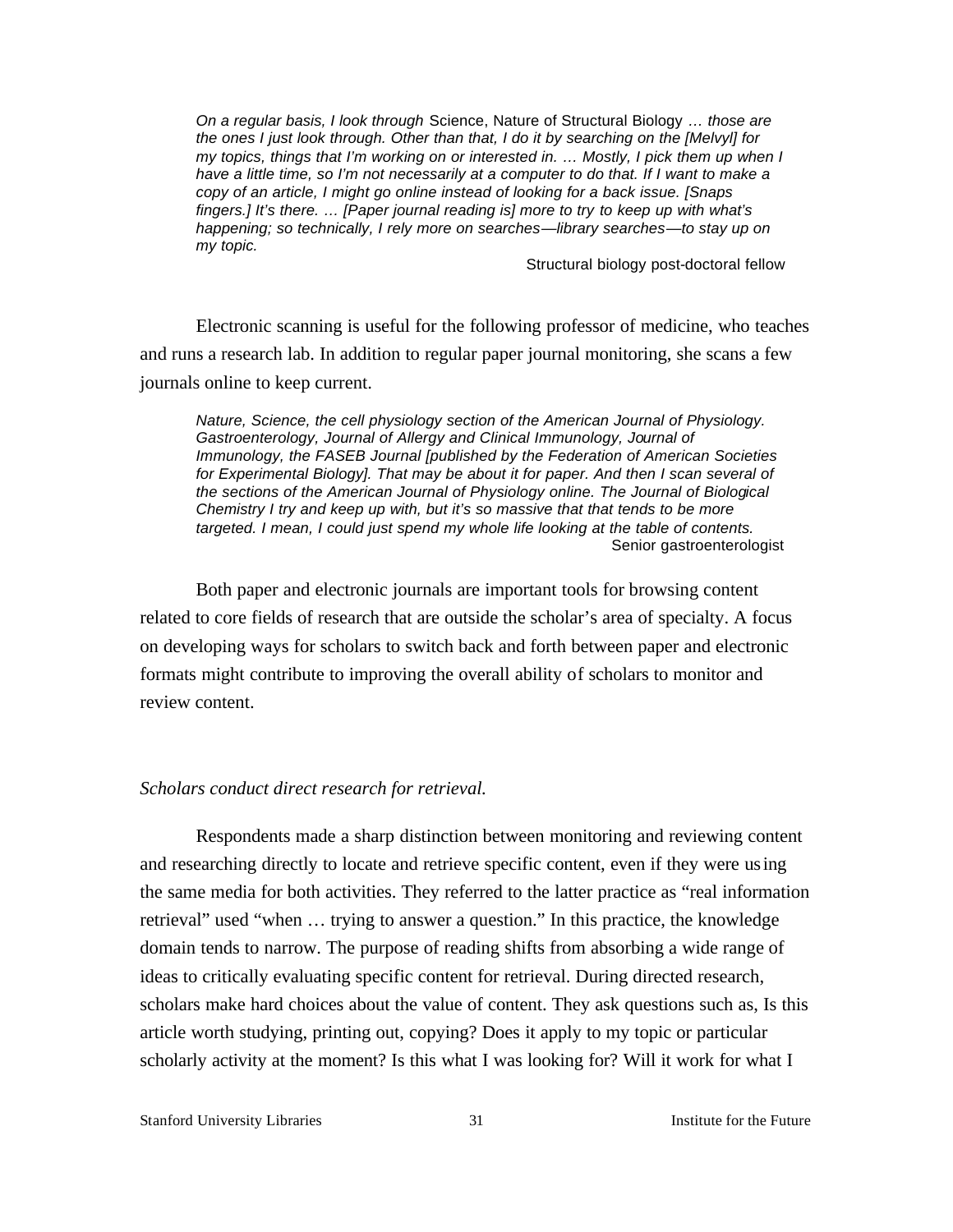had in mind? Respondents identified four core objectives in their use of e-journals to support directed research (see Table 1).

| <b>Objectives</b>                  | <b>Why Scholars Use E-journals</b>                                                     |
|------------------------------------|----------------------------------------------------------------------------------------|
| Establish a base or starting point | To get into the literature from<br>a base that provides options                        |
| Create paths and stay oriented     | To flexibly navigate a growing<br>body of literature                                   |
| Assess content for use             | To triage content and identify<br>relevance using article descriptors<br>and meta-data |
| Retrieve content for application   | To have flexibility of format for<br>retrieval based on scholarly goal                 |

## *Table 1*

*Four Core Objectives of Directed Research* 

Source: Institute for the Future

Scholars experience the various features of e-journals, general search engines, and the Internet as they try to meet these objectives of directed research. In a sense, these objectives are important criteria for evaluating the success of e-journals and for determining the functionality that scholars are likely to value and adopt.

A clear sense of desired outcomes and results guides directed research. Online searching and the availability of online articles and journals support this activity very well. Searching online supports the following professor's directed research—his "real professional activity," for example. He has a specific information objective in mind and expects to get a result: articles to study.

The electronic [format] is so much more powerful. … When I really need the journals, okay, all this scanning stuff is just for my curiosity about what's going on. It's actually not my real professional activity.

*My real professional activity is when I need to know something or when I question; then the electronic journals are vastly more powerful. The ability to find the relative papers in a database search and then bring the papers up on my screen immediately without having to take a trip over to the library: that's huge.* 

Senior plant biologist

Stanford University Libraries 32 32 Institute for the Future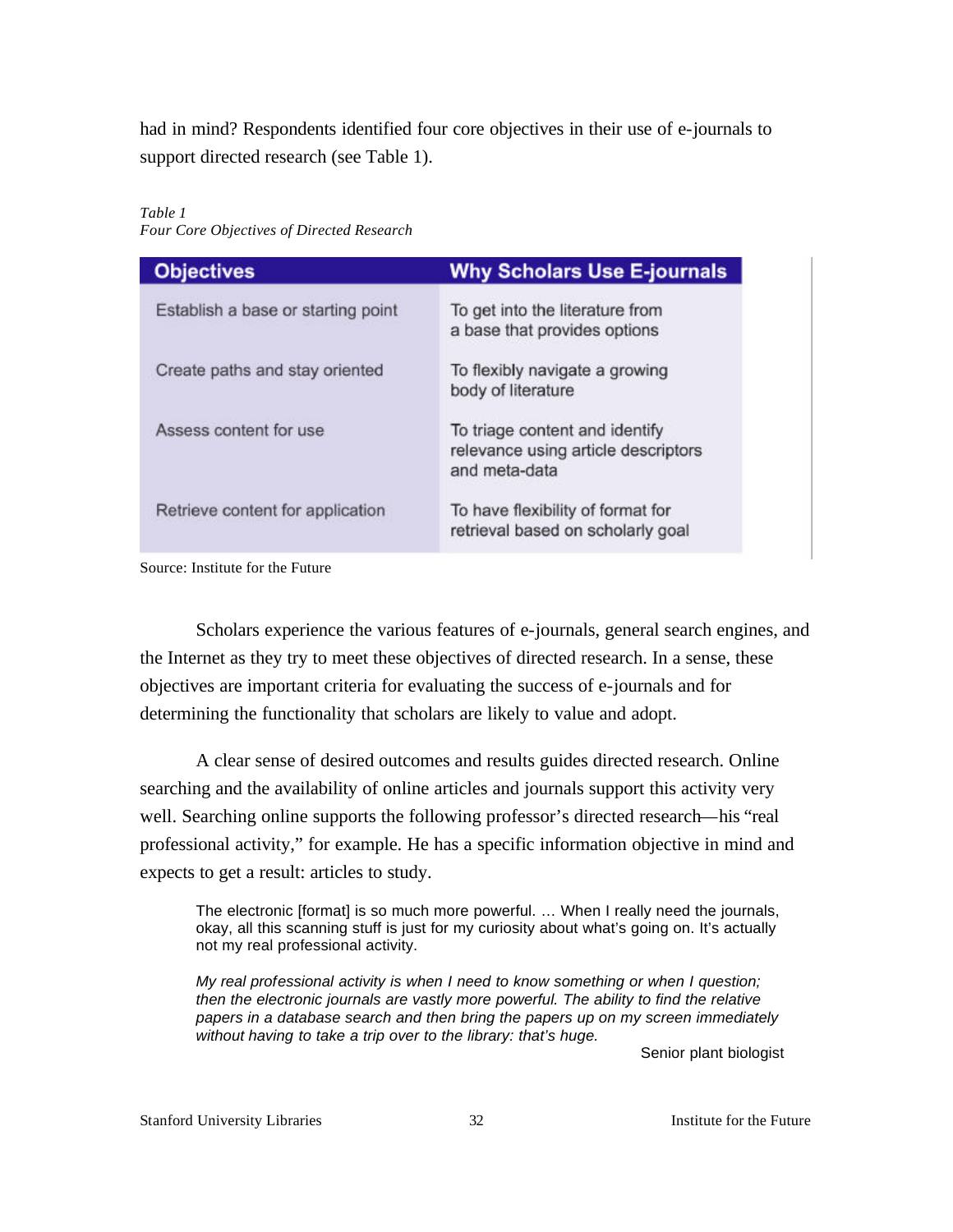A post-doctoral researcher in neuroscience said he always has "authors and papers in mind" when he is searching. And a doctoral student described using keyword searches to focus on his particular topic area and to locate new articles. His objective here, as compared to a general browsing practice, is to end up with articles.

*I* will go online and screen, based on keywords. I want to know: "What articles are *there now about genetic testing?" "What are people saying about genetic testing?" So it's a way for me of just staying on top—and I have a number of different keyword searches. I know broadly what will capture topical information for me. Then, ideally, if we have a really good subscription, you can then PDF it and I've got the article in my hand. It's a way for me to stay current on the issues that I think are relevant in my research.* 

Public health doctoral student

For some researchers, the key to a successful search is establishing a base from which to branch out to other sources, or *snowball*. Starting points are chosen depending on the purpose of the search, such as a topical search, an author search, or a search for a particular citation or discrete piece of information. A good starting point "starts to show you the light." The following doctoral student starts with a good article or two that can be mined for ideas, citations, and linkages. This student explained how he typically starts with keyword searches, looking for titles to find a starting point.

*[I start with] title abstracts. Usually just the title alone—that's the other value of journals … things tend to be titled fairly clearly. It isn't pop media, where you're wondering what the article is. So that's helpful. But the point being, what's different between looking at 50 and looking at 200? Obviously, as you start to narrow your net, you have a chance to lose things. It's a very subtle thing to describe. How important is this information? How can I read and make a reasonably good effort at a starting point? Usually … you're just trying to get something, because if you get that something, you can snowball it. What did this something use to make that point? So it's a sort of snowballing thing people often do. You just need to find an article or two that at least gets you into the literature. It starts to show you the light or how [you] can … get into this issue.*

Public health doctoral student

On the other hand, some scholars consider Web sites good starting points for directed research. This scholar compares the HighWire Press Web site and the *Journal of Biological Chemistry (JBC)* Web site, both good bases for beginning directed research.

*I would go to the* Journal *Web site. I could go to the HighWire home page, where all the journals are listed that HighWire publishes—there are lots of them—and then there you can do a selected search of a subset of these journals for a topic. I don't normally do that because of the way that HighWire is set up. If I search the JBC site, I can extend that search to other journals, again, from a menu; so I accomplish the same thing.*

Stanford University Libraries 33 33 Institute for the Future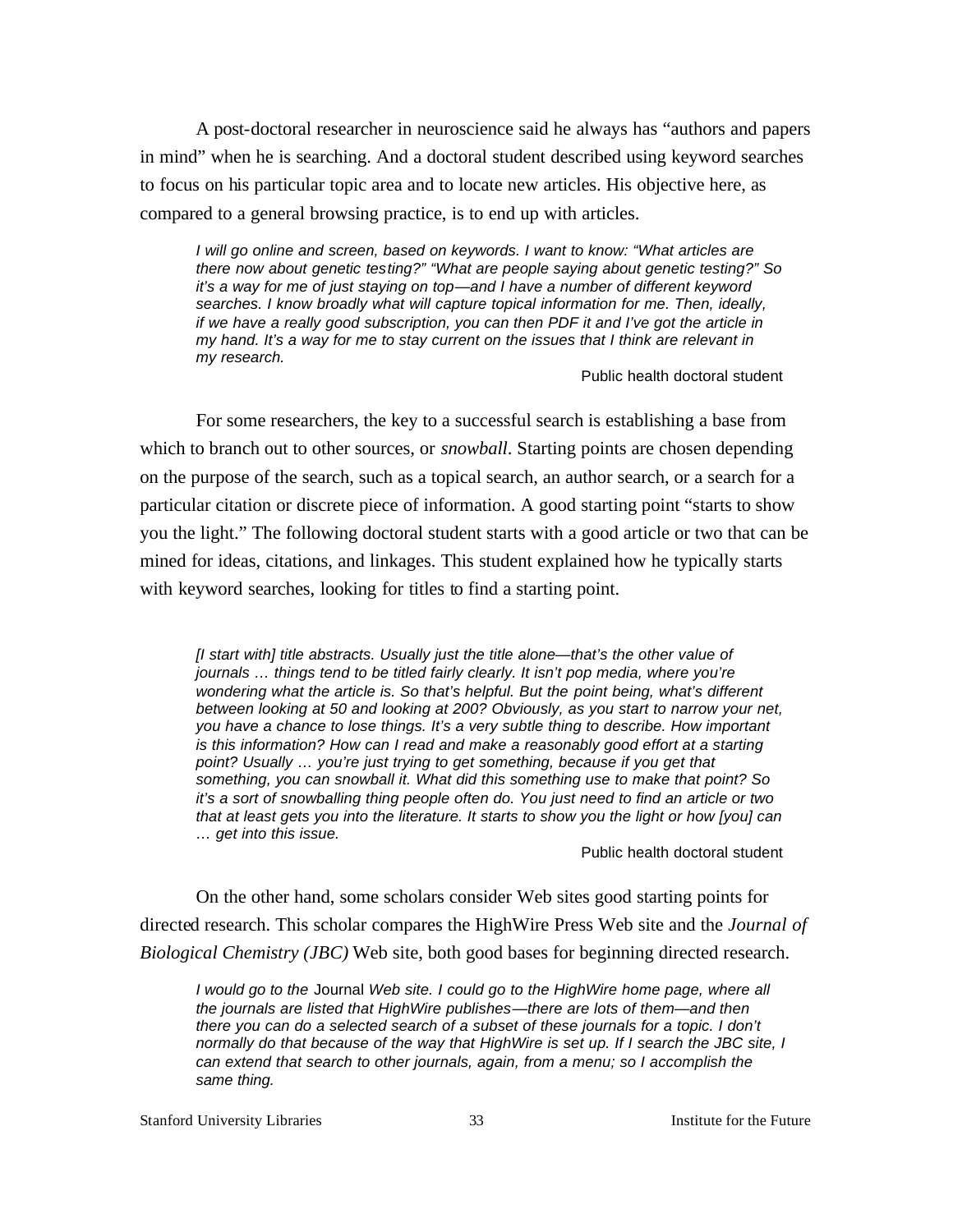#### Senior biological chemist

Starting points help reveal the structure of the knowledge area being investigated. Web sites that present summaries of issues and reveal the range of issues related to a particular topic are helpful bases, as described by this epidemiology researcher.

*This hasn't been as fruitful, but sometimes I've gotten information just by going to a search engine on the Web. Oh, I use … [Medcrawl]. … It searches from a bunch of different search engines, like Yahoo! and Lycos. So I might type something … more general into the browser and see if there are any sites set up that kind of summarize the issues.*

#### Epidemiology researcher

In addition to electronic sources, colleagues also make good starting points for creating a search base. A graduate student described the order in which she would use various sources to establish a starting base. "If I can't find anything," she commented, "I'll e-mail a professor." And a senior clinician in neurology mentioned that an important place for him to start is with other knowledgeable colleagues who are experts in a particular field. He calls these colleagues to get a few key references for particular articles or authors and then begins his search process.

During directed research, scholars create several paths through diverse search environments—journal Web sites, library Web sites, citation indexes, abstract databases, articles, and broader domains of the Internet. Hyperlinks from article to article, as in the HighWire system, help scholars create navigable paths and follow leads through a growing body of literature. A doctoral student explained how such a capability can help:

*The other thing that is useful is sometimes … the reference section for certain articles … will have links to other articles. I'm not clear how that works. I think it's articles that are available in that database or things that have been licensed. So that actually can be another very helpful thing. Rather than having to go look for the next reference, I can link right to it. That's more where a thing like Lexus Nexus is valuable, because if you want the law or something, they actually do have all those links. You can launch to different things. So that actually can be a very good feature when it's available.* Public health doctoral student

This same student continued to identify other capabilities useful for creating paths, such as links from an article to more work by that author and the capacity to narrow a search so it includes only review articles.

*Often they'll actually have a link for the author, so you can go to the author's other works … or potentially you can. It depends. That's where the university system is really solid. The journal one, the information's probably out there; you're just not quite clear. Is this all their stuff? Is it only this stuff that's available through this publisher? But I'd say the typical thing is simply to be able to use the more advanced search* 

Stanford University Libraries 34 34 Institute for the Future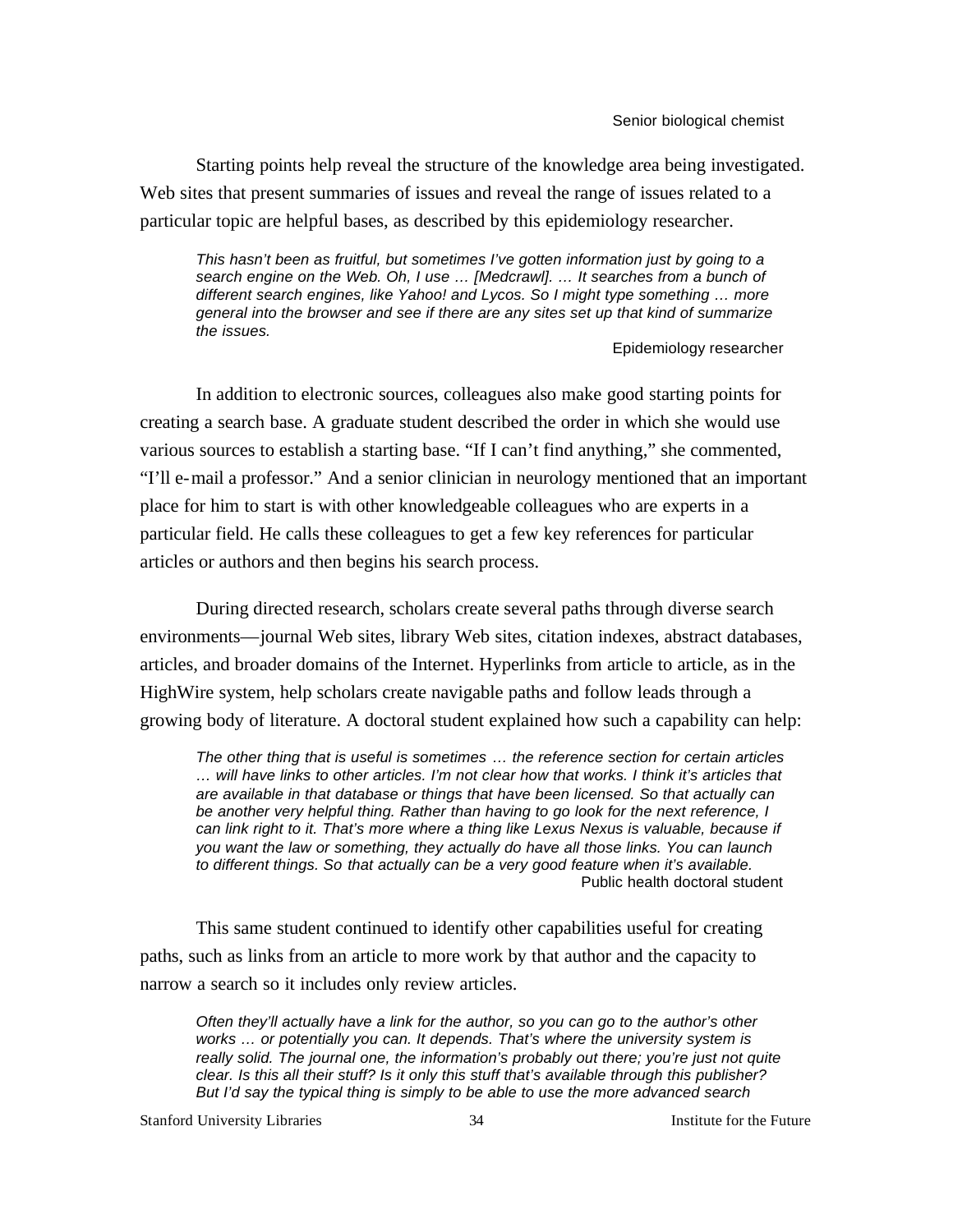*features as opposed to a simple search. For instance, maybe saying, "Show me only review articles." Little clicks like that. So a good search engine and then obvious* 

*linkages are helpful.*

#### Public health doctoral student

Creating a backward path is another important element of directed research; one that e-journal searching facilitates relatively well. E-journal searching and retrieval loses its effectiveness, however, as backward searching leads to content archived only in paper. The depth of backward searches depends on particular subfields and on the intended purpose of the article. A scholar's search for a methods article may be sufficiently addressed online; but classic articles that present the emergence and early development of a discovery may not be available online.

Orientation is another important aspect of creating paths. Scientists don't want to get lost while they are doing their research. (This may be less important during a less focused browsing or review mode.) "I don't want to be challenged by my search engine," said one doctoral candidate, condemning search engines that take her on a path to nowhere, with no way to retrace her steps. The format of the e-journal page and the structure of the particular search engine are useful for helping scholars stay on a path and not get lost. The graduate student who made the following point finds that keeping important information on one page helps her stay oriented. Another strategy she uses is to keep several windows open at once so she can retrace her steps backward.

*Ease of use.… [It's important that] most of the information you need fits on one screen.… Like with the Melvyl, the thing that I hate so much [is that] you can't see all of your search terms if you get too many of them.* 

*Sometimes I'm the big proponent of opening more and more windows, because I don't like to lose what I originally had. It's hard—you can't really get a breadcrumb they call those things breadcrumbs. It's hard to do that because most of the articles have "See Related Articles." And you click on that and you lose wherever the hell you were. So I usually open those and more windows.* 

Environmental health doctoral student

Directed research relies on careful screening and assessment of content. Several features and capabilities help scholars to assess articles and content: article titles, dates, abstracts, article ratings, searchability within the article itself, author or lab name and reputation, and technical features such as availability in full text (PDF or HTML format). A biological chemist talked about how she uses the abstract as an important screening tool for assessing the structure of an article, the value of evidence presented, and the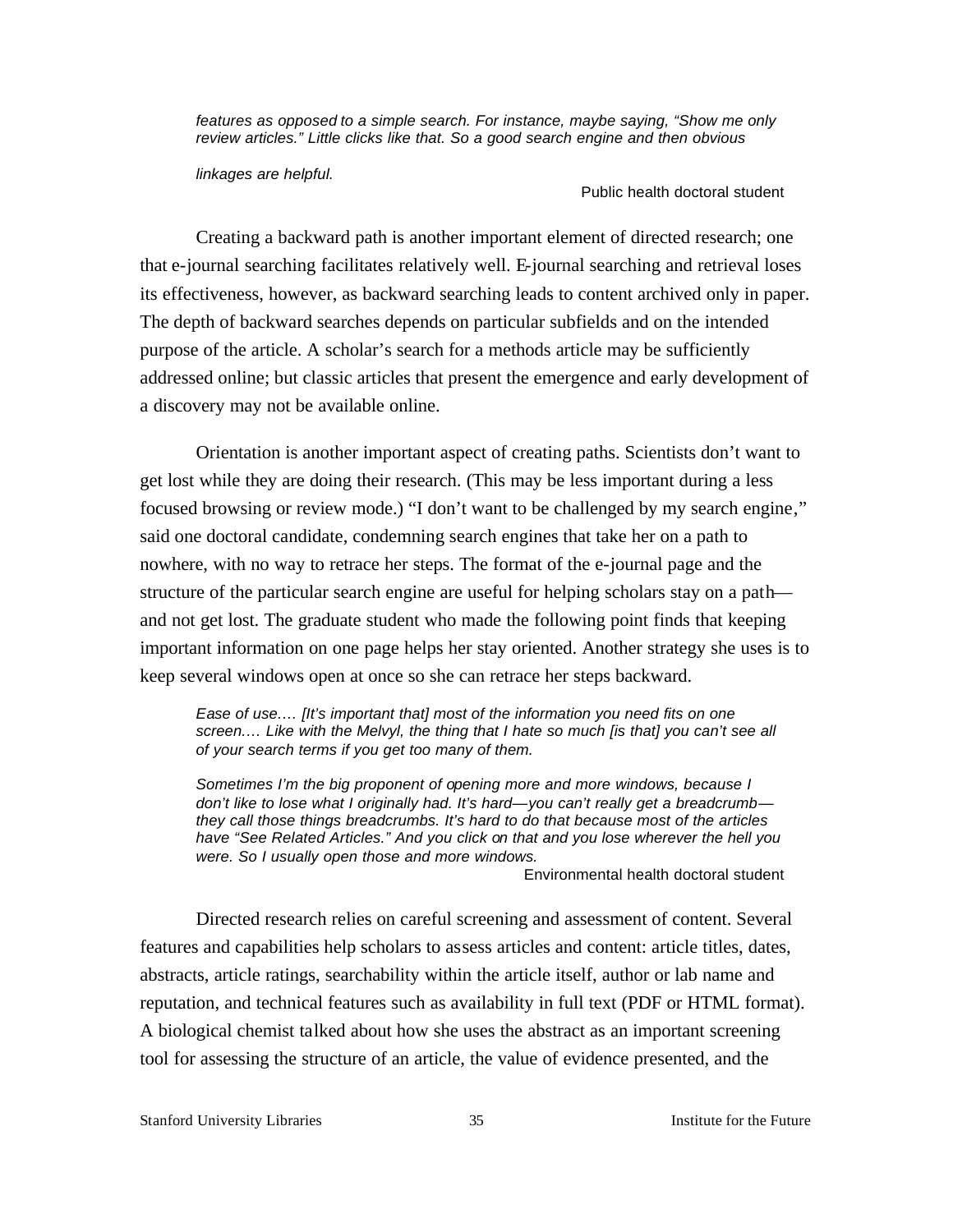soundness of the argument in the paper. As she said, the abstract establishes the bottom line, from which a downloading decision can be made.

*The thing is, the abstract really tells you what is the bottom line. And I really want to know what the bottom line is. It could be anything. But I think the bottom line really sets you up to read the paper. Because now you know, this is what they're going to try to prove. And then you can go into the details, go through. Are you convinced? Do you think there is enough evidence? Do they need more evidence? Then it gives you the judgment. So I almost always read the abstract.*

Biological chemistry post-doctoral fellow

Being able to search the article itself is an important assessment tool for the following researcher. He prefers to browse the contents of the article in HTML before downloading the paper.

*I look at the table of contents and if things look interesting, then I look at them in a* little more detail. So there's one of the journals that I read regularly, Development, *and I think it's a real deficiency that they only allow you to look at it in PDF format; they don't have an HTML format. I think it's a big plus to have the HTML format. You can first browse something before you decide to download it. With* Development, *you always have [to] download it to look at it.*

Senior Researcher

Another biologist described how being able to view a few figures to assess quality and content helps establish the value of the article.

*[I wouldn't read] the whole thing, but I normally look at the abstract and maybe a couple of figures. If it looks like it's something interesting to me, I would download the PDF file and then typically print that out.*

Plant biologist

Retrieval is a critical objective of directed research. The ability to access and retrieve online 24/7 is a clear benefit for scholars, particularly when they are engaged in directed research that is outcome oriented.

*Particularly when I'm writing a paper or writing a grant, being able to rapidly search the literature [and] download those articles is very important. … [It takes me] nights and weekends. The library isn't open, but I can just access those papers, and they're right here. In fact, there's nothing worse than finding myself here on a Sunday morning working on a grant and saying, "Oh my God, I really need to see that paper."*  Senior gastroenterologist

Retrieval outcomes vary. Sometimes the desired outcome is not a specific article for study. The following respondent, for example, downloads full titles and abstracts to put in his reference manager files to build his own knowledge structure. Retrieval remains an all-electronic activity for this scholar.

Stanford University Libraries 36 36 Institute for the Future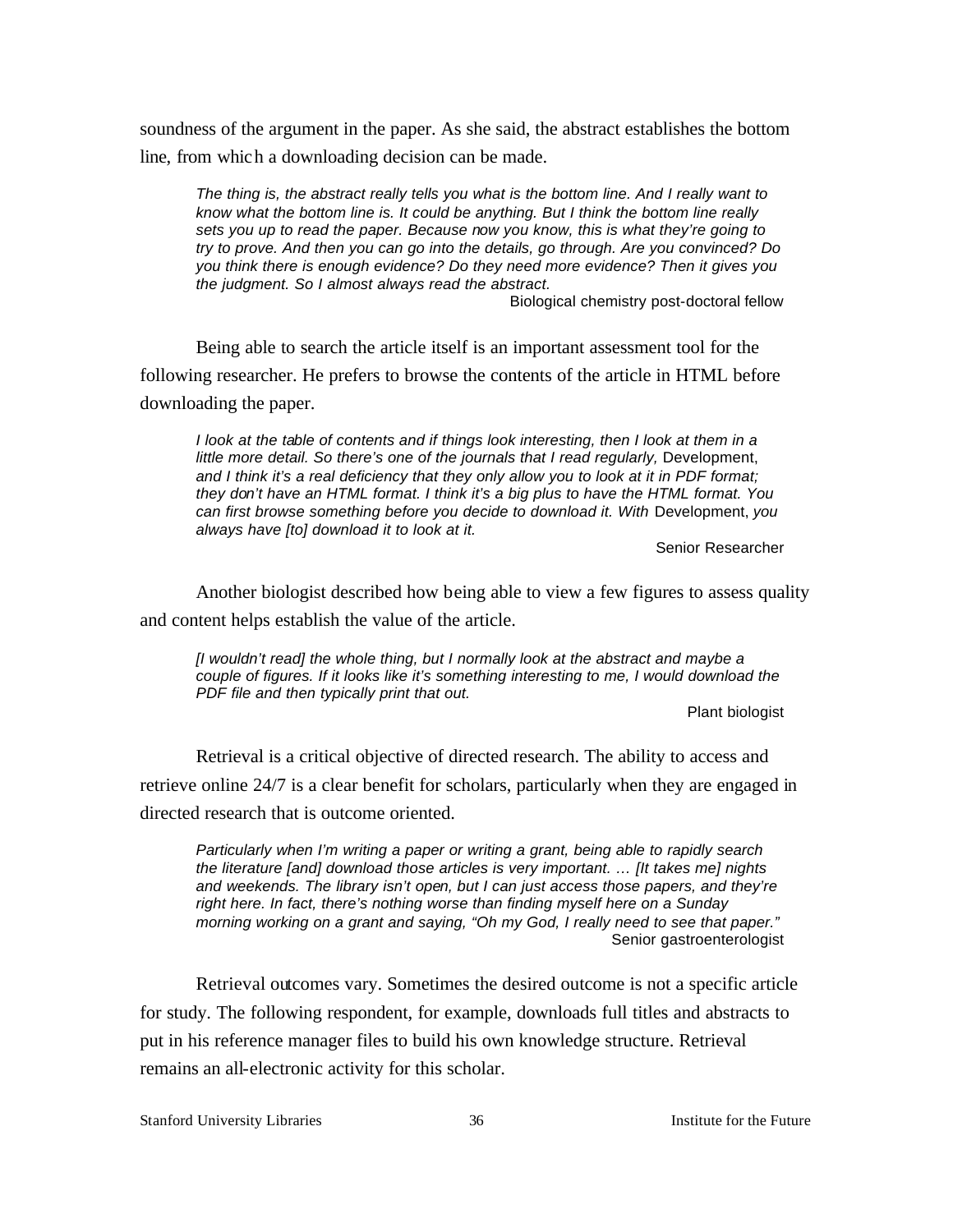*About once a week or so I do a keyword search for Arabidopsis (a plant used for genetic research) on PubMed. Anything I see that I think is interesting, that I would want to read either now or sometime in the future, I download.* 

Plant biologist

When material retrieval is for intensive reading of dense data or graphic-rich articles, this respondent prefers to retrieve in hard copy—either by printing or by going to the actual paper journal copy and seeing the graphics in professionally published form.

*So there are journals like* Nature, Science*.… those are things that I would always read on the Net.* 

*There are very few [journals for which] I actually go down, look at the hard copy of the journal. Those would be very data heavy, or pictorially they're harder to print out. Or they're just dense with material, and I need to really sit down, spend some time … [if] it's a particular article that I would like again to go look at. … Some journals have a weird format for their figures, for example, that makes printing harder. So the only way you can deal with these is, you actually go get a physical journal and look at them.* 

Biological chemistry post-doctoral fellow

In sum, directed research is a focused activity in which success is defined by effectively navigating the literature and retrieving particular types of content—full-text articles, citations, author names, data sets, or even abstracts. The ability to develop productive starting points from which many paths can be created is a source of value for scholars. Assessment tools—such as informative titles, abstracts, accessible tables or data, article descriptors, article ranking or rating systems, and other metadata—help scholars evaluate material as they navigate paths and decide how they will retrieve content. Scholars are likely to highly value and to increase adoption of e-journals with features that support these activities.

### *Scholars study and read intensively to extract knowledge.*

Respondents also described a mode of reading that is distinct from browsing or scanning. Study reading, or intensive reading, helps in the thinking process, the creation of knowledge, and assimilation or integration of new knowledge into existing knowledge bases. Respondents described this reading mode as "really reading" or "trying to think about something." Scholars described how they dissect articles, extract knowledge, and make sense of ideas in this mode. The following scientist spends a lot of time in her lab directing and conducting lab experiments. For her, intensive reading is a way to fit the insights from her bench work into a broader scientific context.

Stanford University Libraries 37 37 Institute for the Future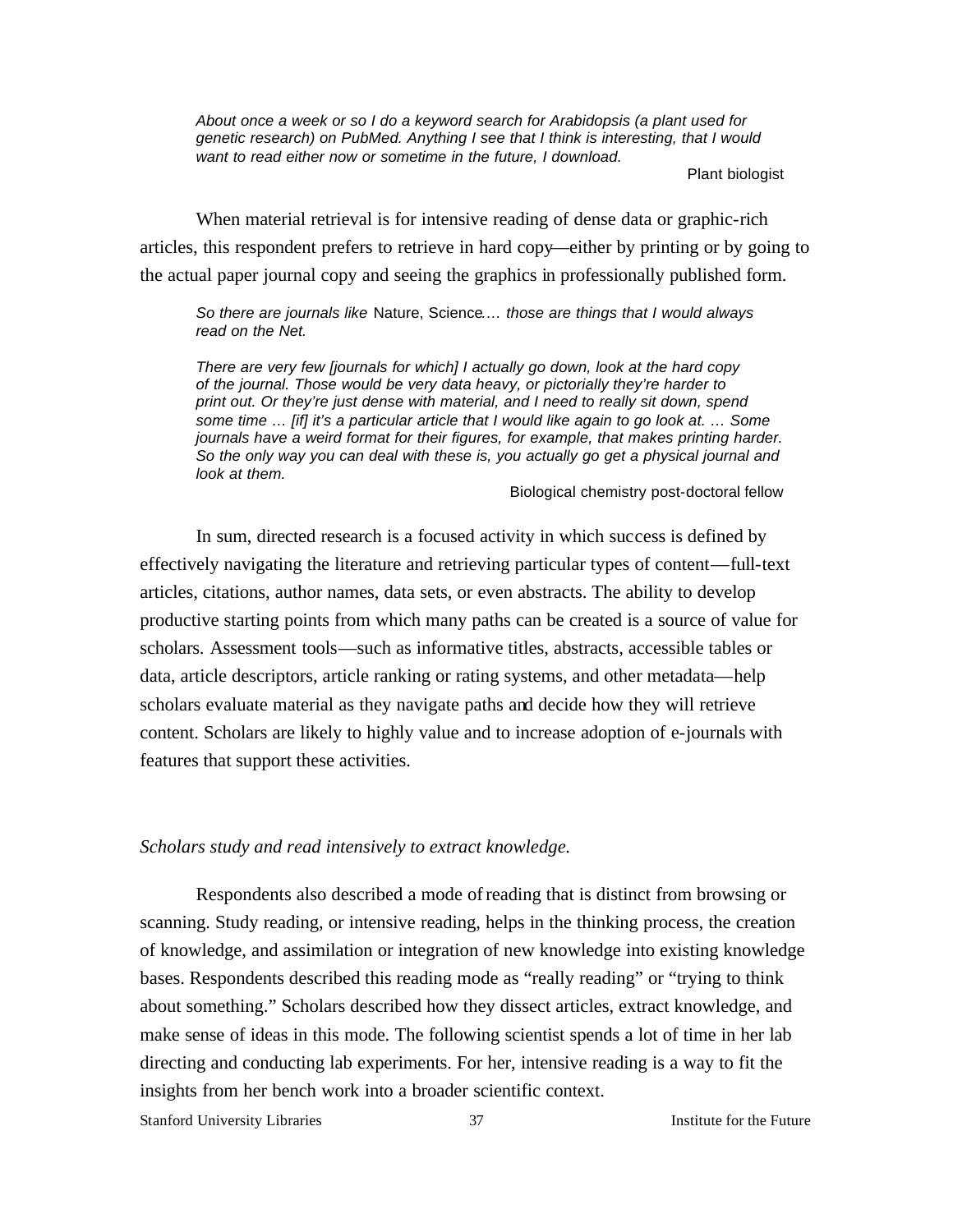*When you start doing experiments, you get so embroiled in them; it's really hard … it's a production to take yourself out of that. … You pull yourself [out] and really think about your work, read more, and really put it in context.*  Biological chemistry post-doctoral fellow

Most respondents commented that they prefer to do intensive reading in hard copy format but that sometimes, out of necessity, they resort to intensive reading online. One reason for the apparent preference for hard copy reading over screen-based reading is that articles can be written on or annotated in hard copy. The following respondents discussed this desire and their hope that e-journals could address it.

*If I'm going to read it, I want to be able to write on it. You can only make so many notes on your monitor.*

Public health doctoral student

*Hopefully it's going to be possible to come up with a format [so] that you can actually read an article online and make remarks directly on that manuscript online. Now you can mark up a manuscript (that is printed) out in the margins, so hopefully there will*  be [an] electronic format where you can actually make margin comments online. I *don't know what form it would be. I'm sure clever computer scientists are going to figure out something.* 

Plant biologist

 Other important qualities also make printed journal articles preferable for reading. For respondents in this study, readability was clearly linked to document mobility—the extent to which scholars could move around within and across articles. E-journals that address scholars' needs for *intra- and inter-document mobility* will enhance the online intensive reading experience.

Scholars value intra-document mobility, the ability to move around within documents at their leisure. They read different parts of an article at different moments and for different reasons—habits formed over years of practice. Flipping pages lets people refer back and forth to the parts they want, making quick comparisons.

*The way I read articles is, first of all, I skim the article. Secondly, I usually go to the*  discussion at the end of the article about the results. I then go back and look. And I *don't read articles in the way they're published. [This method of reading is] very difficult to do on a screen. It's much easier to just flip a page back and forth, particularly for going backward, but even for going forward.* 

Senior clinician

Scholars also value inter-document mobility, the ability to move between documents with ease. People need to compare across data and arguments. Whether the scholar is working from file folders or from stacks on the floor or spread out across the

Stanford University Libraries 38 38 Institute for the Future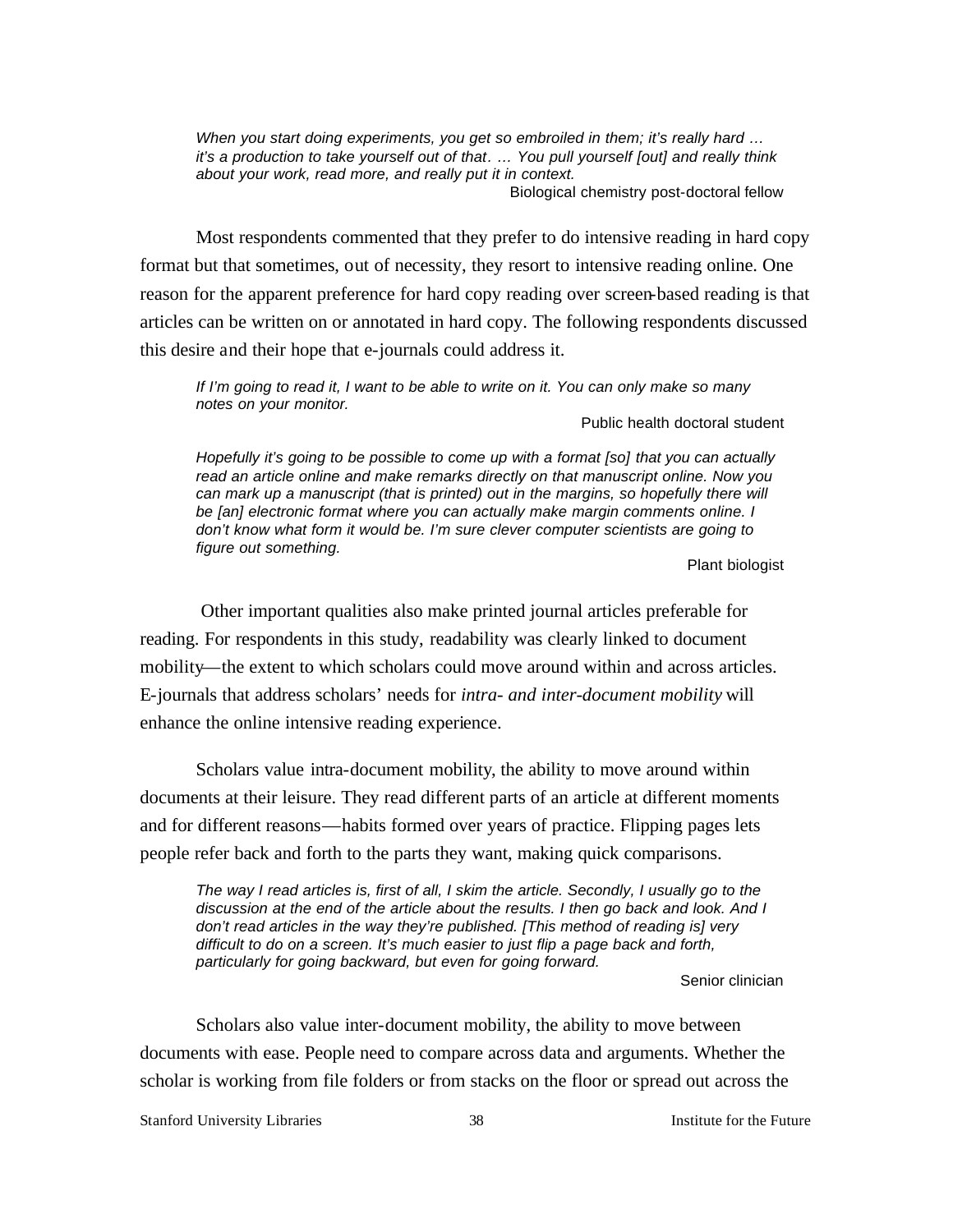desk, activities that demand wide-scale literature reviews require instant access to several entire documents at one time.

To the extent that publishers want to encourage readers to do more serious reading online, they may want to address these concerns, both by working to provide *paper convenience* in the electronic format and by encouraging scholars to learn to think differently, using electronic conveniences not found in paper. Some of the scholars we interviewed were thinking along these lines themselves. One biologist described a scenario wherein paper and electronic journals took advantage of scientists' reading practices, building on the strengths of each format.

*And I actually think that could be a paradigm for electronic publishing. Eventually there [could] be two versions of each manuscript. … I think in print there should be things [that] are just two or three pages long which are really accessible to everybody, [and] that have only the key points in there. The key panels from figures would be in there so that anybody remotely interested could actually read and understand it and then have electronically the bulk of the data for all the experts in the field. … More and more journals are having at least some supplementary data on the Web, but I think that could really be expanded. It certainly would make the publishing process a lot more difficult if you said, Here are two versions of an article: here's something that will be in print, and here is the stuff that will be on the Net. I think that would be a good way to really enhance print publishing.*

Plant biologist

#### *Scholars circulate and exchange content to build peer networks.*

E-journals provide many opportunities for scholars to increase information exchange among themselves. Whether for purely transactional purposes or to meet broader social goals, tools such as e-mail with URL or PDF attachments, lab Web sites, and distributed, flexible printing have given scholars a new basis for interacting around journal content. One respondent stated that the purpose of the journal is to bring authors and readers together. The e-journal, in its enriched Web context, offers a new forum for accomplishing this goal.

Circulation and sharing still occur in hard copy format, facilitated by both print and e-journals. As indicated by the following respondents, sharing articles within a lab supports that community.

*If there's a paper that's [of] particular interest to me, I'll have my secretary xerox it, and then I pass it on to the rest of the lab.* 

Senior gastroenterologist

Stanford University Libraries 39 39 Institute for the Future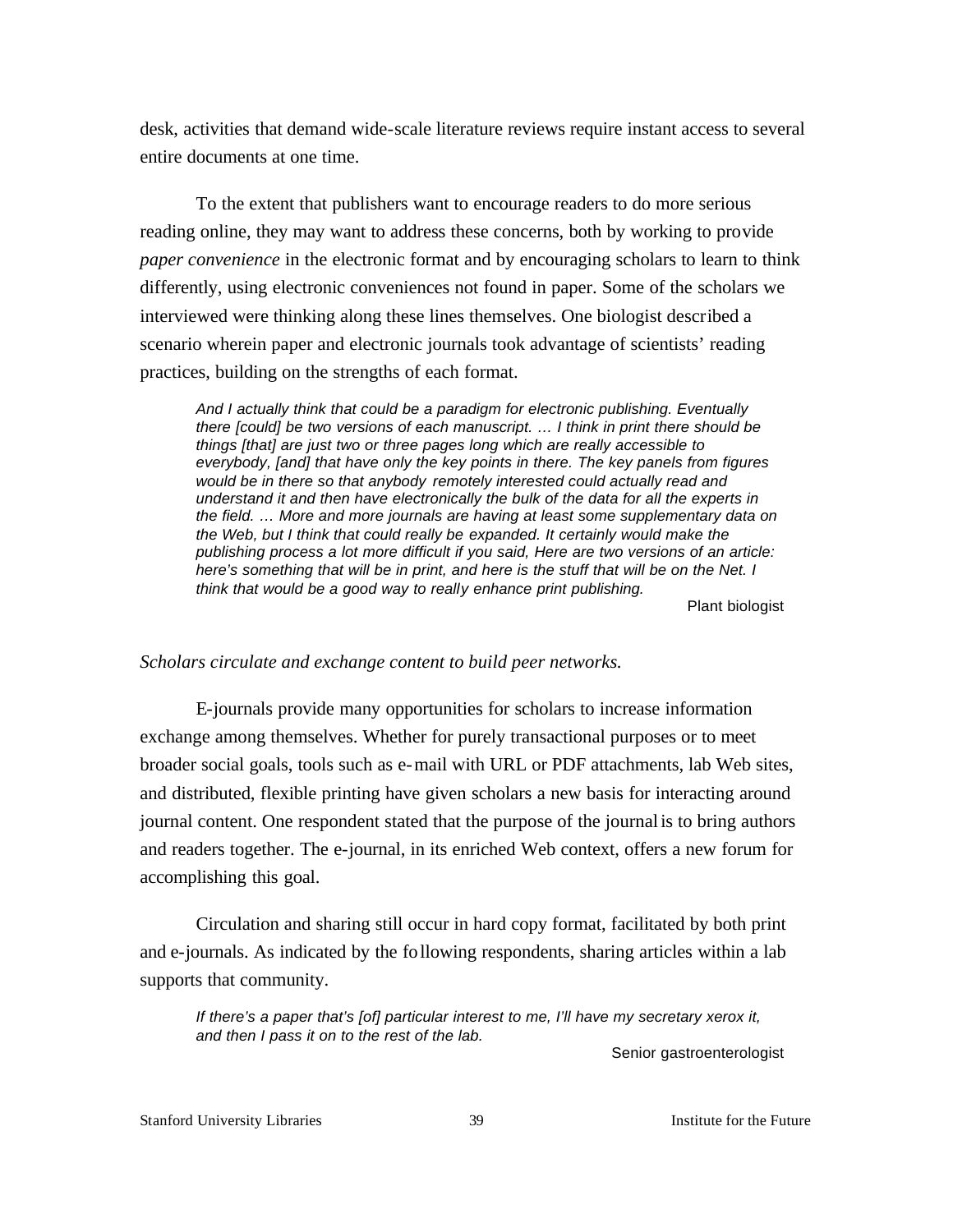*But if I find an article—and I do this all the time—if I find an article and I think, "Oh this would be interesting for Billy, Bobby, Janie, and Jill," I just print out five copies. … Hit a button, it collates it; [then I] staple it together [and] put it on a person's desk.*  Biological chemistry Ph.D.

Sharing papers is an important vehicle for establishing presence among peers in a particular field. The following third-year doctoral student explained his need to establish credibility in several fields addressed in his dissertation research. One way he accomplished this was to check in periodically with his network and collaborators via e-mail and mention important articles that they might find useful. The article thus became for him a vehicle for building a professional social network. He used both electronic and postal mail for this task.

*I'd say something involving a few e-mails might develop twice every three weeks … fairly regularly. If something hasn't happened for a while, then [I'll contact others and*  ask], "Have you seen this recently?" After a couple weeks, if I haven't heard from *people, I'll just sort of send something out: "By the way, there's this interesting article. I'll put a copy in the mail."*

Public health doctoral student

#### *Scholars organize content to create context and relevance.*

Scholarly research does not end with retrieving content. Organizing and categorizing content are also significant information practices among the scholars interviewed in this study. These practices typically follow retrieval (and sometimes, intensive reading) and consume large amounts of time and thought. Respondents who did not describe the intricate systems they use to organize and make sense of their collected material told stories about how they should be more diligent in this area or about how they plan to organize their content in the future.

Respondents described idiosyncratic systems of cataloging, organizing, and filing collected content to create a broader context and help create meaning. In essence, scholars described the creation of personal mini-libraries. These take the form of piles of paper on office floors, e-libraries, paper filing systems, reference manager systems, or a combination of these systems. One scholar crafted an entirely electronic personal library, or knowledge structure, for his research. He combined the storage capacity of his laptop, keyword searches, and his EndNote reference manager to create a mini Web-based library on his own computer that he accesses and reads when he is on the plane or not connected.

Stanford University Libraries 40 40 Institute for the Future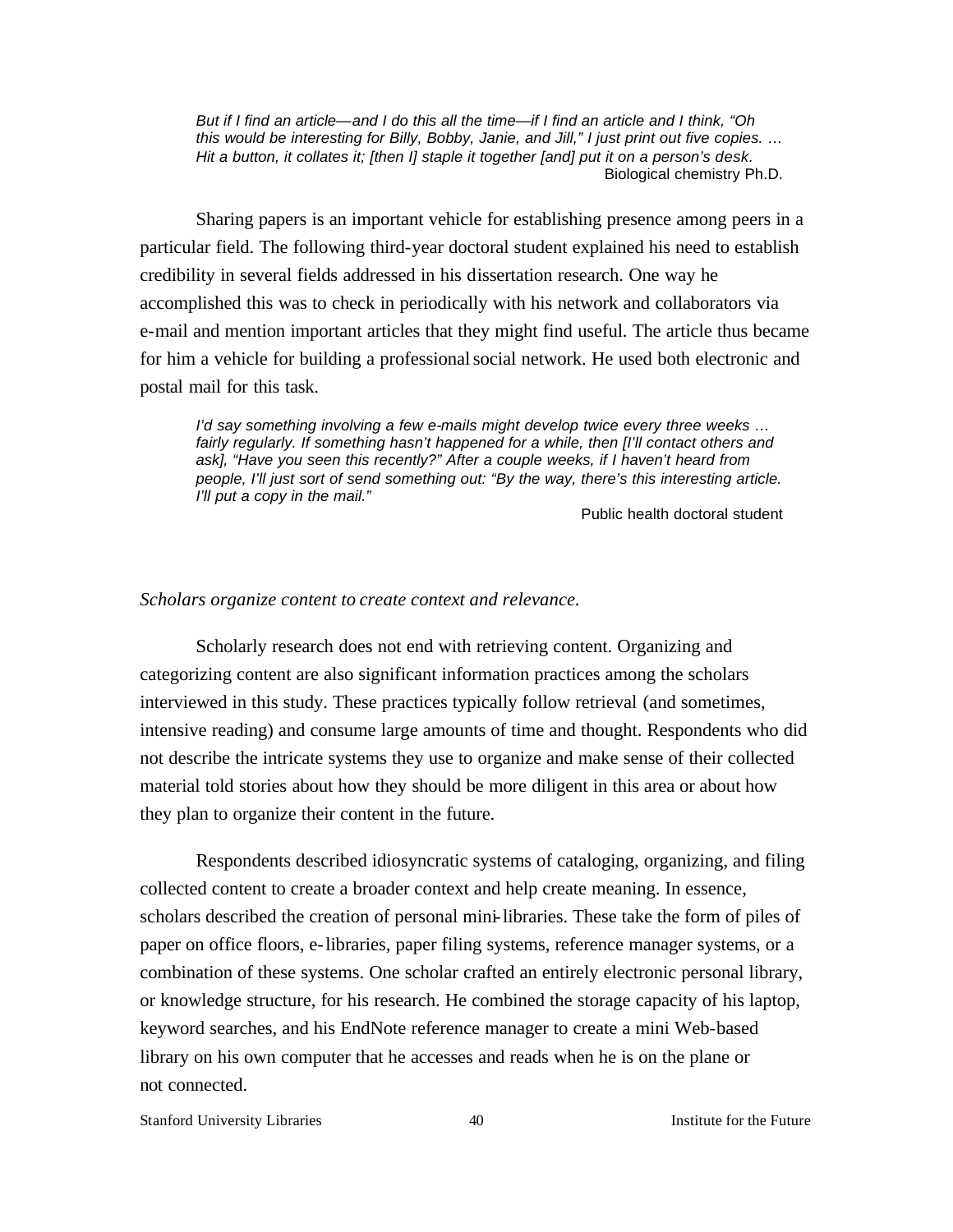*I also use EndNote as a reference program, and I download always all the references from PubMet that have Arabidopsis [in them], so again, when I travel and I'm not connected to the Internet, anything that has Arabidopsis, at least I can read the abstract. Again, that's fifty megs or so, that file with six-thousand-some references in it.* 

*I actually was playing around to set something up [that would] link in EndNote—you can directly link to PubMed from EndNote. … [I've] almost figured how to do it, to directly launch PDF files that are on my laptop. So I can go directly from looking up a reference to reading it on my own computer. So basically it works like on the Internet, but I don't have to connect to the Internet.*

*Plant biologist*

Some organizational systems in paper format are just as idiosyncratic and sophisticated as their electronic counterparts. This doctoral student described a personal filing system that uses author and subject indexing to facilitate reuse of articles and to create an overview of his own research knowledge base.

Respondent: *What I try to do with all these articles is to catalog them in some way. … It's an important part of what I'm doing. They don't just end up in the pile. I do try to catalog them systematically in a way that I can then draw on in the future to cite for my research.* 

Interviewer: *Is that catalog in paper form or electronically?*

Respondent: *Paper for the most part. I actually have an author index, so the cover sheet would go into a three-ring binder alphabetically by author, and then a subject index. The author thing is great, because if you see something by an author and you don't already have it, you can quickly look it up. So the point is, I go into these subject files. They can be there for a variety of reasons, one reason being, here's another article that talks about this toxic chemical and genetic testing in the workplace. Just for the purposes of the academic exercises, it's important to have all these things cited … not using them directly, but by way of … informing a sort of research enterprise. Here's a thoughtful review of the literature. So … those are nice to have.* 

*Then there's the other-level thing, which is, "Wow, this is really interesting," and "This person is saying something fairly different." I want to unpack what they're saying. I really want to read this hard. This data is really interesting. I want to stare at this data; maybe they mean something different than what the author thinks. This is interesting data, or this is an interesting thought. So a successful search might be, I found a gold nugget here; I can make something of it.*

Public health doctoral student

Cataloging and organizing content is an important activity for respondents because it helps them to place retrieved content into a larger context for scholarly analysis and reflection. Organizing material along the criteria of personal libraries helps scholars draw connections among disparate pieces of scholarly work. Organizing systems

Stanford University Libraries 41 and 41 Institute for the Future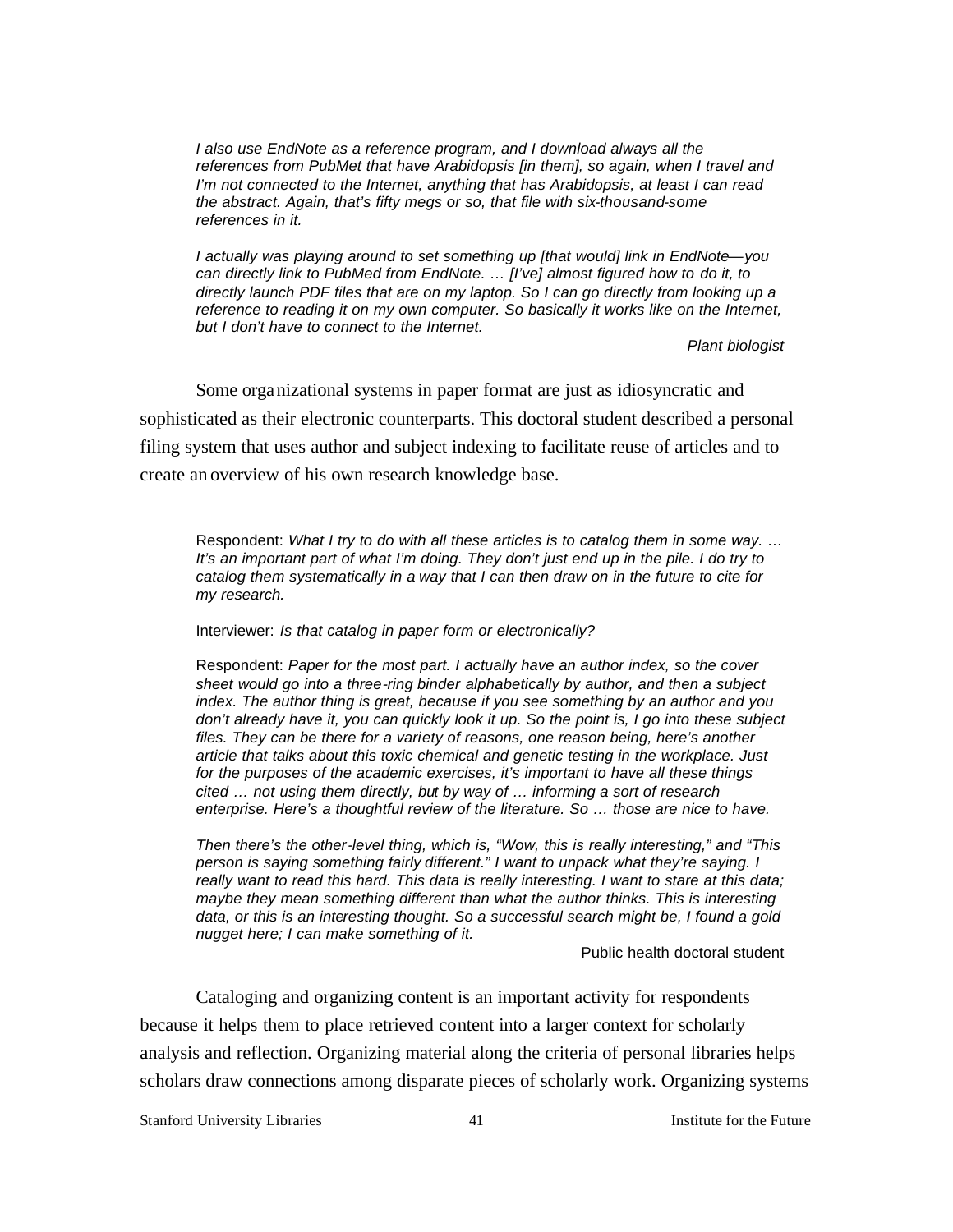helps them to build their own knowledge structures and to develop original ideas that could be contributed to the larger scholarly community.

### *Scholars document original content to establish ownership of ideas.*

Respondents identified a final practice of scholarly work as documentation of original content. They described documentation, particularly through formal publishing methods, as a way for scholars to contribute original ideas and discoveries to the evolving structure of knowledge in a particular field and to receive credit for that contribution. Receiving public acknowledgment as the owner of an idea, as one scholar put it, is an important motivator for documentation. E-journals facilitate documentation in two ways: by seamlessly linking the searching and writing processes and by speeding up the time between submission and formal publication of an article.

Writing often cycles scholars back to the search process—either to fill a research hole, to retrieve a missing citation, or to locate some specific piece of information to complete a document. E-journal usage can facilitate this activity and thus speed up the writing process.

*[Recently] I was trying to write a paper … and a lot of times … I needed to cite, to put into context the work, or the information that was already available. … So you would refer to someone. So now of course you would need to go back and really read that piece and figure out the details. And to do that, you would again use the Web. … So when you get to PubMed, then you describe the name of the author, or you can type the name of a specific issue that you're asking about. And that will bring up all the articles related to the author, or from the author's lab.* 

*Biological chemistry post-doctoral fellow*

This capability can be particularly useful for writing review articles, as the following scientist indicated. Using e-journals allows him to cover sections of knowledge quickly (in this case, the literature related to a specific gene) and to gather key articles to cite in his review article.

*While I was writing this review article … a review of the current status of the field … there was a whole section of the review on a very small section of the field, and I wanted to get all of the published articles that related to that. So I got on the Internet at work [and] went to, where you can search for keywords. And I searched for a keyword that happened to be a gene name, a gene that was involved in the process I was talking about. And I searched for that gene name and up came maybe 20 to 30* 

Stanford University Libraries 42 42 Institute for the Future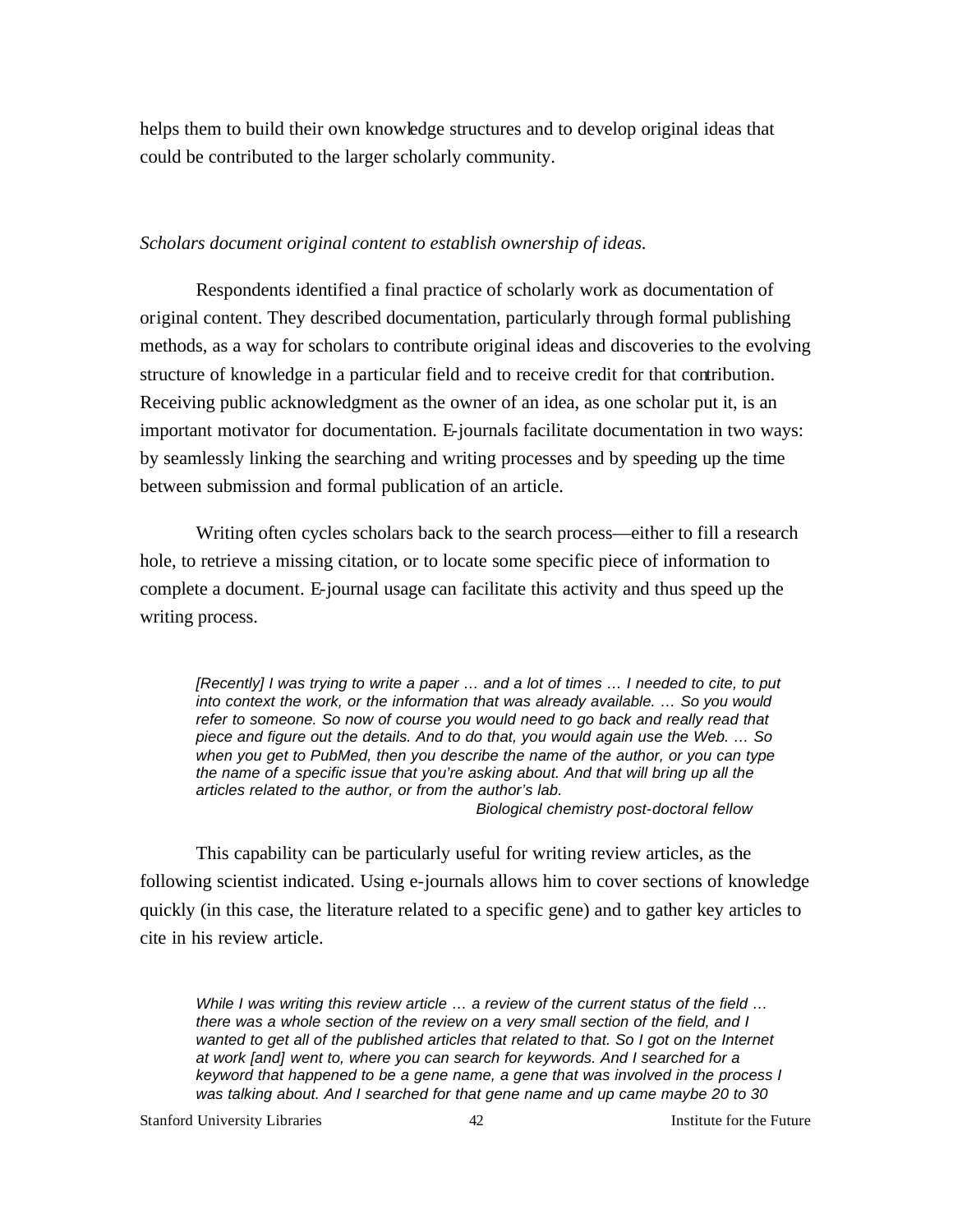*articles, most of which I knew by heart, some of which I'd forgotten about—or*  forgotten that they were individual articles. But I still remembered what the point of *the article was. And for the ones I needed to reread, I linked to the e-journal Web site, if [they were] current—that was maybe four out of the 20 or 30. The other 20 or 30 I had paper copies of that we had xeroxed a long time ago.*

Biological chemistry Ph.D.

E-journals help to streamline the writing process in another way as well—in the scholar's ability to integrate articles with reference manager software such as EndNote. Scholars reported the management of references as busy work that often took too much time, especially when different journals require different reference formats. The following scholar praised the benefits of EndNote software for managing and formatting references.

*It's an absolute boon. Writing references is a nightmare, especially formatted for different journals. Everybody has a completely different format. So you need to have this. It's such a savior, because you can just download the information from the Web, create your own little library, and then reformat it to the journal that you were interested in sending it to.*

Biological chemistry post-doctoral fellow

The combination of e-journal flexibility and reference manager software creates a value-added set of features that support documentation.

Finally, e-journals help to shorten the perceived time lag between submission and publication. For some scholars, time lag seems to be a significant barrier to achieving their scholarly publication goals. For others, it is more an annoyance than a perceived obstacle to quick dissemination of their original research. Many practitioners, clinicians, and nonacademic researchers, such as government practitioners, do not follow aggressive publishing schedules, and some may not even have publishing requirements, though publishing may be encouraged. For scholars in competitive or relatively volatile fields, however, documenting an original contribution is a way to "own the idea" and establish presence in the literature and the scholarly community.

*The time gap between the submission and the publication of the paper is, I think, very important. And that could be cut down. … Some journals are notoriously bad. Some are excellent. … It could take you anywhere between eight and 14 weeks before you hear anything. And once you hear, it's two months before it gets into a journal. It's accepted for publication. And assuming the whole process is really smooth, to and fro. Then there's a lag time of another month, I think, even after you get the preprints.* 

*So [for] the labs that are in the forefront, really trying to beat competition, this is a huge time lapse. And this can be seriously cut down … I think … maybe by having them publish on the [Internet], or just eliminating hard copies. A printer doesn't have* 

Stanford University Libraries 43 Institute for the Future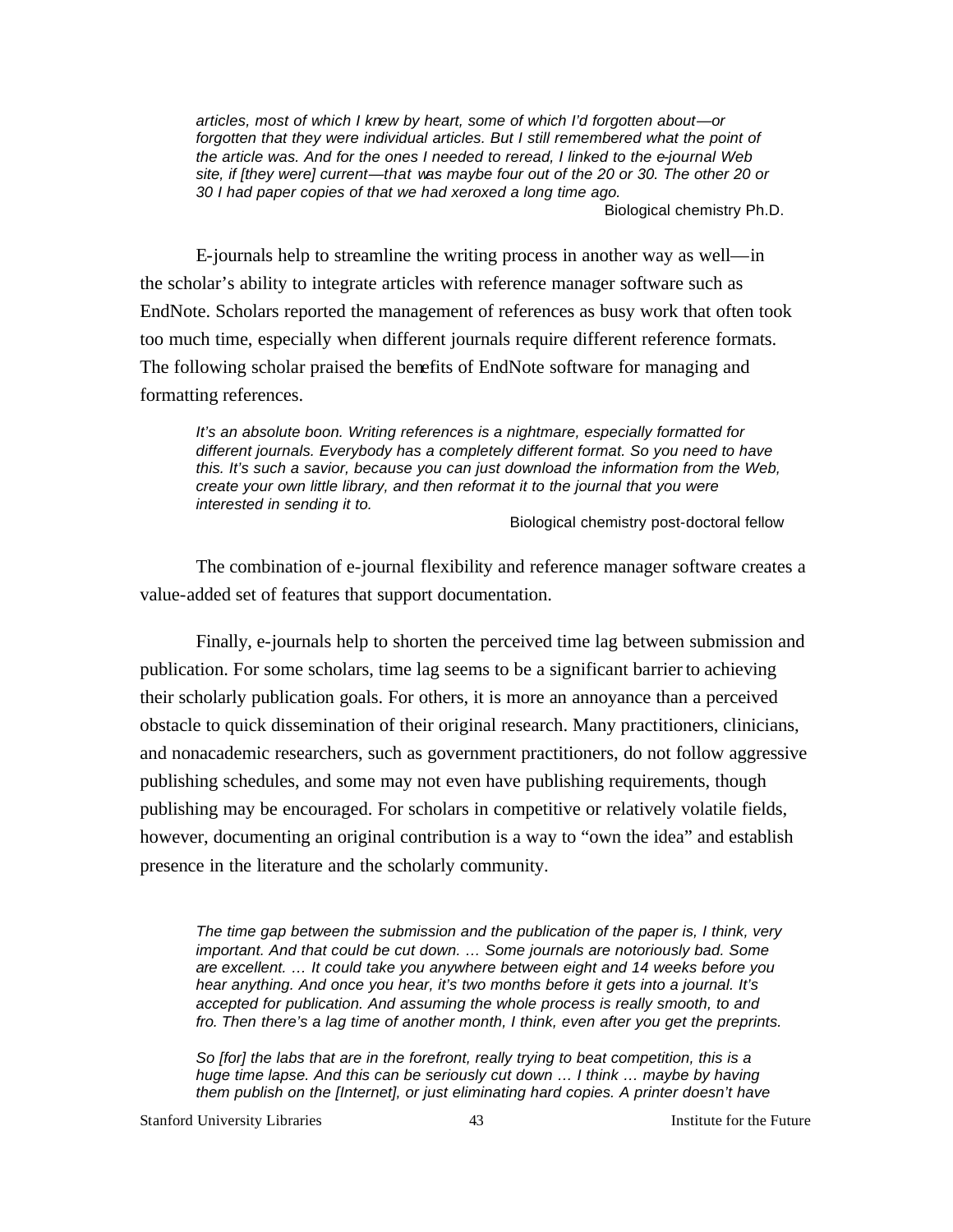*to make mistakes, and it doesn't have to be bound in a particular issue, and stuff like that. Definitely, with some of these journals, it is an issue: the gap between [submission and] publishing.… It would be nice if they could be published sooner.*  Biological chemistry post-doctoral fellow

Speed of publishing and dissemination also concerns scholars as readers. Earlier access to article titles and content helps scholars reassess their own work and shape its direction. Interviewees suggested the importance of being able to foresee and actually preview content about to be published. Early listings of future articles (in the form of tables of contents, abstracts, and so on) he lp to provide a sense of the new contributions to a particular field. Early versions of entire articles provide even greater insight into the thinking and contributions of other scholars and labs.

One possible mechanism to facilitate a more rapid dissemination of content, suggested by a respondent, was a system of lab-based alerts within an institution and beyond, between "friendly labs."

*If I were, say, interested in the work of A, B, C, and D labs, and if I could somehow have a notification when a paper was being published from those labs … that would be better than having to sit down and search for it.*  Biological chemistry post-doctoral fellow

Such alerts would increase the pace of information flow among scholars who agree to participate. Often, scholars know exactly which labs they want to track.

Despite comments about the abundance of knowledge and the difficulty of managing it, respondents value the ability to have advance notice concerning the direction their research area is taking and to disseminate their original contributions quickly. E-journals were perceived to be helpful in facilitating the writing process and, potentially, in increasing the pace of dissemination, both formal and informal. This suggests a new role for e-journals in bridging the relationship between informal and formal dissemination of scholarly work.

## **E-journals provide a bridge between publicizing and publishing scholarly work.**

Journals are tools for facilitating and representing scientific practices. They are important for making scientific results available to others, within a wide spectrum of publicizing and publication practices. Scientists publicize their work in person, in print, and, increasingly, in virtual formats—from informal networks to journal clubs, from database postings to conference presentations to peer-reviewed publication. E-journals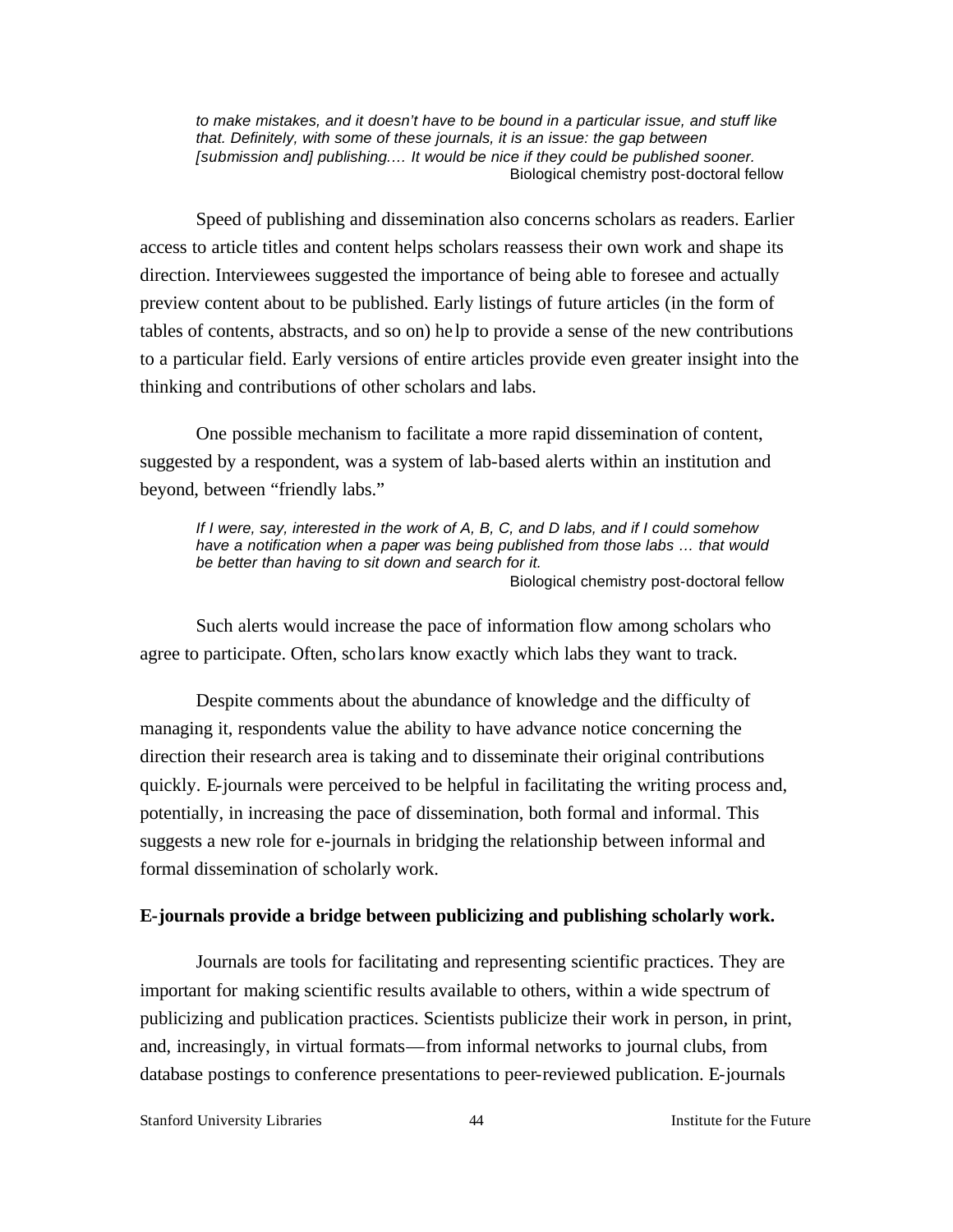provide scholars with a new range of opportunities for publicizing and publishing, offering new alternatives to open up the research and publication process. Respondents described a range of activities that help them publicize their work (see Table 2).

#### *Table 2 A Continuum of Publicizing and Publishing Activities*

| <b>Publication</b><br><b>Publicizing</b>             |                                                                                                                                                               |                                                                                       |
|------------------------------------------------------|---------------------------------------------------------------------------------------------------------------------------------------------------------------|---------------------------------------------------------------------------------------|
| Conferences                                          | Online seminar proceeding                                                                                                                                     | Traditional journal articles (both<br>paper copies and their electronic<br>versions). |
| InstitutionsI seminars/talks<br>association meetings |                                                                                                                                                               | Conference proceedings                                                                |
| Lab meetings<br>journal clubs                        | Lab Web sites for protocols,<br>techniques, papers, lab-based<br>alerts.                                                                                      |                                                                                       |
| Informal networks                                    | E-mail and other correspondence.<br>Databases for genetic sequences,<br>structures, etc., that include data<br>and unpublished information<br>about the data. |                                                                                       |
| Teaching                                             | Online course materials and<br>lectures                                                                                                                       | <b>Textbooks</b>                                                                      |

Source: Institute for the Future

As they tap into the flexibility of online information dissemination and retrieval, Internet technologies such as e-mail, and the computational power of the computer, e-journals enable closer links with a wider variety of publicizing practices than do their print counterparts. In many ways, e-journals shrink the gap between publicizing and publishing, bringing informal and supplementary information into closer proximity with formal, peer-reviewed material. This offers unprecedented opportunities for creative cross-referencing of domains of information but also creates new tensions between published and unpublished material; between *gray literature* and peer-reviewed literature; between formal and informal material.

Two respondents described experiences with online information that highlight these tensions. In the first example, an author had presented certain data as supplemental

Stanford University Libraries 45 100 45 Institute for the Future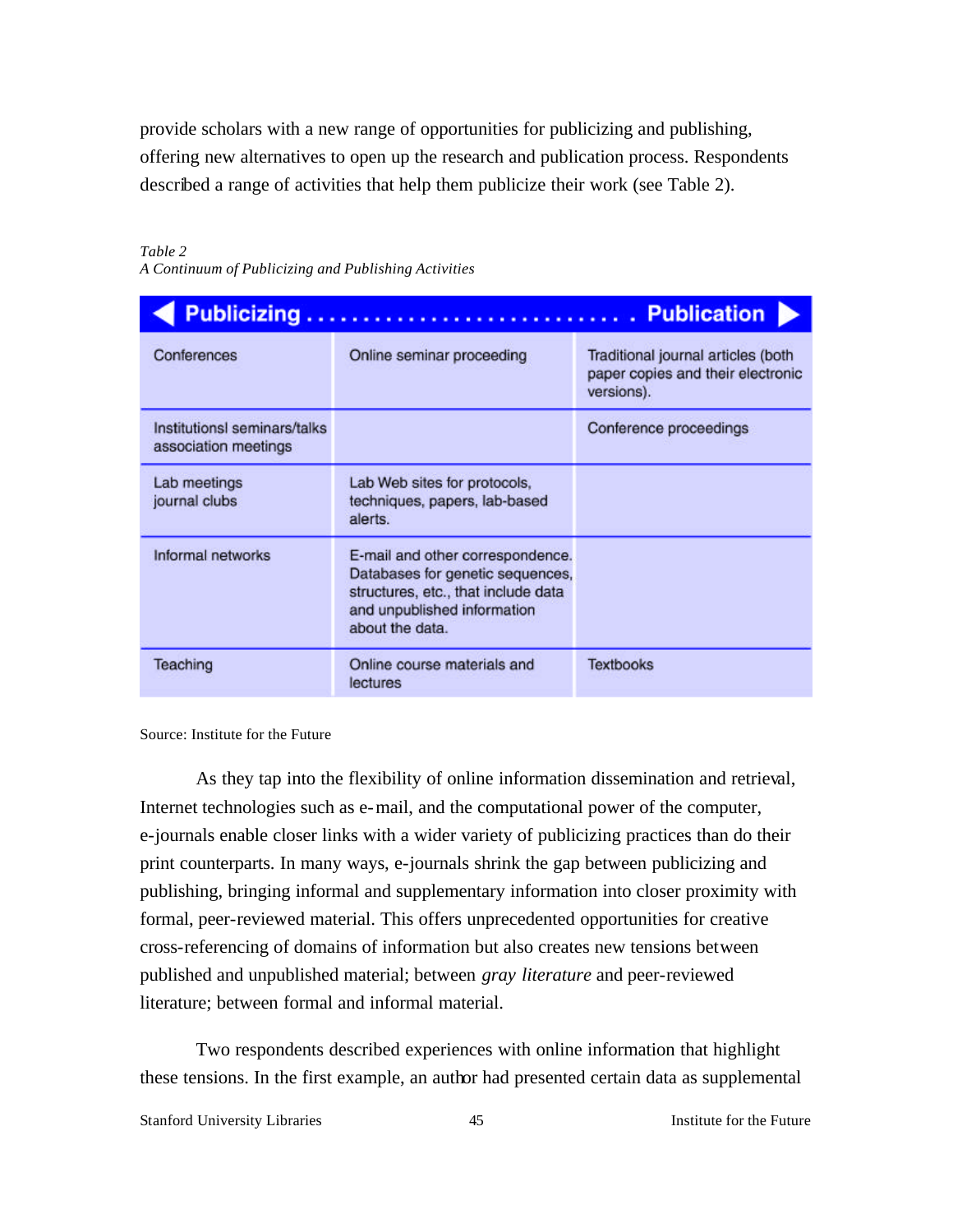material, which the respondent felt created some misunderstandings of the main article and led to referencing discrepancies.

*Actually, they [the authors] put some things in the supplementary material they didn't put in the article. I thought it wasn't an appropriate use of the material … because it felt like they tried to say more in the supplementary material than they actually said in the article. … [Then] they thought that we didn't reference enough what they had put in their supplementary material … that was supposedly equivalent to the published material.*

Structural biology post-doctoral fellow

The second example has to do with public gene databases, which provide a forum for presenting information about genes (such as their function, name, and other descriptive information) prior to publication. The respondent felt that this was a powerful source of content that could influence the direction of research.

*You're allowed to submit a gene name ahead of publication. You can say, "There's a gene that is unidentified." And you can submit it and say, " We've figured out a function for this gene, and we're naming it gene blah blah blah." But that's unpublished.*

*But it's made public through this database. And we've actually not really been completely misled, but have been somewhat misled by information that we've gotten through that source where there is a gene that we worked on, and someone said, "Oh, there's this other gene which affects its function." And we're thinking, " Wow, that's great. We've been looking for the gene that affects its function for years and years and years, and now these people have found it."*

*But we didn't have access to the actual data. It was just like, "Here's our result in words." So if we had access to the actual data in the form of a peer-reviewed journal article, we wouldn't have assumed what we did. So it wasn't deliberately misleading, but we were misled. And not horribly, but just a little bit.* 

Biological chemistry Ph.D.

E-journals and their broader technological context create a dynamic middle zone between publicizing and formal publishing. They can provide new tools, forums, and forms of dissemination with the potential to significantly shape scholarly communications and publishing practices in the future. Scholars in two roles seem to value this middle ground:

- 1. Readers and researchers who want early leads in their research through access to more kinds of content
- 2. Authors who want feedback and direction on their original work

Stanford University Libraries 16 16 16 16 16 16 16 16 17 18 18: 10 18: 10 18: 10 18: 10 19: 10 19: 10 19: 10 1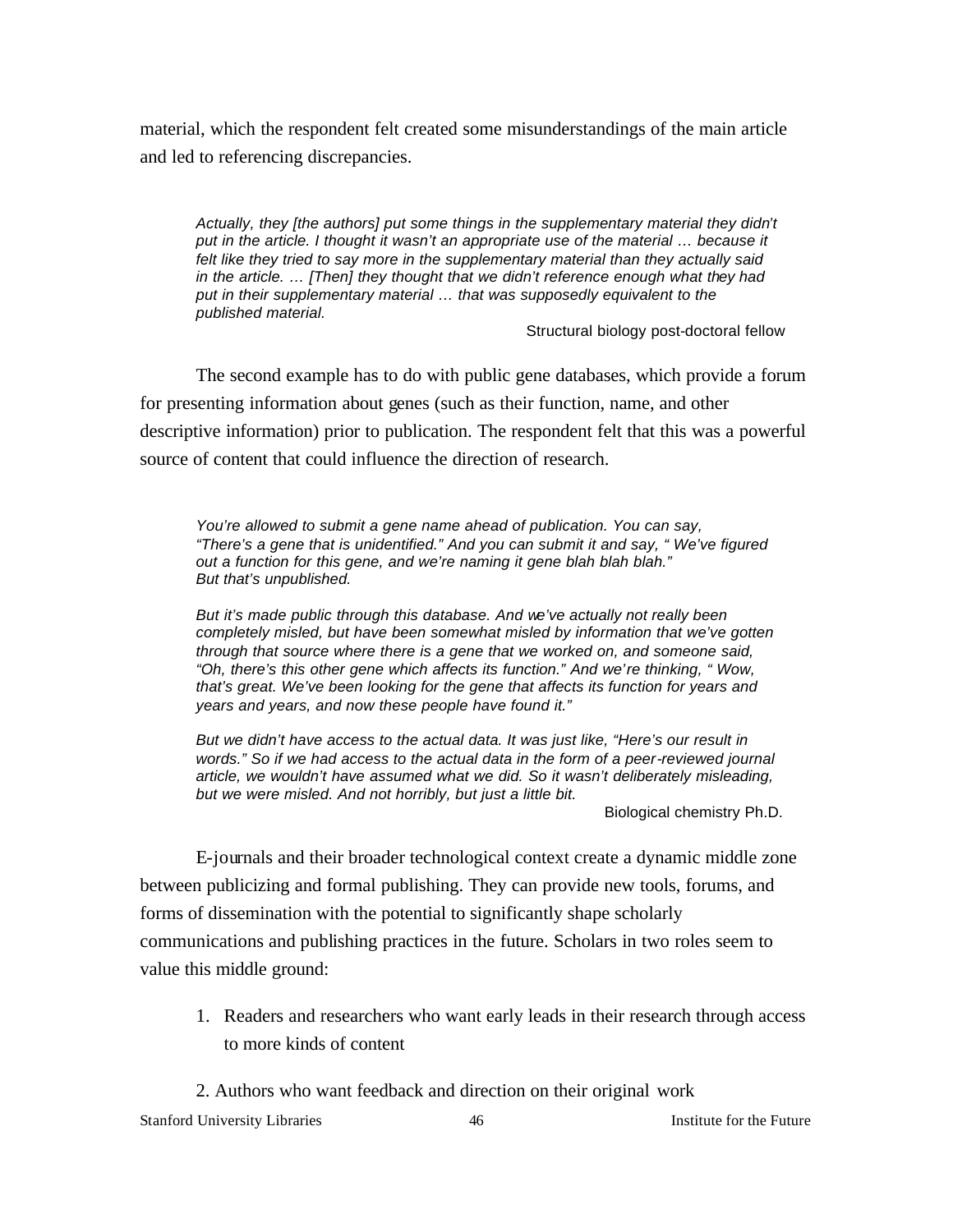## **E-journal features get blurred with the features of the broader search-andretrieval environment.**

Scholars often did not distinguish during interviews between the features of an e-journal, those of a search engine, and those of a cluster of journals such as HighWire Press. E-journals appear as constellations of networked information in a larger informational galaxy. Some respondents had no clear sense of what e-journal features might be, beyond simple existence as accessible information. While scholars value the increased ability to manipulate, retrieve, and link information provided by e-journals, these services are also associated with electronic search engines. As a result, search engine features often blend seamlessly into journal Web site features.

Another reason e-journal features get buried within the broader search environment and process is that the increase in creative, archival, journal-to-journal cross-referencing makes scientific articles powerful search tools themselves, means as well as ends. One scholar described the way articles work as search tools.

*It's easy to go backwards … checking the references in the most current thing you can get to find out what you're really interested in. Oftentimes it'll be a method, and methods are seldom republished; they're always by citation; so you'll find that in a current paper, a method will have been used, but they cite an earlier paper. You go sometimes to the earlier paper and find out they cited an earlier paper, too, and you've got to track it back; and sometimes that can lead you … back fairly far in years.* 

### Senior biological chemist

While print journals conventionally have been used this way as well, the electronic medium radically reduces the energy barrier to this kind of citation mining. Scientists who access e-journals during a search process take advantage of e-journal features, such as citation hypertext links, to *burrow* down and out across the literature and they do so without necessarily separating e-journals conceptually from the same kinds of linking and cross-referencing features offered by search engines.

While respondents may not have had a clear sense of which features belong to e-journals and which to search engines, however, they did describe a range of valuable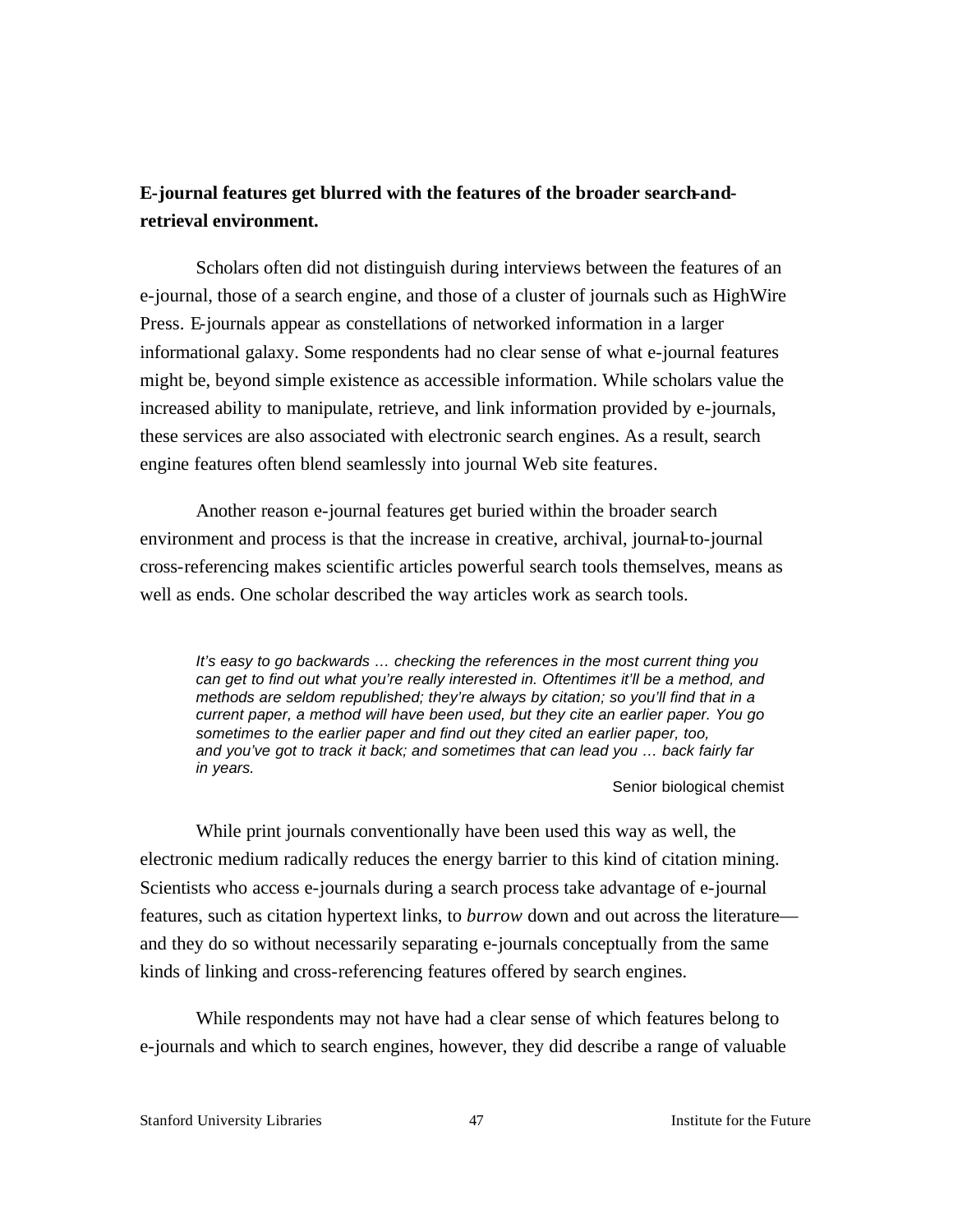characteristics that take advantage of the e-journal format. We identify here some of the attributes that scholars value.

> *Features that are "seeing-eye dogs," helping scholars follow knowledge paths:*  hypertext links from search engines to journal articles, hypertext links between journals, links to authors

 *Features that help rank or rate information:* sorting functions, search engine functions, customized alerts

 *Features that allow scholars access to information outside of the conventional publication cycle:* preprint articles, articles in print

 *Features that allow scholars to evaluate information online as quickly as possible:* Web site availability of both HTML and PDF files, abstracts, good article descriptors

 *Features that allow scholars to preview the knowledge horizon:* alerts, tables of contents

 *Features that help scientists place their work in larger contexts:* citation indexes, forward referencing features, customized alerts, lab-based alerts that provide early warnings of research about to be published by other labs.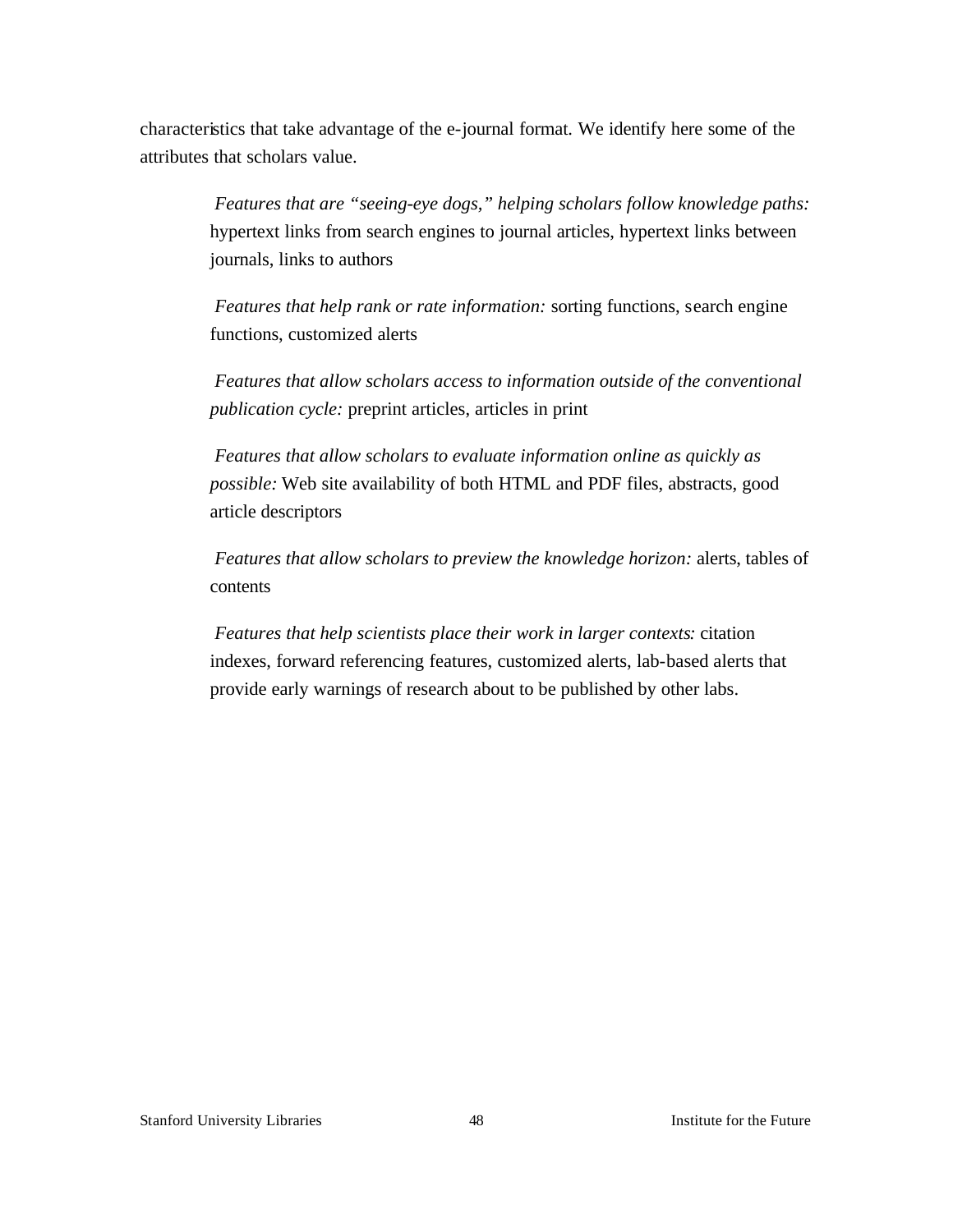# **III. IMPACTS OF E-JOURNALS ON SCIENTIFIC SCHOLARLY PRACTICE: A NEW RELATIONSHIP TO INFORMATION, KNOWLEDGE, AND PEERS**

The impacts of e-journals on scholarly practice extend beyond the increased ease they provide in gathering and managing information. The consequences of more powerful searches and better access to a wider and more diverse resource base go well beyond the scholar's ability to leverage time and work more efficiently. Respondent discussions identified both efficiency and scholarly impacts from continued adoption and usage of e-journals. Interviewees shared an assumption that e-journals, in some evolved format, would be widespread in the next five to ten years. While not all believed that e-journals would replace paper products, the vision of the medium as important in the future of scholarly communications and publication was clear. Re spondents believed that new information and communications practices would affect how scientists communicate and share their work and perhaps ultimately would affect the nature of that work. As one neuroscientist put it, "People would have to do better science."

## **E-journals improve the efficiency of scientific scholarship.**

Electronic search engines and online access to abstracts and full-text articles clearly speed up the process of searching and retrieving relevant scholarly content. Respondents described the various ways which online searching, browsing, scanning, retrieval, and even submission of articles save them time and make them more productive in their work. Not only do e-journal access and searching speed up the process, they provide access to more articles and content than traditional methods within a single session.

One doctoral student succinctly described this benefit as the ability to work in "real time" and exhaust all resources at the moment. E-journals and search engines allow him to maximize his resources, he said, greatly improving his efficiency at any single research session.

*The first-order thing would be* PDF available, click here. *Because [in] some journals, you can get that. … Again, I can get it through some other source, but that takes time. If I want to work in real time and get that information now, and keep moving—I want to exhaust my resources at this moment in time, so I've done everything I can on this topic. So a PDF [file] obviously is going to be a huge draw, because then I can look and immediately have something to work with.*

Stanford University Libraries 49 49 Institute for the Future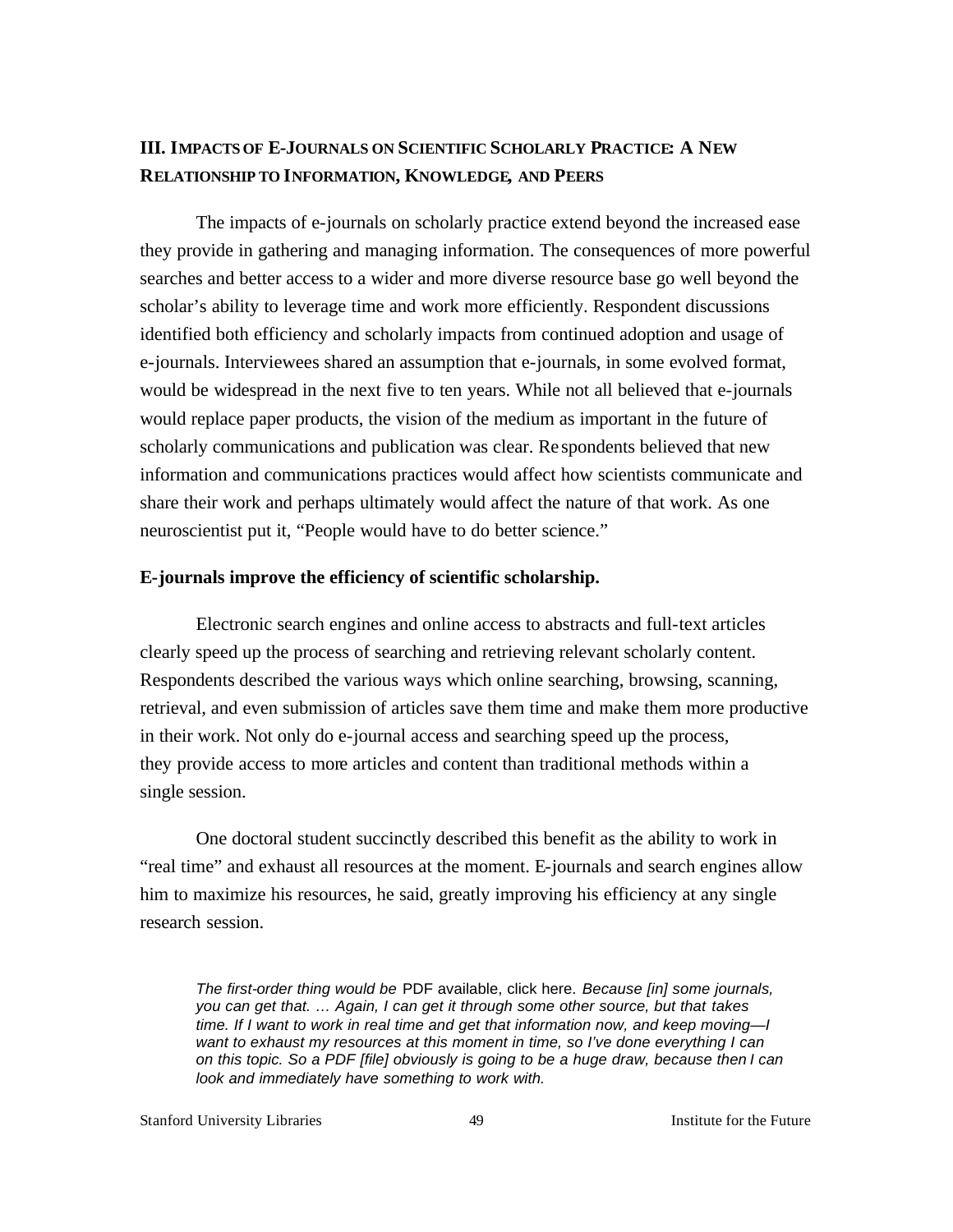These benefits are valuable, given that scholars' work involves more than just searching, retrieving, reading, writing, and publishing. Scholars' many other obligations include doing administrative work, participating in academic and professional committees and associations, teaching, and directing or participating in laboratories. When respondents were asked what activity they wished they had more time for, not one of them mentioned searching. Searching is something they want to be efficient, requiring minimal time. The more efficient their search time is, the more time they have for other important activities such as reading, reflecting, teaching, conducting research and lab work, and interacting with students and other peers. Clearly, scholars benefit from the time saved by more efficient searching, quicker submission to publishers, ease of scanning, and so on.

## **E-journals facilitate new forms of scholarly practice through new relationships to information, knowledge, and peers.**

Increased efficiencies can bring about consequences and possibilities for new scholarly practices. While e-journals today may not encourage in-depth online study, they present scientists with a host of new possibilities—many in their infancy—for reading, thinking, and especially publishing. They place scholars in new relationships to information and to their peers, which have the potential to change the nature of scholarly practice. Not surprisingly, perhaps, some of the core values of scientific scholarship can be found embedded in these new relationships.

Scholars described how e-journals can expose users to different kinds of articles, in fields that the scholars may not have accessed before, thus increasing their vision of the edges of their discipline. They also explained how science could become more open as different types of information are presented in new formats and new arenas, thereby becoming accessible to more people. New interpretations could stimulate new debates and new paths of inquiry, furthering the scientific process. A plant biologist speculated about the possibility of being able to publish all results, for example, including negative results, not just "best results." This would lead to new discussion, interpretations, and possible discoveries. It would also help other scholars avoid repeating similar mistakes.

*I think there are real opportunities. For example, these days, when something gets published, it says—[and] I'm not saying my lab is any different—it says, "This is a* 

Stanford University Libraries 50 50 Institute for the Future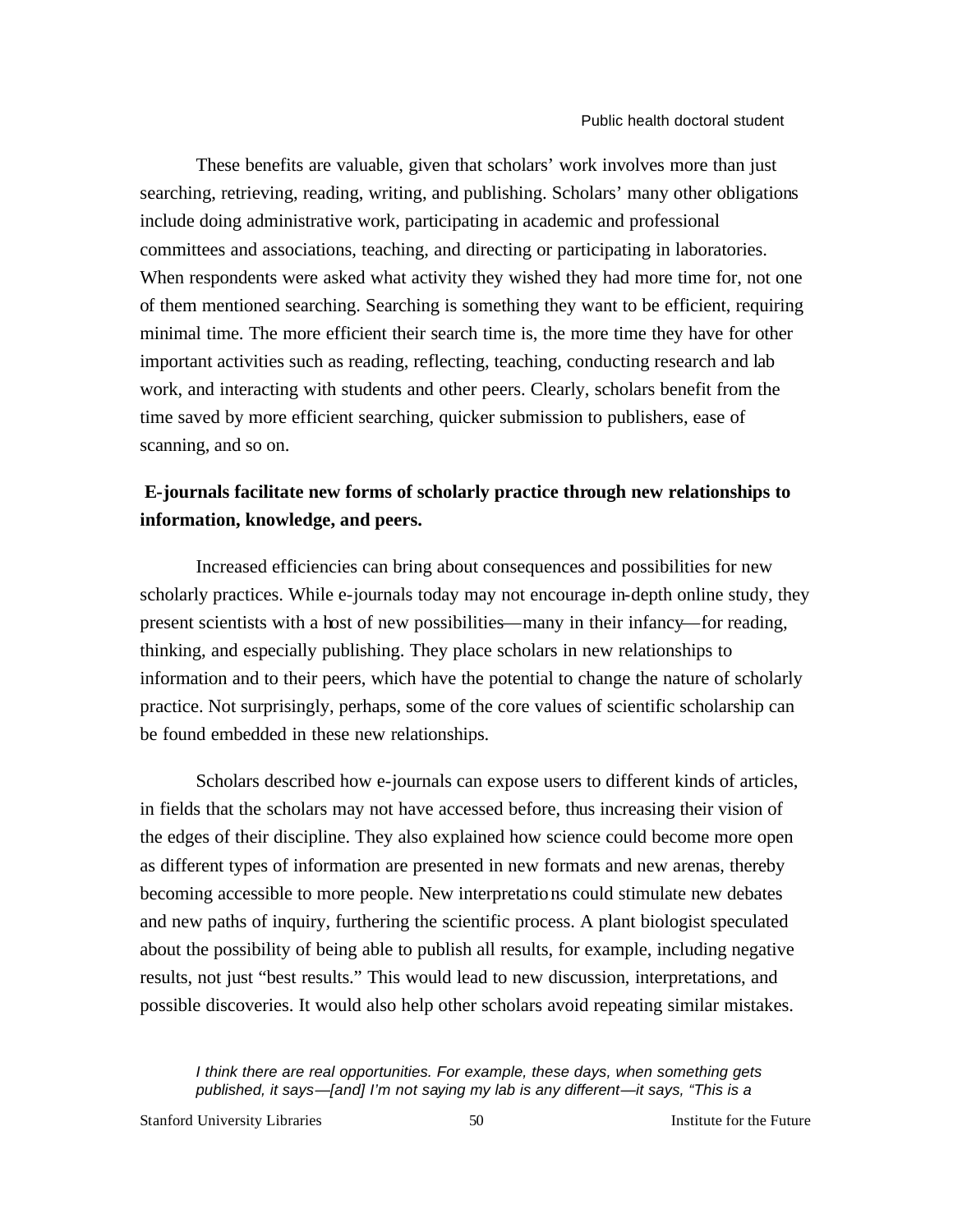*typical result"—which means, "This is the nicest and best result we ever got." With electronic storage space being so cheap, you could basically publish all your data that go with a manuscript. So you could put everything online, which would really be quite different.*

Plant biologist

Respondents' comments about the scholarly impacts of e-journals reflected their implicit shared values regarding transparency, accuracy, scientific validity, contribution to scientific progress, and nonduplication of scholarship. It is important that research not be needlessly reproduced, that experiences be shared to the benefit of the scholarly community, and that results be made available as quickly as possible to those who might need them on a practical basis. Respondents believe that the new forms of access and connectivity available in the e-journal environment could enable scholars to meet these more profound scientific goals.

## *E-journals increase peripheral vision.*

Respondents often described a tension between searches for core content in sources they knew would be fruitful, and ventures away from customary sources for content that might or might not provide valuable information. They wanted focused searches that provided articles relevant to their core interests, yet they didn't want to miss opportunities to find insightful content lurking at the edges of their research domain. E-journals can facilitate both deep, narrow searches of core content areas and broad searches that cover the periphery of subfields and distinct disciplines. In a sense, e-journals can act as a microscope and a telescope for scholars.

This respondent described a situation in which e-journals allowed him to search with a focus, but in broader, more tangential areas. He described his efforts as casting a wider net, yet finding a few fish that were relevant, rather than an abundance of material that was not relevant.

*If you've done the broad searches over time, and now you're only looking at the last three months, it allows you to do very generalized searching, because you're only looking at three months' worth of stuff. So what it actually enables you to do is—if you weeded out all the good specific stuff and you're only looking at the stuff since the last time you searched—your cumulative time is giving you a return now, because now you can start really being sloppy with what you're doing. But it doesn't matter, because the tool has a memory. The tool allows you to filter things down to a different level of utility. If you narrow it down to a small enough point in time, you can be* 

Stanford University Libraries 51 51 Institute for the Future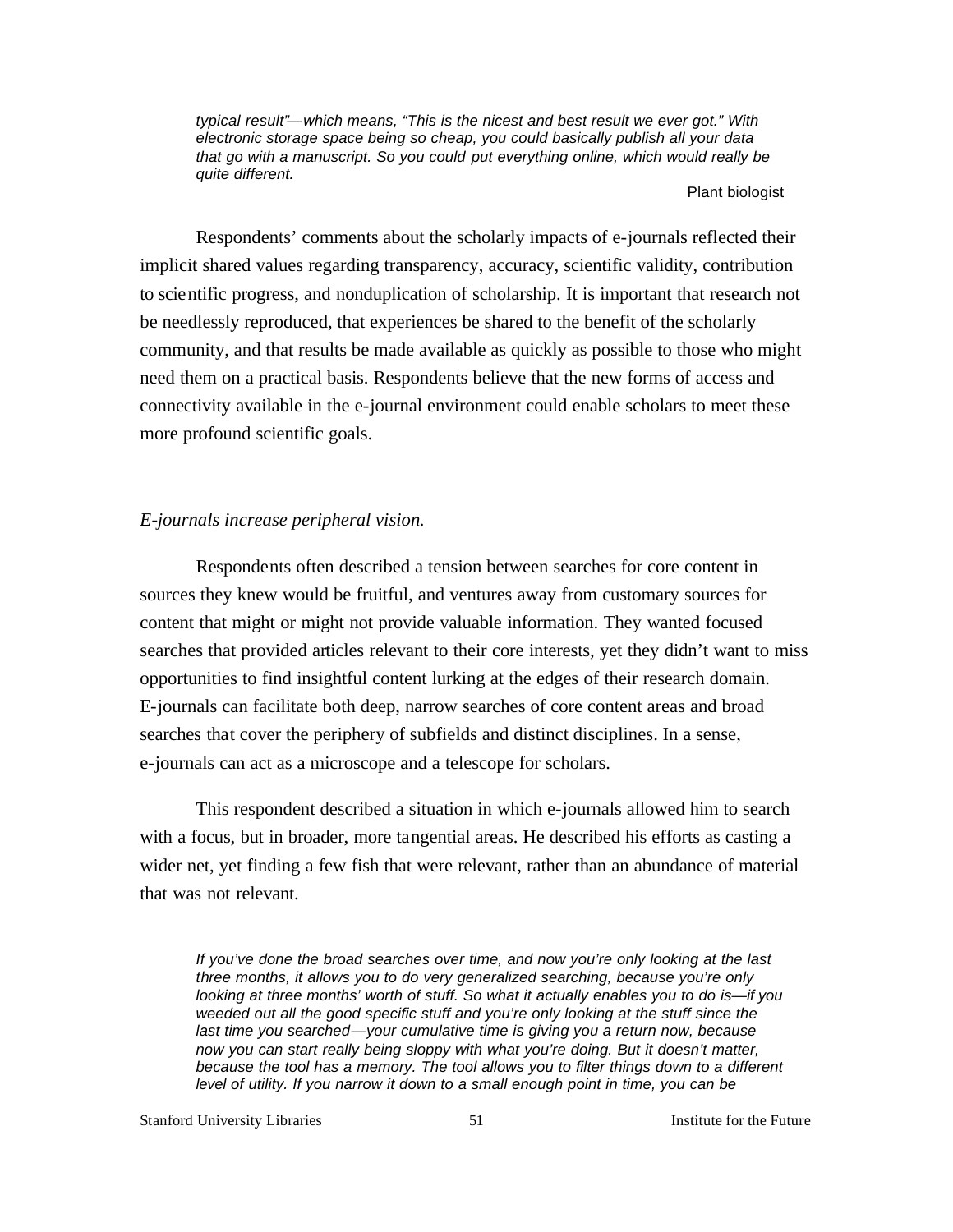*very general.* 

*It allows you to be less targeted, but that's okay. I'm reading the last ten years on this topic, and before, if it was too general, you just wouldn't have time to ingest it all. But now I'm better able to capture stuff I might have not captured before because I had to*  be a little more efficient about it. So I may pick up something in a business journal *that wouldn't have [crept] in before. So it gives you a broader net, and your net doesn't get too full of fish.*

Public health doctoral student

E-journals help scholars develop more effective vision at the borders of specific content areas without creating too much work. Increasing awareness at the periphery increases ability to make connections to other fields and helps place research in a broader context.

*I acquire a lot more information these days. But since the barrier has come down, it's really easy to access [information] online. Many of the articles I look at, I would not have looked at in the old days, because the effort to get them would have seemed so much higher than the chance there actually would be something meaningful. So now I'm much more likely to look at things that are really peripheral, because very little energy is required to actually track them down. So I think in terms of scholarliness, it really is a big advantage to have this access, because I think you're much more likely to look at peripheral things.*

*Having access to the electronic version allows you [to] read more widely, but it's reading more widely for a purpose. So if you're working on a specific problem, and you do a literature search and come across something that looks peripheral to your research, you're encouraged by the electronic medium to look at [it]. You wouldn't do that in the paper medium. But at a much earlier or basic step, in terms of day-to-day reading, I still think paper copy really encourages [you] to read things that are out of your field.*

Plant biologist

A more effective awareness of the edges of content areas may encourage scholars to be willing to take searching and reading risks. The availability of e-journals, in combination with print editions, encouraged the scholar above to follow leads that directed him away from core content, for instance, but didn't cost him too much time or effort. He was able to "read more widely with a purpose" and improve his scholarship by looking for information peripheral to his area of interest, but meaningful, rather than accepting only material associated directly with his domain.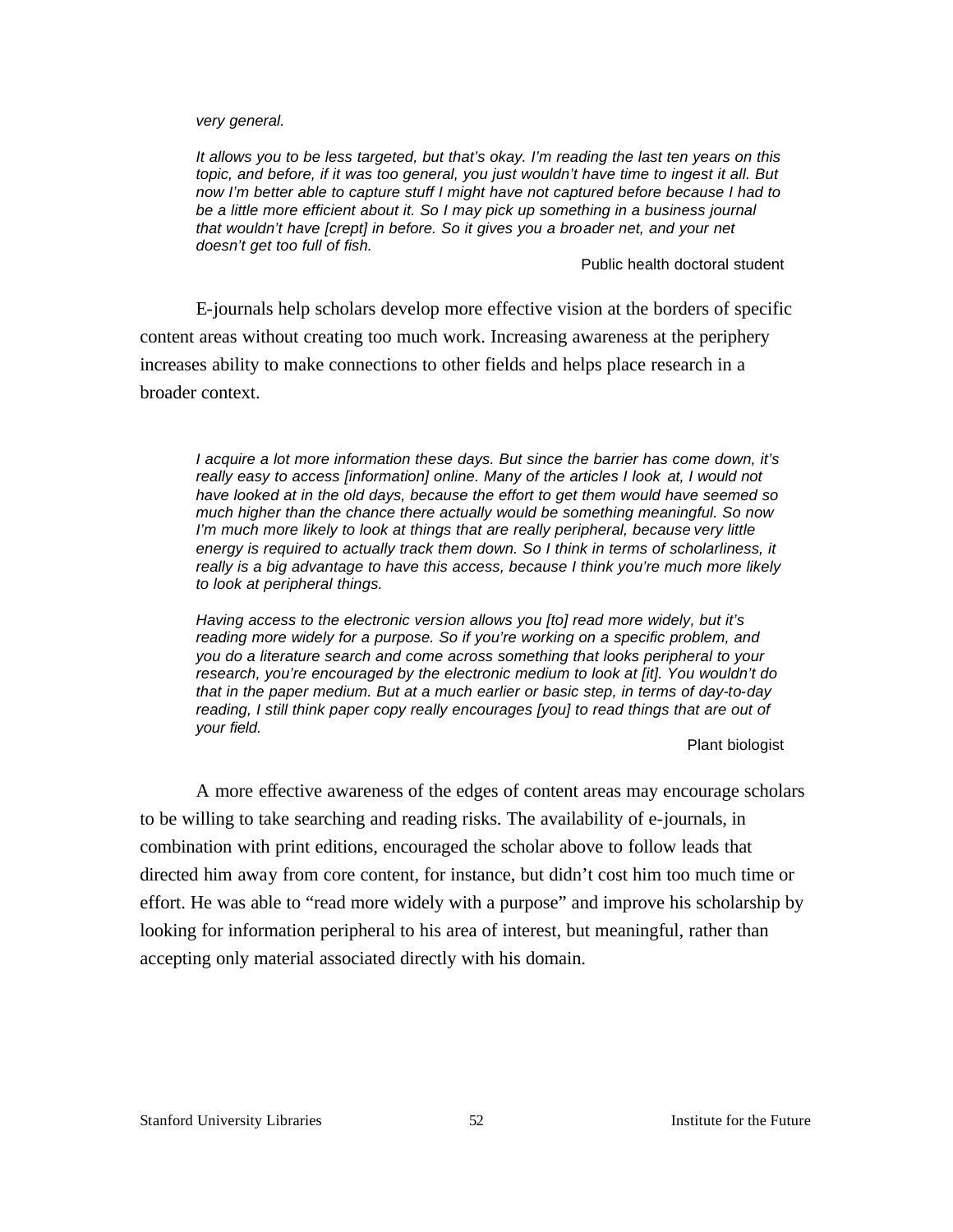*E-journals facilitate participation in a greater flow of information and scholarly communications.*

In addition to making search and retrieval of information easier, e-journals simplify dissemination of that information. Many informants felt they had increased the amount of information they pass on to others: using e-mail to send URLs, PDF files, and cut-and-pasted abstracts; handing out reprinted downloaded PDFs; and so on. Greater ability to disseminate information informally among peers creates a new way for scholars to be in relationship with each other and their information. As mentioned earlier, scholars use articles as a basis to create interactions among themselves—among lab members, remote collaborators, or colleagues. One graduate student mentioned scanning in his own publications, which weren't available online, so that he could send them to people who requested them. This capability is significant in that it allows scholars themselves to control and direct how their work is publicized through new forms and forums.

## *E-journals provide new ways for presenting scientific results that contribute to new thinking processes.*

 Scholars mentioned the emergence of new publishing formats (such as film) and of larger data sets that could conceivably change the way scientists think about scientific problems and questions.

*Up until now, there hasn't been a format for large data sets that really support the conclusions, and so editors have been obliged to accept papers without the supporting data sets. But now, because it's possible to store the data, the standard is changing, so [in] the journals I'm associated with, you just can't publish things without this underlying data set.*

#### Senior plant biologist

The electronic format facilitates the evaluation and circulation of much more detailed data. Not constrained by the physical limitations of print journals, e-journals are theoretically unlimited in the color and complexity of graphs they can contain, or the amount of data that can be attached or linked to an article.

Scientists commented on how decisions about where to publish shape the structure of an article, its length, and the presentation of data. To some extent, scholars shape the results of their research to fit different publishing criteria. Not only are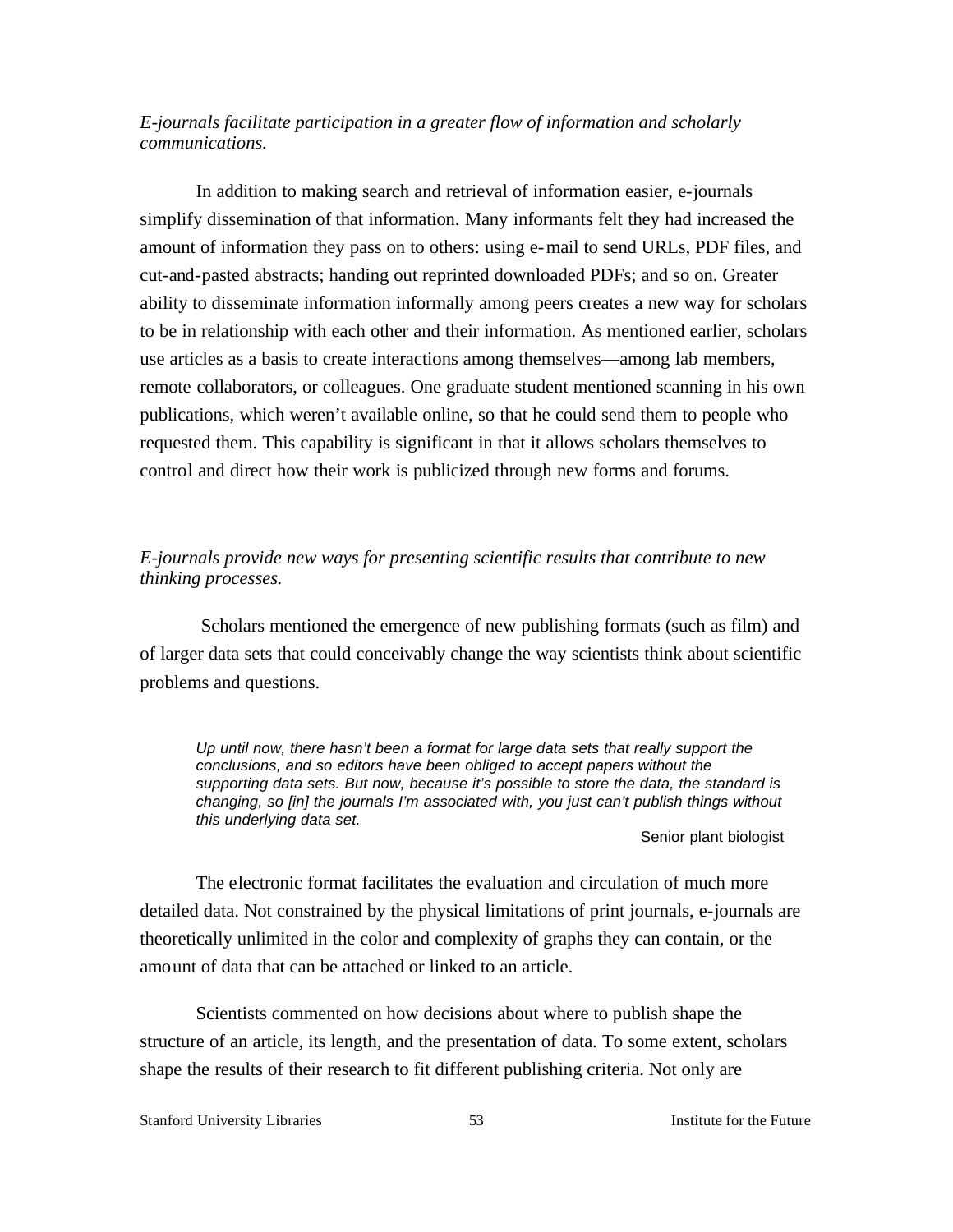computer-generated simulations and models (increasingly common) new ways of presenting the same information; they are in themselves new forms of evidence. Will emerging opportunities for expressing data shape the way experiments are designed in the future? "I think [they're] allowing us to plan more global experiments, more logical experiments … more completed experiments," said a biological chemistry postdoctoral fellow.

Some kinds of pictorial information or formatting, for example, are difficult to print on conventional printers. E-journals offer a better representation of these images.

*Some of the figures have a lot of detail in them and are scanned in or are photographed at very high resolution, and you almost never can print them at a high enough resolution to see everything. So in that case, seeing [the figure] on computer is better because the resolution on the screen is better.* Biological chemistry Ph.D.

The electronic format also encourages new kinds of publishing ventures that complement traditional databases. A senior plant biologist, for example, was working on an updated version of a book hypertext-linked to a major database. The print version of the book was "obsolete as soon as it hit the shelf," was limited in terms of color plates and amount of data, and was tremendously expensive. The electronic medium, on the other hand, allows this scholar and his colleagues to keep text current: "There's no upper limit on the amount of data that's associated with it, and it is available for free."

## *E-journals make data more visible and increase evaluation and scrutiny.*

For the reader, increased access to evidence promotes scientific transparency, visibility, and accountability. E-journals, with the capability to link to more complete data sets and additional information, potentially could increase the level of scrutiny of scientific results and interpretations. Ultimately, as one scholar told us, people will have to do better science.

*It makes science more open and open to a lot of different interpretations. And that's very valuable. … So I would make one argument based on a [set of] data. But somebody else can come to a completely different conclusion, which may be totally valuable to deciding how this is going to progress. … I think it's going to come to a point where you're going to be able to access anybody's notebooks on the Net.*

Stanford University Libraries 54 54 Institute for the Future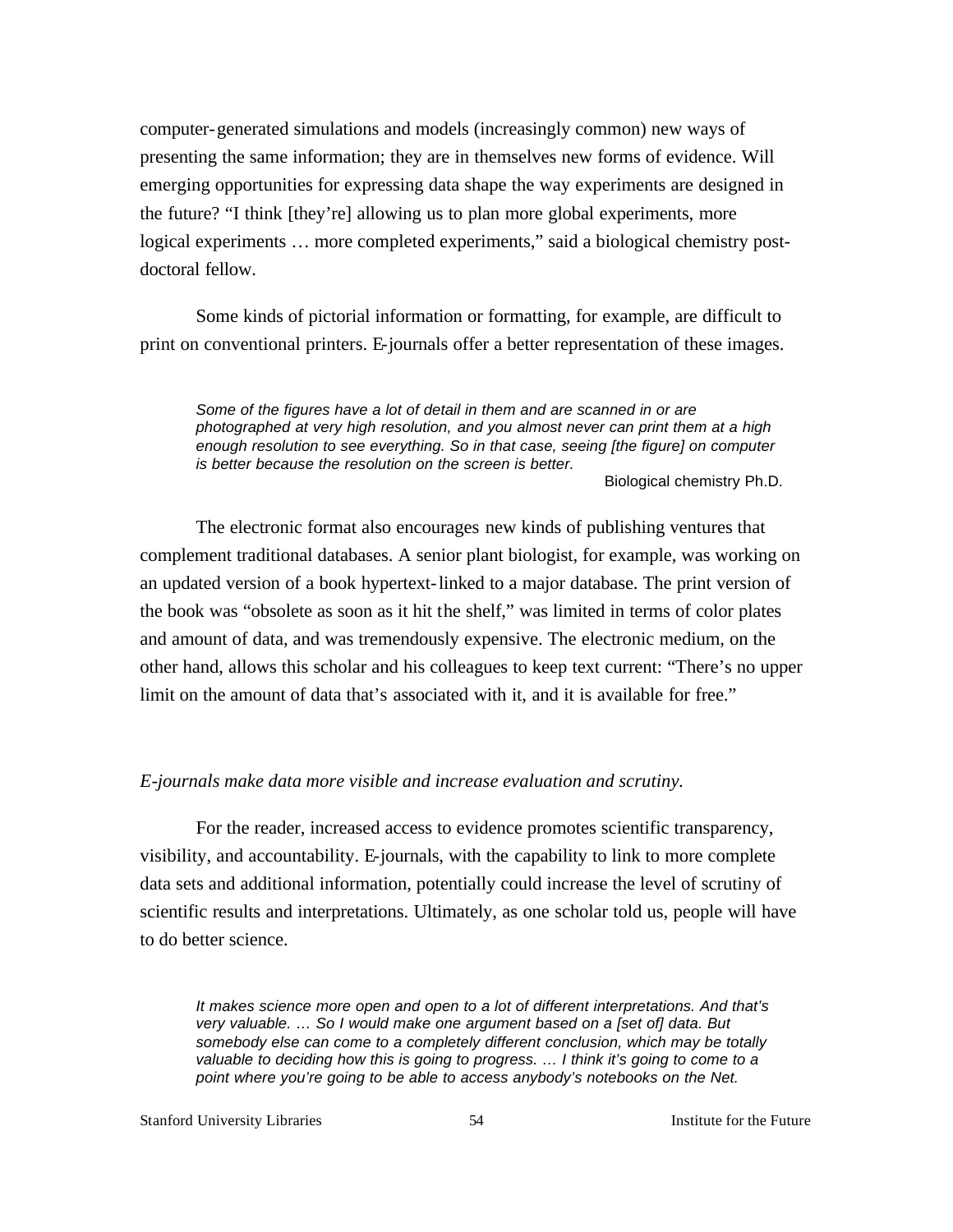With this kind of access to other people's data, the locus of evaluation may shift toward the individual scholar. When data is less visible, the journal plays a paramount role in the evaluation and verification process. The need for editorial validation could conceivably decrease, as scientists are increasingly able to dig deeper into specific data and results. At the same time, the unevenness of newly visible data is already a source of some tension. Respondents mentioned the difficulty of knowing exactly when and how different kinds of data should be made available.

## *E-journals create new knowledge boundaries and domains of equivalency.*

When scientific journals become digital information on the Internet, they are, in effect, entering a new informational domain. As singular articles or whole journal editions, they are no longer contained within the walls of the science library, the medical library, the lab, or a specific society. The Internet fosters a kind of equivalency of access to a much wider range of materials than one would find within those traditional walls, resulting in what one senior journal editor described as "a much more active non-peerreviewed gray literature."

E-journals exist in an environment in which it is now possible to make channels between different domains of scientific literatures—peer reviewed and not reviewed, conference proceedings and lab Web sites, databases and journal articles, and so on. Scientists have traditionally relied upon the peer-review process as a crucial way of forming boundaries around valid and invalid research results, good science and bad science. Peer review flags content. A senior scientist who does not read journals online described some of his worries about the medium.

*I come from an archival mentality; put things on paper and [they are] archived in the library and they are available years later. If you think of [it], the whole academic process depends on archival publication, and there's a whole business of how universities manage themselves with questions of tenure and promotion. The value they placed on referees and references. The stuff going on, on [the] Internet, is rather unregulated, to say the least.* 

Senior neuroscientist

Stanford University Libraries 55 55 Institute for the Future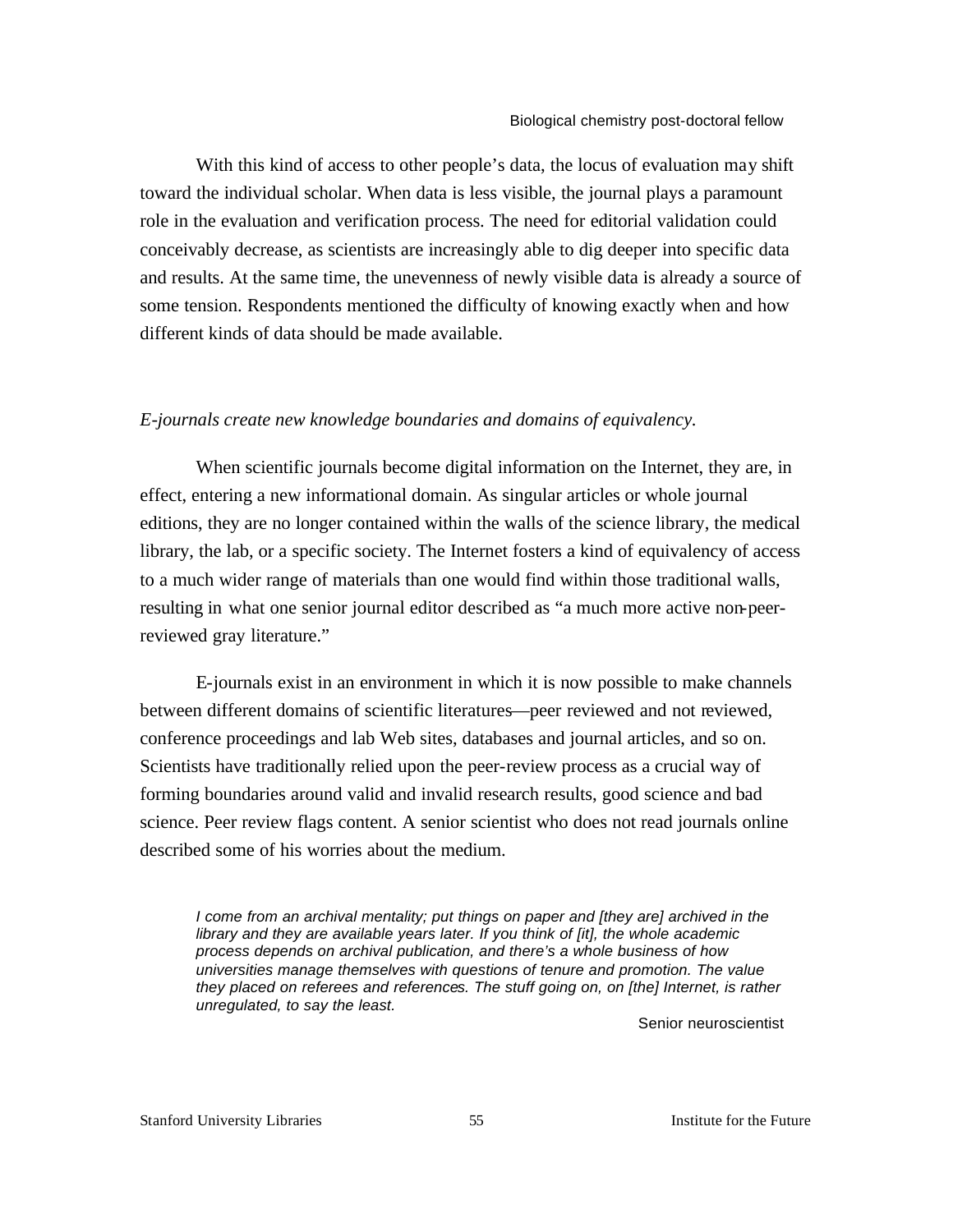The following senior biochemist talked about some of the questions that scientists now face.

*The problem most people have with it—there's no real quality control, no vetting process. When you read a journal, you at least have the confidence that someone has looked at this critically, and it's credible. It may not be right (it is most of the time, but not always), but at least it's had a credible review.* 

[With] pre-print servers, there's no such control. And God knows what gets published. *You don't know whether to believe it or not. It's like reading a newspaper article, right? Who knows whether it's true? So, I think there's been a lot of resistance to doing it.*

Senior biological chemist

Another senior scientist expressed similar concerns, with the hope that they would be resolved.

Respondent: *How [we are] going to do the same rigorous review process with electronic publishing takes some thought.*

Interviewer: *Does that worry you?*

Respondent: *Well, I haven't figured out how. I haven't given it some thought to think of how that could or should be done. But I think if you could do that, personally, all my reservations about that process as a major venue for scientific work … vanish. …You'd need some way to even control it without hackers getting into it, and that could be a tricky process.* 

Senior neuroscientist

At the same time, the existence of the Los Alamos "e-print archive" server (www.lanl.gov) used by certain physicists suggests that some scholars welcome the challenge brought by the electronic, Web-based platform to peer review–bound knowledge environments.

As electronic peer-reviewed material competes with an increasingly active zone of other kinds of online and/or digital information, the development of boundaries becomes a key issue among scholars for navigation, evaluation, and access to content. New kinds of boundaries, as well as editorial voices, will likely emerge to distinguish between the different kinds of content. Some of these boundaries may be formally established by professional societies, while others may originate from scholars, labs, and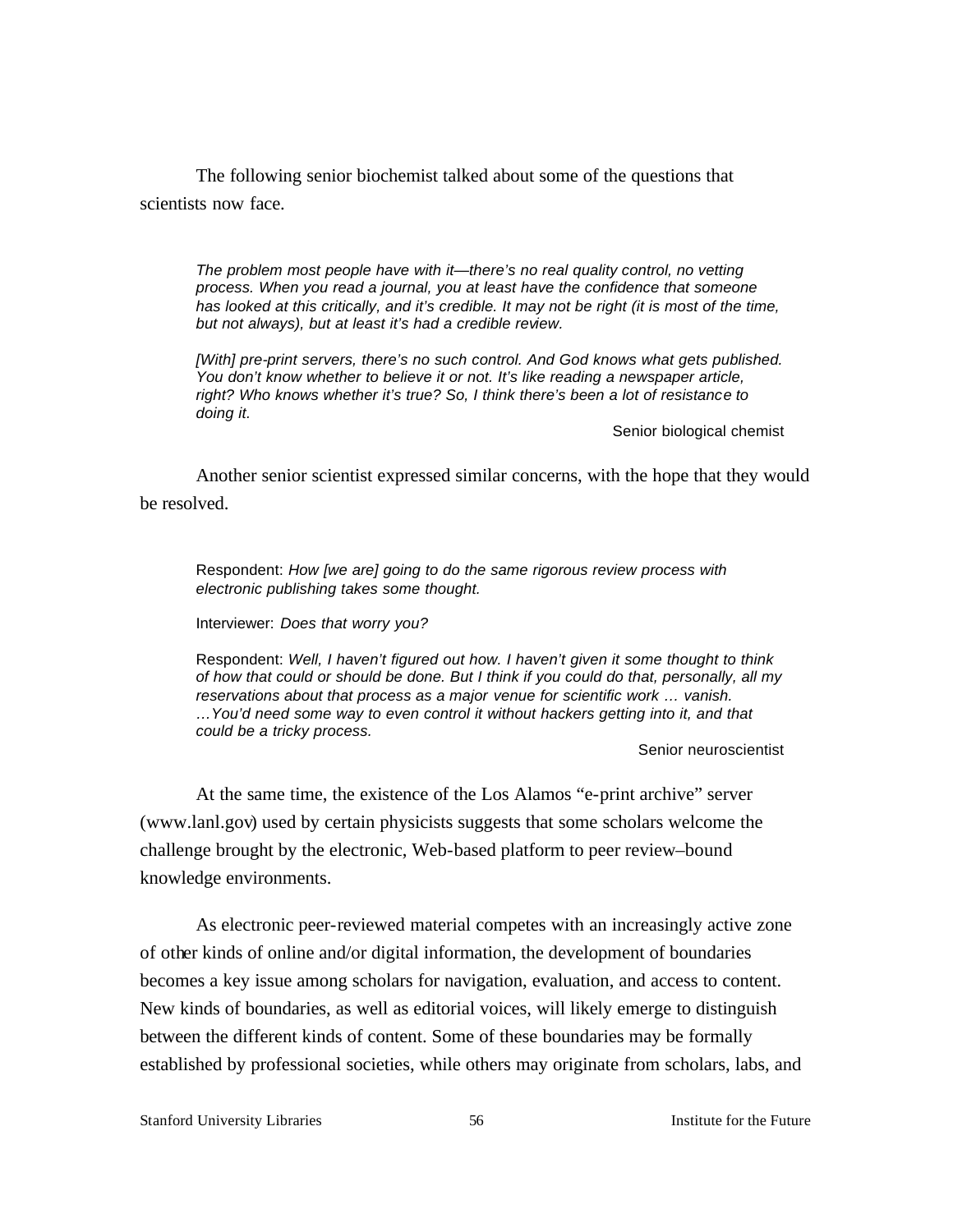other peer groups that have Web capability to make their own links among distinct articles and content.

## **E-journals create new kinds of work in scholarly practice.**

While e-journals may have the potential to open up science and empower scholarly researchers to communicate and disseminate their knowledge in new ways, they also create new kinds of work for these scholars. Increasing transparency, for example, creates increased accountability and broader scrutiny by the scholarly community. Greater information online along the publicize/publish spectrum also requires scholars to do more of the peer review and evaluation themselves. As more content is co-mingled under various forms of review and professional evaluation, scholars will need to spend more time accessing *and* assessing.

Larger numbers of articles will require that scholars use more sophisticated search engines and more sophisticated searching practices. "The literature is bursting," commented one postdoctoral biochemist. Even if search tools improve scholars' capacity to narrow down fields and filter more sensitively, decisions will still have to be made about downloading, saving, and reading—and about ultimate relevance to scientific objectives. Better search engines won't do all the work. An editor and professor of biology lamented the abundance of citations that current search engines produce.

*I'd sift through the way-too-many citations that I got back to see if I could find a better one, the pertinent ones, or somehow redefine the search.*  Senior biological chemist

Scholars also will have more choices about how and where to get access to scholarly content. The complexity of decisions regarding where to start and how to establish a search base may increase the work of searching. An elusive and illusory desire to "get it all" may exacerbate this. As some informants mentioned, e-journals and electronic searching may sometimes create a false sense of completeness. Searching online is so efficient that it raises the stakes for covering all the bases when preparing and supporting an argument in an article.

More work is created for scholars in other tangible ways as well: online searching and downloading from e-journals (and other online sources of content) increase the need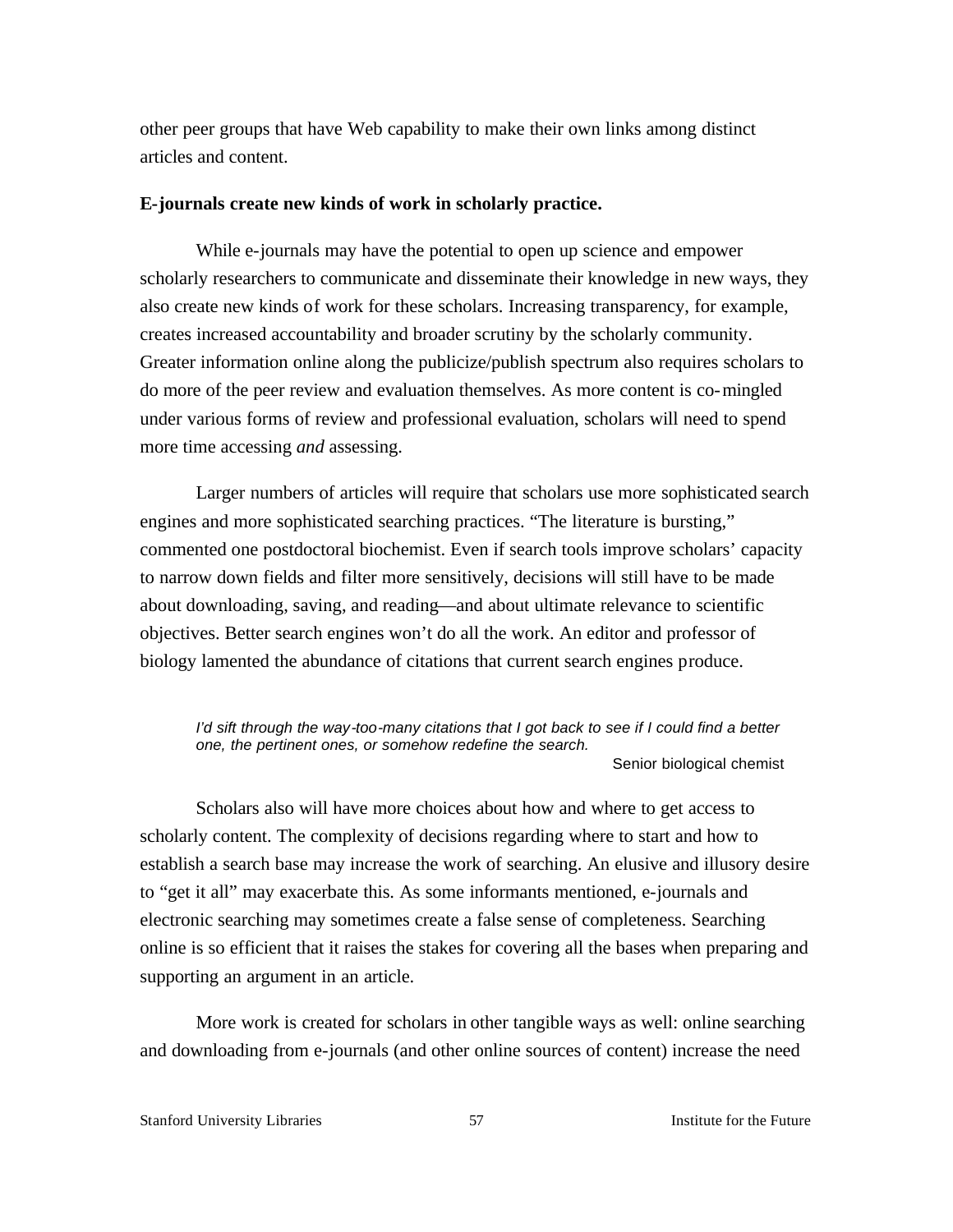for paper and print management. With more articles available online in full text, printing loads and the number of hard copy articles may increase, requiring more management.

Finally, respondents commented on the additional work they must undertake to submit articles online. They described the hassles of formatting for multiple journals, preparing citations in distinct forma ts, and making sure that data standards were compatible across computer systems. Online circulation and sharing of information seems to have a downside as well. Alerts, advance notices, and e-mails from colleagues or labs with URLs and PDF files attached fill e-mail boxes and increase the amount of e-mail screening and management.

*For example, Scripps Research Institute now has gone away from sending out its weekly seminar list [by mail] to sending it out as a PDF. But it's this huge file. And the way that my e-mail is configured, I can delete the e-mail, but then I have to go in and find the attachment and delete it separately. So purging my attachment folder is something that is a real pain.*

Senior gastroenterologist

Whereas e-journal use streamlines many information tasks and processes involved in scholarly work, it also creates new kinds of work that scholars need to manage.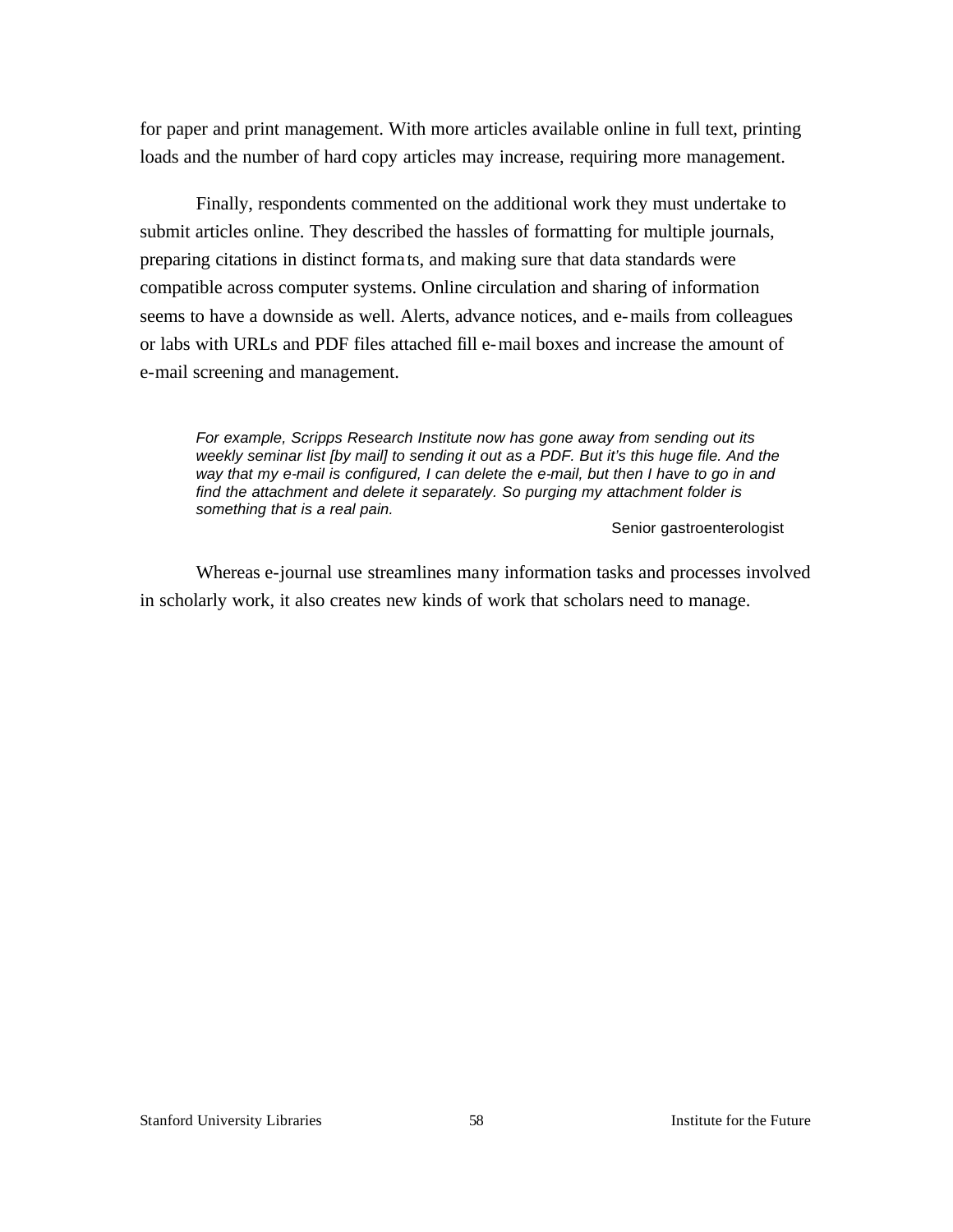### **IV. INSIGHTS ON E-JOURNAL ADOPTION AND IMPLICATIONS FOR THE FUTURE**

Much discussion revolves around the promises of the e-journal as a form of scholarly communications and publication and around its impact on scholarly publication. Most of this discussion, however, focuses on the impacts the e-journal may have on current journal business models and on economic frameworks for establishing access to online and print content. Studies on usage are limited and tend to focus on quantitative assessments of e-journal article downloading and citations. Little research has focused on qualitative assessments of the meaning and potential value of e-journals as part of a larger scholarly communications toolkit—the why and how of e-journal usage by scholars. This study is intended to contribute to the discussion of why scholars use e-journals, how they use them, and what kinds of role e-journals play in overall scholarly practice. The hope is that the study will provide a richer context within which quantitative study results can be interpreted. Together, qualitative and quantitative results may provide a better picture of the distinct value that e-journals offer, and may be of use to publishers and others currently designing and developing e-journals.

Following are several insights about the adoption and usage of e-journals by scholars using biomedical literature and about possible implications for the future of e-journals.

# **E-journals are part of a cluster of innovations and technologies that can be leveraged to create value for scholars.**

This research pointed out that e-journals are linked to other technologies and capabilities such as printers, photocopiers, organizational software for referencing and citation management, multimedia software and products, database software, and Internet features and functionality. New sources of value may be created if the e-journal can leverage these other technologies that are a part of the scholar's technical infrastructure and communications toolkit. Printing, for example, is an important activity critical for study reading, organizing, and cataloging. The development of new printing formats and flexible printing processes linked to journal access may help scholars with the work of printing and paper management. Similarly, new e-journal design and functionality—with attention given to how scholars use multimedia software, organizational software, and database software—may provide opportunities for scholars to link seamlessly between these systems.

Stanford University Libraries 59 59 Institute for the Future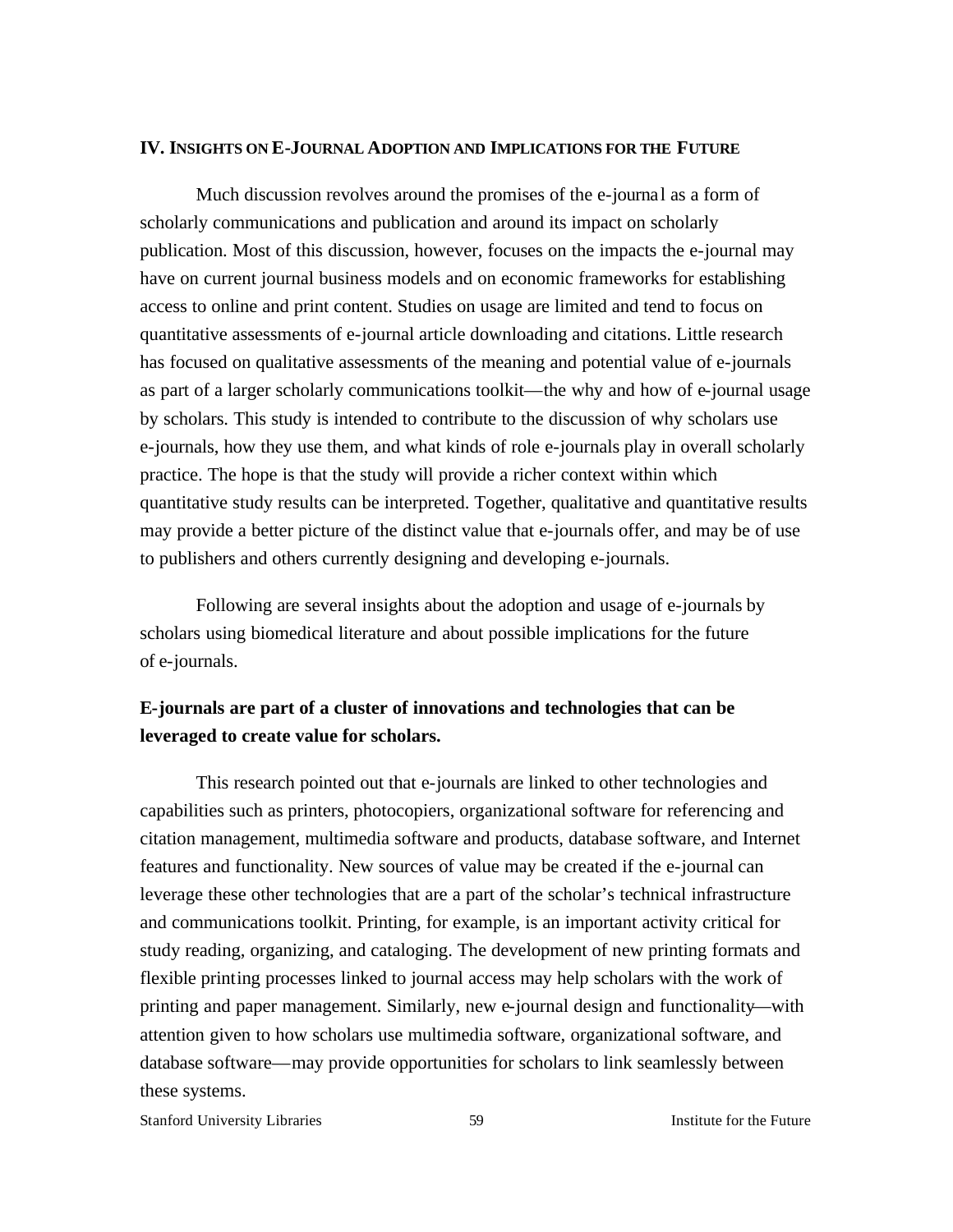# **Scholars work in an integrated media environment, with synergies between paper and electronic journals.**

Scholars search, read, and publish in an integrated paper and electronic world. Respondents in this study suggested that paper and electronic content would fill distinct niches in the scholars' broader media ecology and that synergies between paper and electronic journals are likely to provide the most value for scientific scholars. Paper and electronic resources may take on new roles as e-journal features and capabilities emerge. A possibly fruitful area for exploration is how paper and electronic journals can work together, leveraging the distinct qualities and strengths of each. This kind of synergistic approach to the development of the journal as a container of information could create a more coherent and seamless knowledge environment for scholars. An assumption by publishers, libraries, and other information service providers that the e-journal will replace the print form may limit opportunities for scholars to take advantage of an integrated and value-added media environment.

# **Scholars obtain more value from e-journals when the journals support a wide range of information practices.**

E-journals support a wide variety of scholarly activities and specific information practices. Adoption and usage of e-journals may increase if publishers and other providers of e-journals focus design and development efforts toward supporting a range of idiosyncratic information practices such as content monitoring, directed research, study- reading, circulation and sharing, content organization, and documentation. Features designed to support these practices are likely to provide scholars with the flexibility necessary to craft personal information practices that match their context and scholarly goals. Understanding the specific objectives of these information practices, such as the four described in this study related to directed research (establishing a base, creating paths, assessing content, and retrieving for use; see page 20) may provide a framework for identifying and developing new features and capabilities of e-journals.

## **E-journals offer different types of value for searching, reading, and publishing.**

Stanford University Libraries 60 60 Institute for the Future Respondents suggested that they evaluate e-journals differently depending on whether they are searching, reading, or publishing in a journal. Each activity has distinct value criteria and serves different scholarly goals. Respondents also suggested that searching is currently the most common form of e-journal use. Research that focuses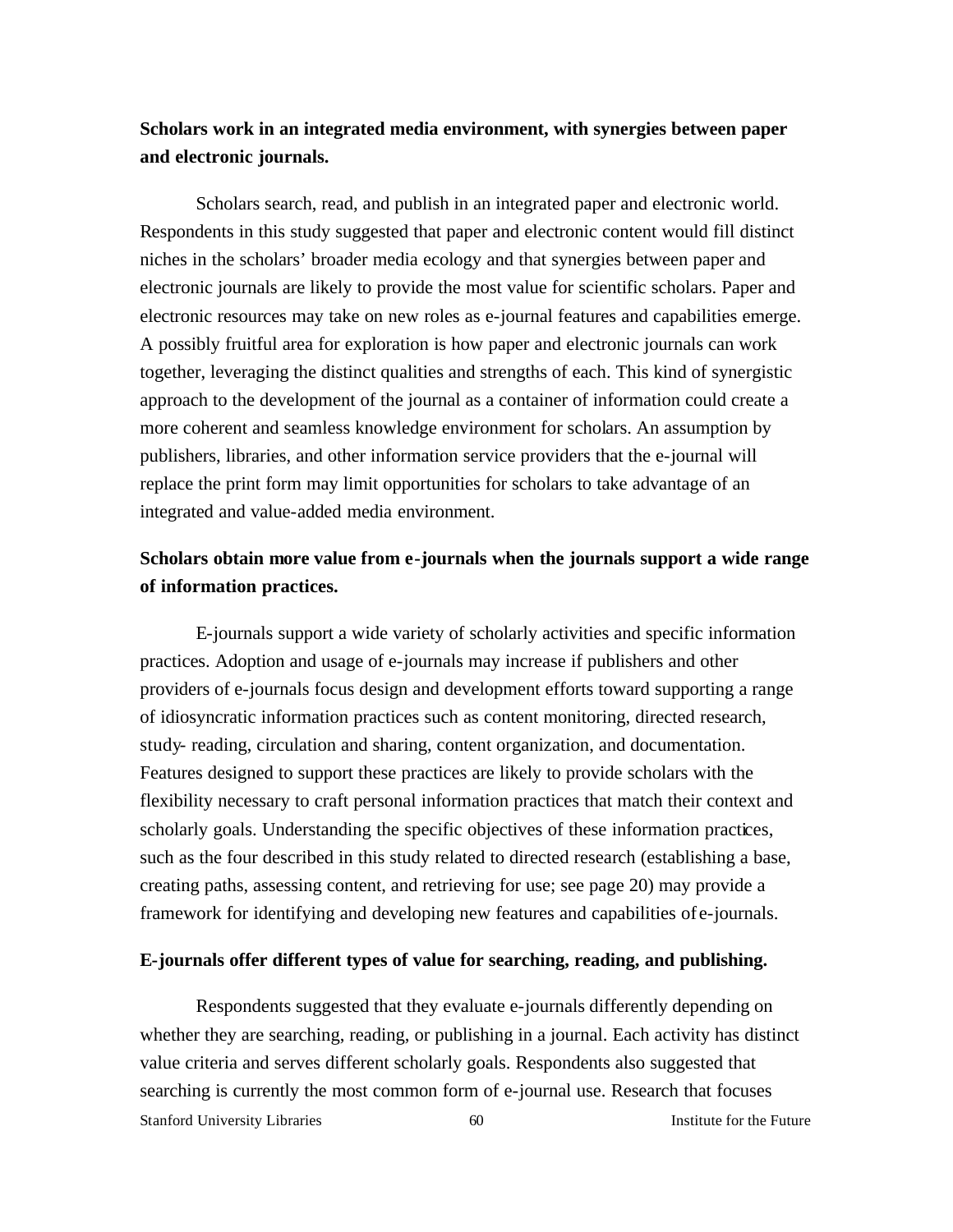exclusively on searching may be overlooking important contributions and sources of value that e-journals can offer for scholars in their reading and publishing activities, however. Enhancing the readability of journals' content online, especially for study reading, may contribute to their value and flexibility. In particular, scholars identified inter- and intradocument mobility as important aspects in their reading practice. Increased facilitation of mobility could be a rich area for feature development of e-journals. Likewise, the evolution of other forms of publishing—perhaps more informal forms that scholars could self-organize—could provide new forums for scholarly exchange.

# **The zone between informal publicizing and formal publication is a rich and critical area for scholarly communications.**

Respondent interviews suggested a desire for, and movement toward, developing a dynamic middle zone between the unstructured and organic Web environment and the procedural world of formal publishing. E-journals could provide various alternatives in this middle zone and new opportunities for bridging these two extremes. Many opportunities exist for e-journals to support collegial interactions and peer exchanges of scholarly content that are self-reviewing and self-organizing and that provide value for scholars. While not replacing traditional, peer-reviewed journals, new forums such as self-organizing (or loosely organized) knowledge communities, lab-based servers, supplemental databases, and other shared knowledge resources could offer scholars new sources of interaction with their peers around original research and cutting-edge information. E-journals and the connectivity of the Web provide a unique opportunity to support these environments.

#### **E-journals challenge the notion of journal brand.**

The study research suggests that e-journal searching emphasizes the article as the relevant container of knowledge rather than the journal itself. E-journal features were perceived as blurred with the rest of the features of the e-journal's search-and-retrieval environment—that is, with general search engines and other Internet and Web functionality. During a search, scholars suggested, the journal does not stand out as a framework in its online context. Journal publishers may want to think about how to extend brand in the online environment across various online activities. As scholars use e-journals for various information tasks, certain aspects of journal brand may need to be highlighted. Publishers might want to brand different aspects of their journals in addition

Stanford University Libraries 61 61 and 1990 Institute for the Future future for the Future of the Future for the Future of the Future of the Future of the Future of the Future of the Future of the Future of the Future of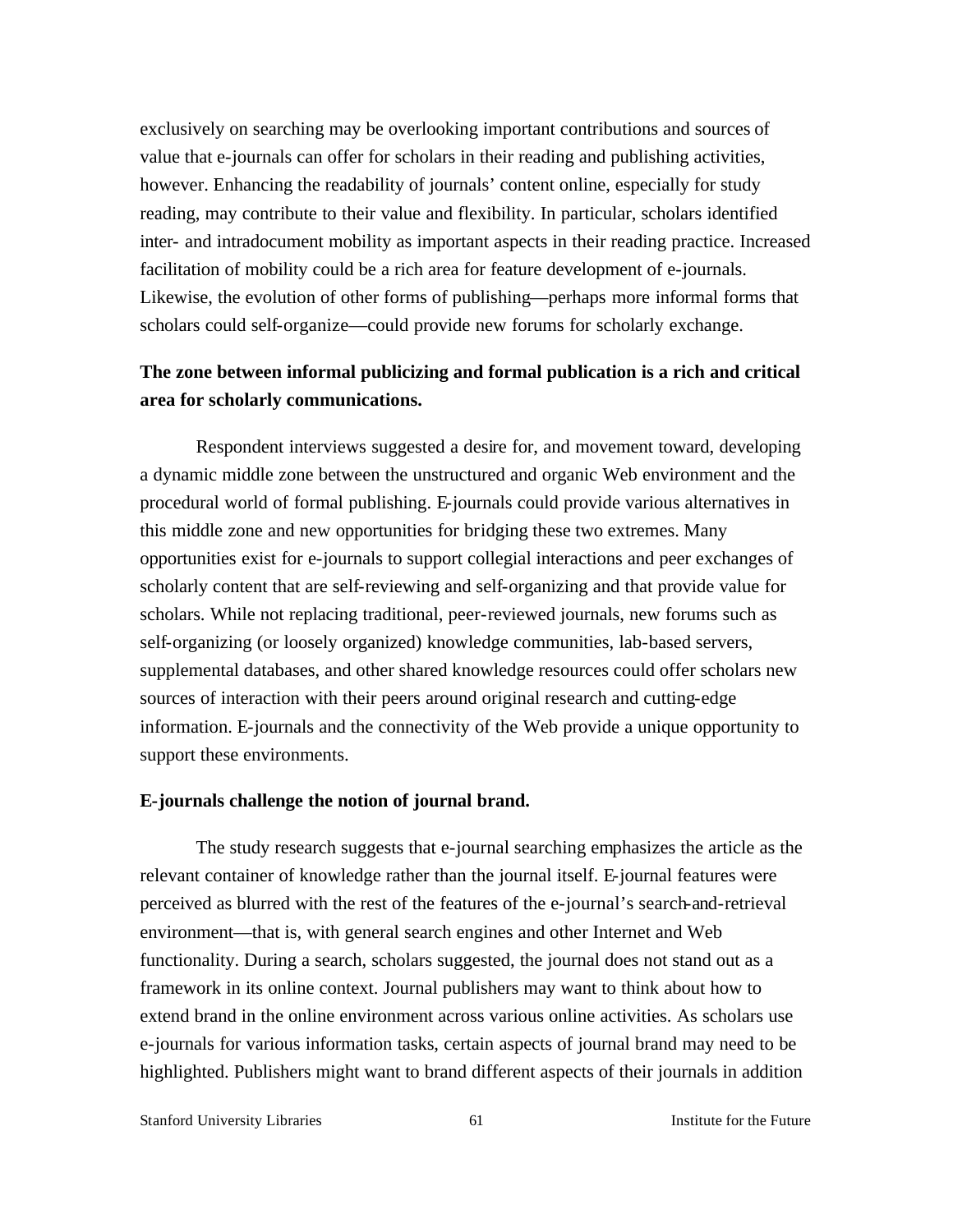to quality of content. Important components of brand may include attributes such as searchability, breadth of content, seamlessness with other search environments, ease of use, flexibility of searching within an article, use of content descriptors and metadata for assessment, and online readability. In essence, it may be useful for publishers to think about how to brand the entire experience of e-journals for scholars.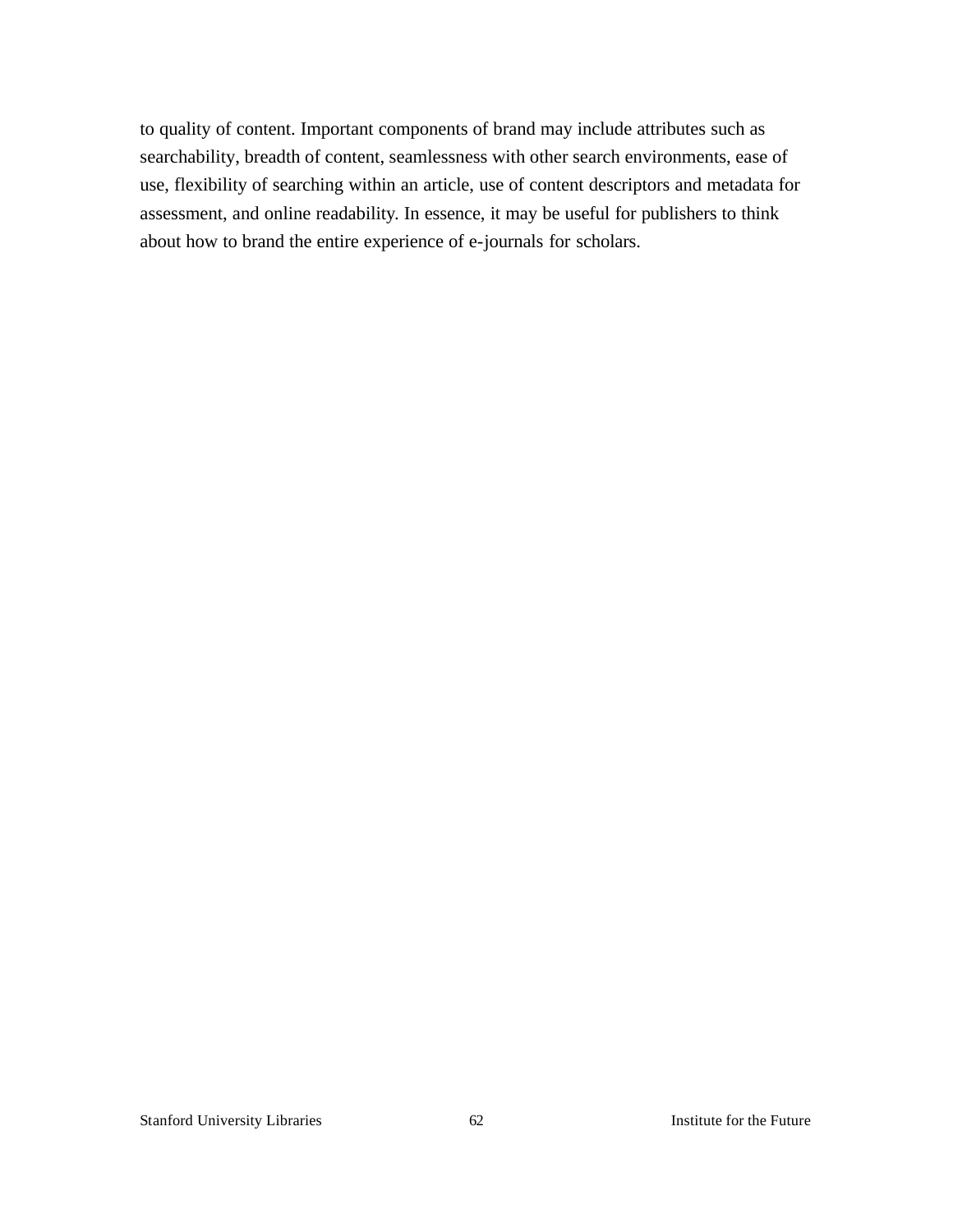#### **APPENDIX A: METHODS**

#### **Purpose of Ethnographic Interviewing**

Qualitative methods such as in-depth ethnographic interviews are intended to explore and describe the underlying logic, conceptual domains, and implicit beliefs and values that structure people's behaviors. Together with quantitative methods, the qualitative method helps to frame survey hypotheses as well as to define key areas of research interest for further exploration.

## **Instrument**

A team of researchers designed an ethnographic interview instrument to help them gain knowledge about the following core issues:

> A rich understanding of how science and medical professionals use e-journals to support their work.

- **-** What conditions are important for their choice of paper versus electronic journals?
- **-** What features and functionality are most valuable to them in support of their work?
- What are potential barriers of using e-journals?

A sense of how e-journals have changed the notion of *scholarly publishing* and communication among science and medical professionals.

**-** What are implicit values of *scholarship* for this group?

Knowledge of whether e-journals, and which dimensions of e-journals, improve the ability of science and medical professionals to *do good science*.

What are the implicit values of good science as expressed by respondents?

The research instrument incorporated descriptive, structural, contrast, and predictive ethnographic questioning techniques as developed by James Spradley (1975)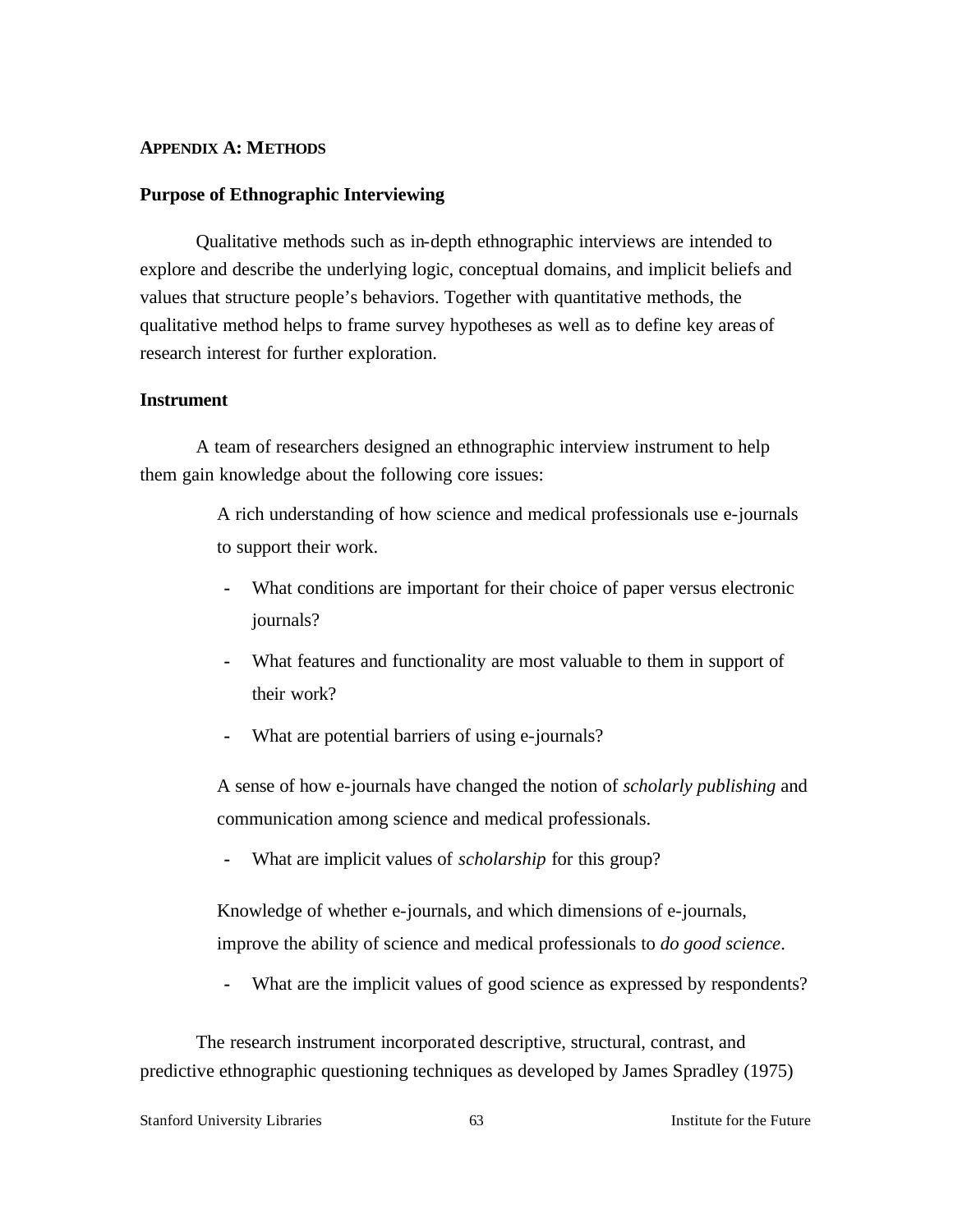to specifically address each set of objectives. The instrument was piloted with three respondents and was revised accordingly.

## **Sample**

Researchers used nonprobabilistic sampling methods and chose informants based on the overarching criteria of the study: that they be users (defined as readers, authors, and editors) of biomedical literature. To obtain a wide variety of responses, this population included representatives from a range of career stages (graduate students, post-doctoral fellows, junior faculty, and senior faculty) and from a range of institutional settings (universities, academic research institutes, hospitals, and government research institutes).

Seventeen respondents who met the criteria were interviewed in sixteen interviewing sessions (one session interviewed two respondents at the same time). Of those, seven were self-selected from a personal request issued by the Office of the Stanford University Libraries to the editors of HighWire Press journals with online editions. The remaining ten respondents were selected through snowball sampling and emergent or informal social networks (Schensul, Schensul and LeCompte 1999; Johnson 1990). Fifteen of the respondents worked in California; one at a teaching hospital in New England, and one at a teaching hospital in England. Of the seventeen, we interviewed five women and twelve men.

## **Interviews**

Structured interviews were conducted on-site by Andrea Saveri, Director, and Lyn Jeffery, Research Affiliate, both with Institute for the Future. Each interview took from 75 to100 minutes and was recorded on tape for verbatim transcription.

#### **Analysis**

The ethnographic interviews resulted in approximately 1,200 pages of transcript data, which were coded by the team. Researchers used ethnographic narrative analysis (Denzin and Lincoln, 2000) to explicate the categories and domains of meaning through which respondents made sense of e-journal practices.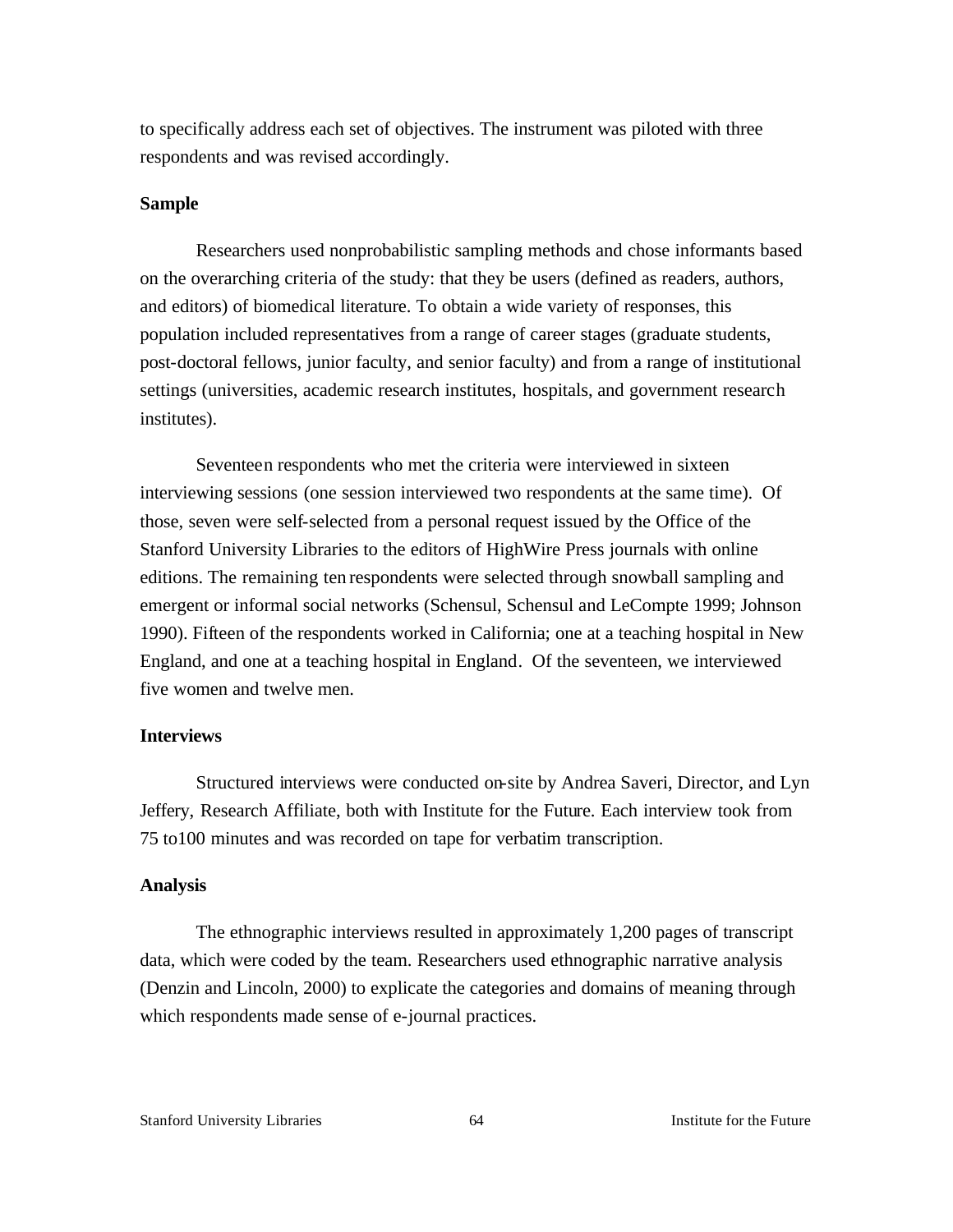## **References**

Denzin, Norman L. and Yvonna S. Lincoln, eds. *Handbook of Qualitative Research.* Second edition. Thousand Oaks, CA: Sage. 2000.

Johnson, Jeffrey C. *Selecting Ethnographic Informants.* Thousand Oaks, CA: Sage. 1990.

- Schensul, Stephen L., Jean J. Schensul and Margaret D. LeCompte. *Essential Ethnographic Methods: Observations Interviews, and Questionnaires.* Walnut Creek, CA: Alta Mira Press. 1999.
- Spradley, James. *The Ethnographic Interview.* New York: Holt, Rinehart and Winston. 1979.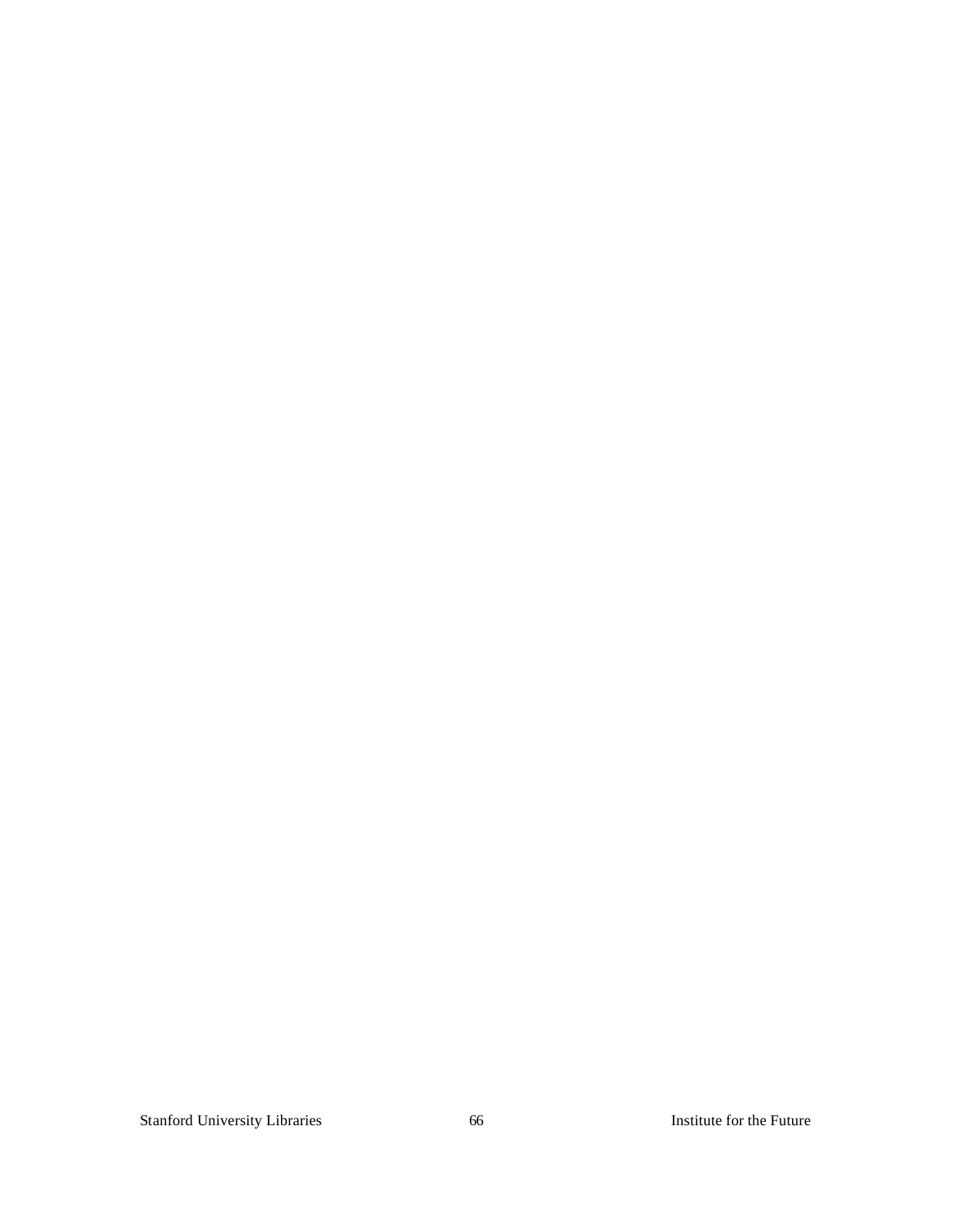## **APPENDIX B: ETHNOGRAPHIC INTERVIEW INSTRUMENT**

## **Practices Using E-Journals - A Focus on Science and Medical Professionals**

### **Interview Research Objectives**

There are three core objectives the ethnographic interviews will achieve:

A rich understanding of how science and medical professionals use e-journals to support their work.

- **-** What conditions are important for their choice of paper versus electronic journals?
- **-** What features and functionality are most valuable to them in support of their work?
- **-** What are potential barriers of using e-journals?

A sense of how e-journals have changed the notion of *scholarly publishing* and communication among science and medical professionals.

**-** What are implicit values of *scholarship* for this group?

Knowledge of whether e-journals, and which dimensions of e-journals, improve the ability of science and medical professionals to *do good science*.

**-** What are the implicit values of good science as expressed by respondents?

## **Introduction**

This interview is part of a larger study for Stanford University Libraries on e-journals. The study will include a quantitative survey, analysis of usage logs, and other research efforts. The first step in the process is to conduct a series of interviews, like the one we will do today, with science and medical scholars about their journal usage.

**NOTE:** We will use a brief screener to get some basic information when we schedule the phone call to save time during the interview.

Stanford University Libraries 67 67 Institute for the Future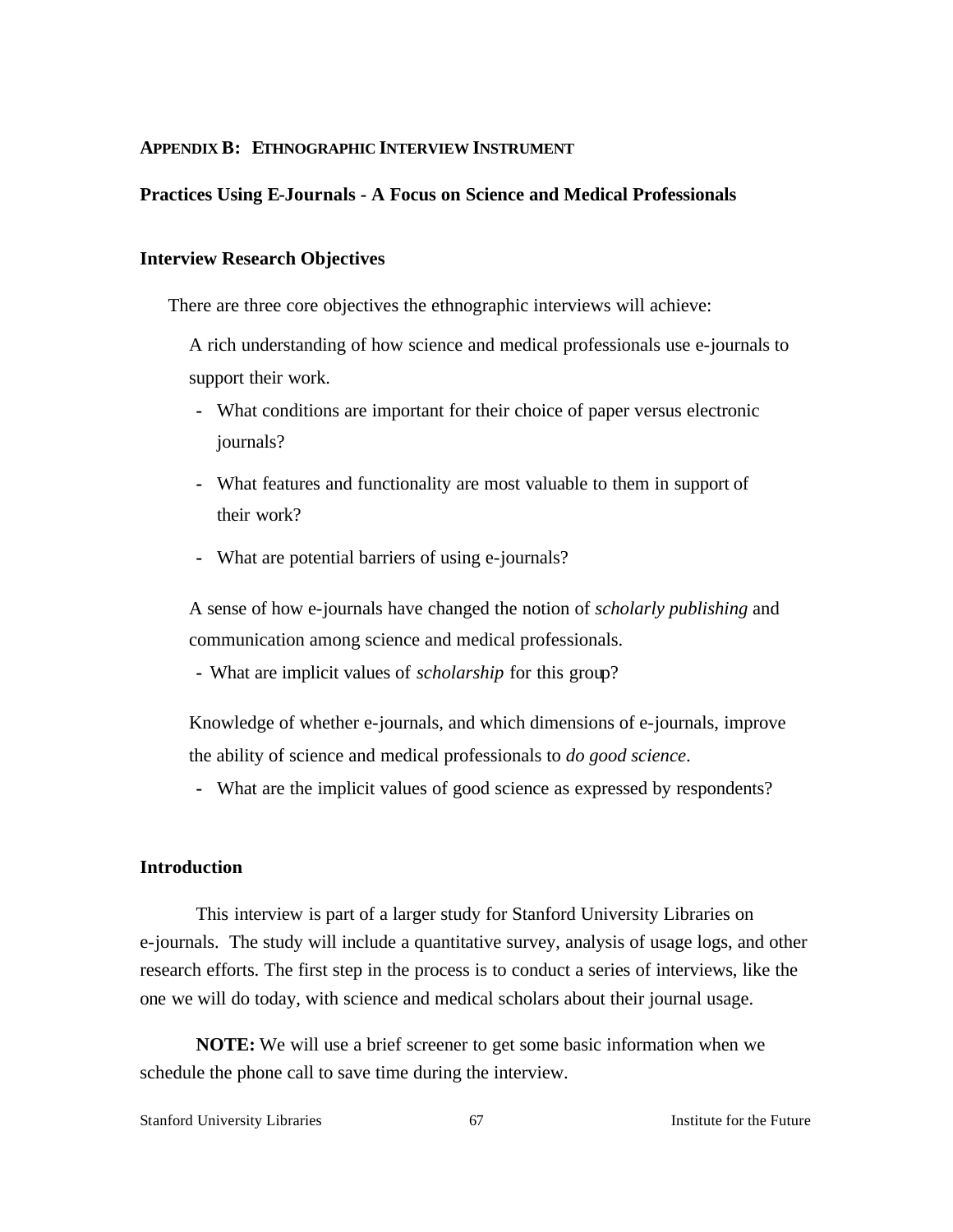## **I. Individual background (5 minutes)**

[Objectives: professional mobility, scholarly networks/fields]

- 1. What your current position is at this institution and your responsibilities? PROBE: Research, teaching, publishing, participation in committees/task forces? PROBE: Have you held other positions here? What were they?
- 2. How long have you been at your current position?
- 3. How many universities or institutions have you worked at before coming here? PROBE: Which ones? Multiple positions? Appointments?
- 4. Are you a member of any professional associations /organizations? PROBE: How many? Which ones? Position?
- 5. How would you characterize this particular moment or stage in your career?

## **II. Scholarly activities and community (15 minutes)**

- 6. I'd like to get a sense of your professional activities day to day, week by week, month by month. If I were to follow you around for a month, how would I know you were working? (Get specific, concrete examples of activities.) PROBE: Teaching—undergraduate/grad students? How many classes? What level? How often do you teach? PROBE. Research—what kinds? Where do you do your research? Lab? Library? PROBE. Writing/publishing—How often do you publish? Goals? PROBE. Meetings of editorial boards, committees, professional conferences? PROBE. How do you prioritize these activities? Is there any one of these that you wish you had more time for? Which one? Why? What would help you?
- 7. Do you work independently or would you say you are part of a community of colleagues or peers? PROBE. What people are part of this community? Colleagues? Librarians? Grants administrators? Graduate students? PROBE. What role do they play in your work life? PROBE. Where are these people located? Same/different discipline?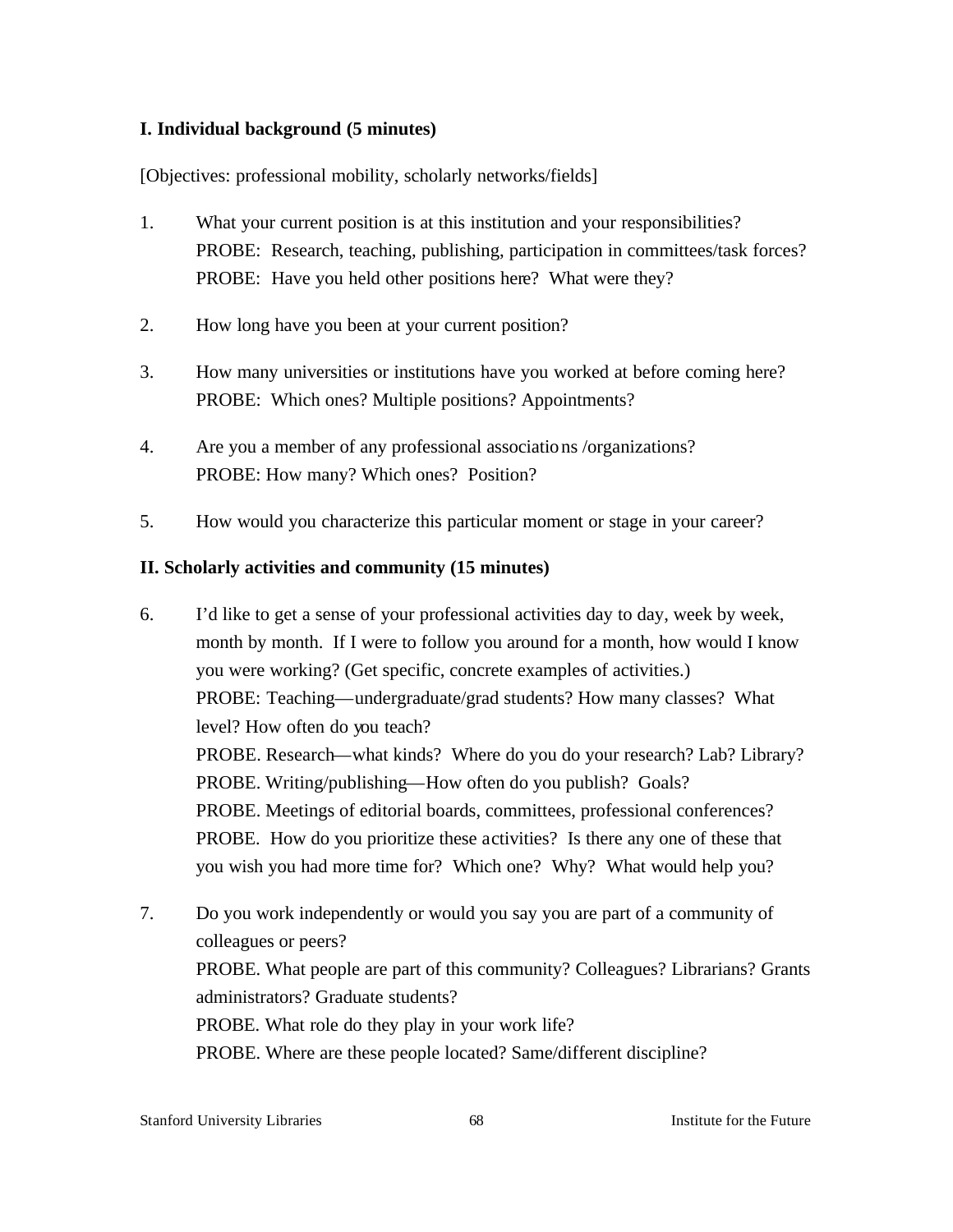7a. How do you generally communicate or interact with these various people? PROBE. How often do you interact with these people? Regularly, special events? PROBE. Do you meet in person? How do you connect? Stay in touch?

## **III. Technology background and access (10-15 minutes)**

8. The following is a list of information and communications technologies and services that you may access in your office, other work location, or at home.

Can you please cross out those that you don't have access to and circle the items that you have access to at home, work or some other location. For each item, please tell me where you have access and how often you use this tool/service.

**NOTE:** Hand list to respondent and go down the list with them **out loud.**

## **Communication Tool List**

Personal computer Laptop computer Personal digital assistant (Palm Pilot, electronic organizer, PDA, so on) Printer (color or black and white) Web access Electronic mail On-line forums for discussion, printing, and/or posting (such as bulletin board, chat rooms, list serves) On-line journal subscriptions, personal On-line journal subscriptions, institutional Paper journal subscriptions, personal Paper journal subscriptions, institutional Cellular phone Pager/beeper Voice mail (voice messaging service) DSL connection Cable modem Fax machine Scanner

PROBE: Is there any item that is not on this list that you use regularly and consider important for your work?

9. Look over all the tools on the list and think about how you use them in your work. If you had to give up all of these items except for four of them, which four would

Stanford University Libraries 69 69 Institute for the Future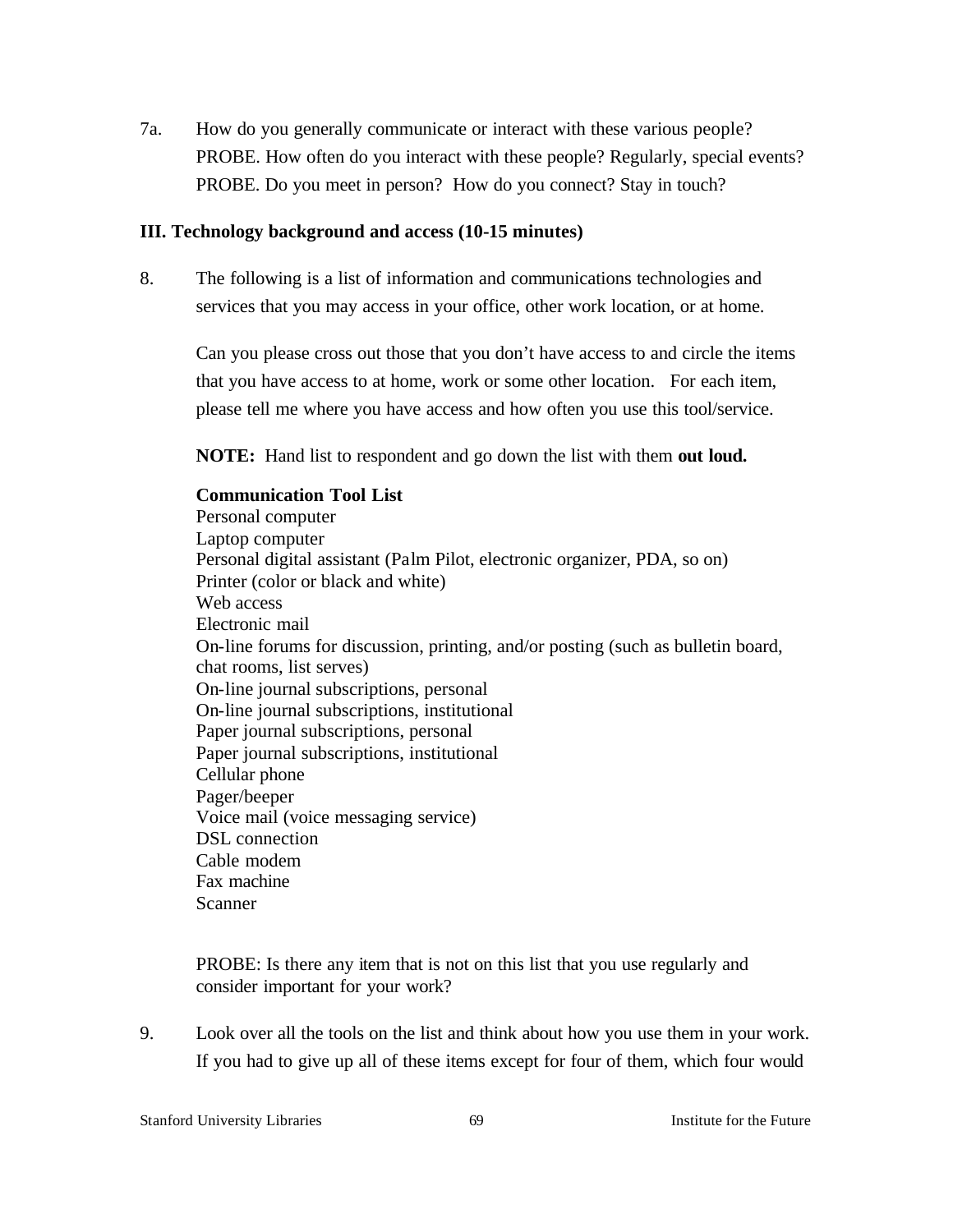you not give up? ASK THE RESPONDENT TO NAME THE FOUR ITEMS

10. Why would you keep these items? How do they support you doing your work? PROBE: How do they support your research, teaching, writing/publishing, so on?

## **IV. Journals: electronic and paper**

General Practices—

11. You did/did not mention journals in your list of the four most important items for your work. Why is that so? I'd like to know what role journals, both paper and electronic, play in your work activities. PROBE: How many journals do you read regularly? Which ones? Are these journals just in your field or broader? PROBE: Do paper and electronic journals serve the same purpose for you? Why do you use one, the other, or both? PROBE: Have you started reading new journals in the past 1-2 years? Why? Which ones? How did you start?

12. How do you get access to the journals that you use regularly? PROBE: Personal subscriptions, lab, department, colleagues, library? PROBE: Which of these are these in paper or electronic form? PROBE: Are you aware of the costs of these kinds of subscriptions? PROBE: Where do you read them?

Specific Practices—

In the next section we want to talk about how you do your research, reading, writing and publishing.

13. Let's say you have a question you need to research: how do you go about that? PROBE: What are the different tools and sources that you use? Can you give me a specific example of when you did this? PROBE: Where and how did you begin your search? PROBE: Did you search for a known item? Subject-based search? Citation and abstract search? Full text search? Why? When would you do it differently? PROBE: Did you go directly to the journal Web site, through HighWire Press,

Stanford University Libraries 70 Institute for the Future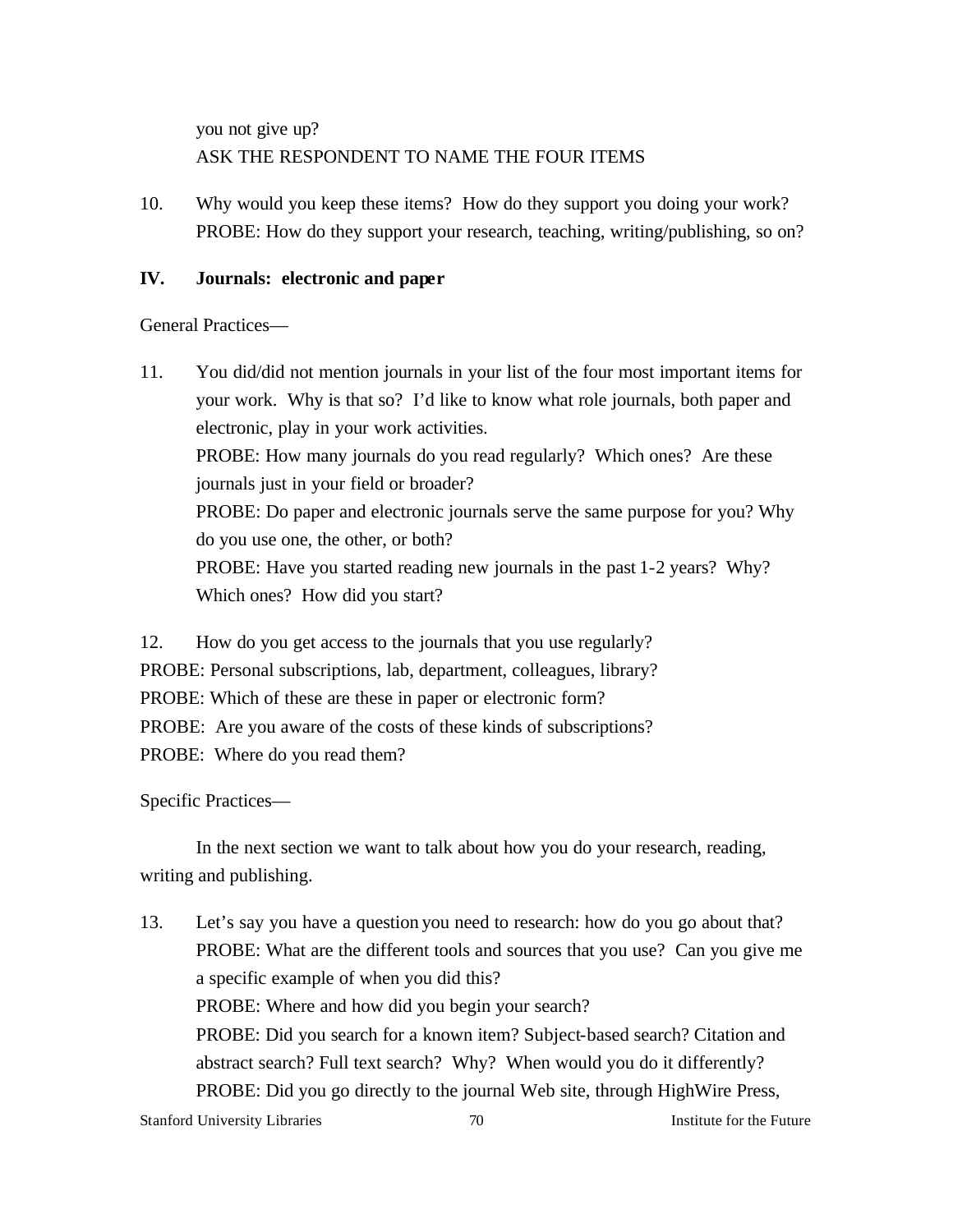through PubMed or MedLine? Through another database? Why? When would you do it differently? PROBE: Are you looking for new articles and material only or are you also looking for archived information? Why? When do you want new or archived material?

- 13a. When you are searching, what are you looking for that guides you through your search? Why? Can you give me an example? What constitutes a successful search for you?
- 14. At what point do e-journals come into play in your research process? Why? How do they help you in your research?
- 15. Can you tell me specifically how you use e-journals in this way?
- 16. What features of e-journals are important for you when you're researching? Can you give me a concrete example of how you use these features?
- 16a. Do you read articles you find online when you are researching or do you print and read them later? Why? What would make you either read or print out an article? PROBE: When do you read, skim, browse? PROBE: Some journals post more than one version of an article. Does this impact how you would use it? PROBE. If you find an unedited version, are you likely to go back and read it when they post the edited one? PROBE: If you cannot click onto an article, are you less likely to read it?
- 16b. To the extent that you read journal contents online, what helps you do it? PROBE: Links to data, to authors, citations, full text? PROBE: Can you give me a concrete example of how you use these features?
- 17. Are there other things besides articles that you might read or do in an e-journal or at a journal Web site? PROBE: Other forms of data retrieval (such as graphics, data sets)? PROBE: Link to citations? PROBE: E-mail the author? PROBE: Send a letter to the editor?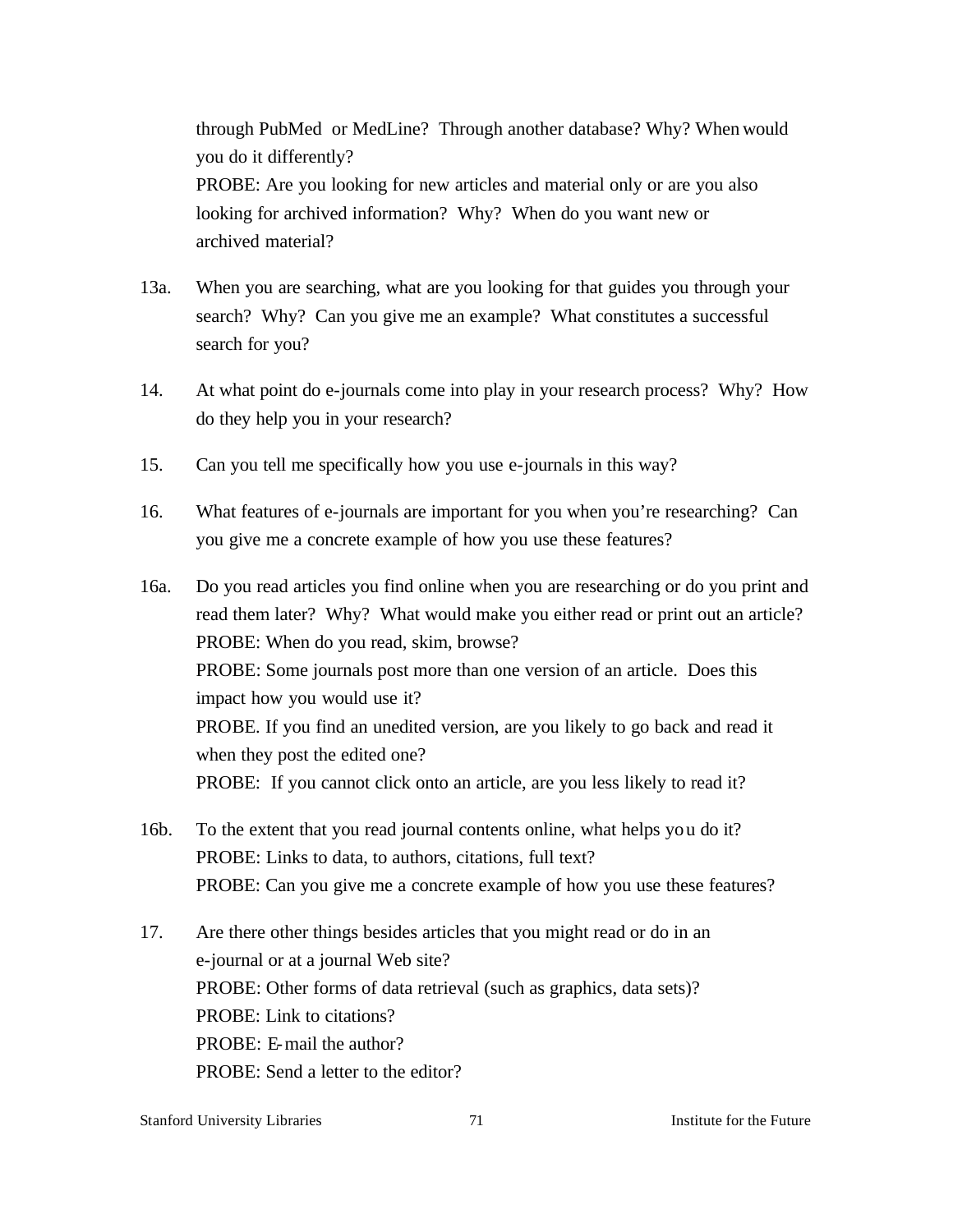PROBE: Submit an article? PROBE: Respond to an alert?

- 18. Does the way you research and read change when you are using paper journals? How do they change? When do you prefer to use paper journals to research and read? PROBE: Are there sources you can't find that you want access to? Which ones? Why?
- 19. Was there a time when your research and reading practices were very different from what you just described? When was this? How was it different?
- 20. Now let's talk about publishing in journals. PROBE: How do you decide when you're going to publish? PROBE: Which journals do you publish in? Why? PROBE: How often do you publish in journals?
- 20a. Tell me about a recent occasion when you published in a journal. How did you go about it? PROBE: What was the journal? Was it published electronically and/or on paper? PROBE: Did you specifically choose which format it came out in? What difference does it make to you?
- 20b. Has the existence of e-journals affected your own publishing practices? If so, how? Examples? (such as where you submit for publication; how polished your submissions are)? PROBE: What specific features have contributed to this change? PROBE: Has this had an impact on your scholarly work? PROBE: Do you have a different sense of the timing and release of information in electronic publications versus the paper version?

PROBE: Do your articles appear fully peer-reviewed, or do they appear in other formats before this?

PROBE: Have your publishing practices changed in the last five years? If so, how?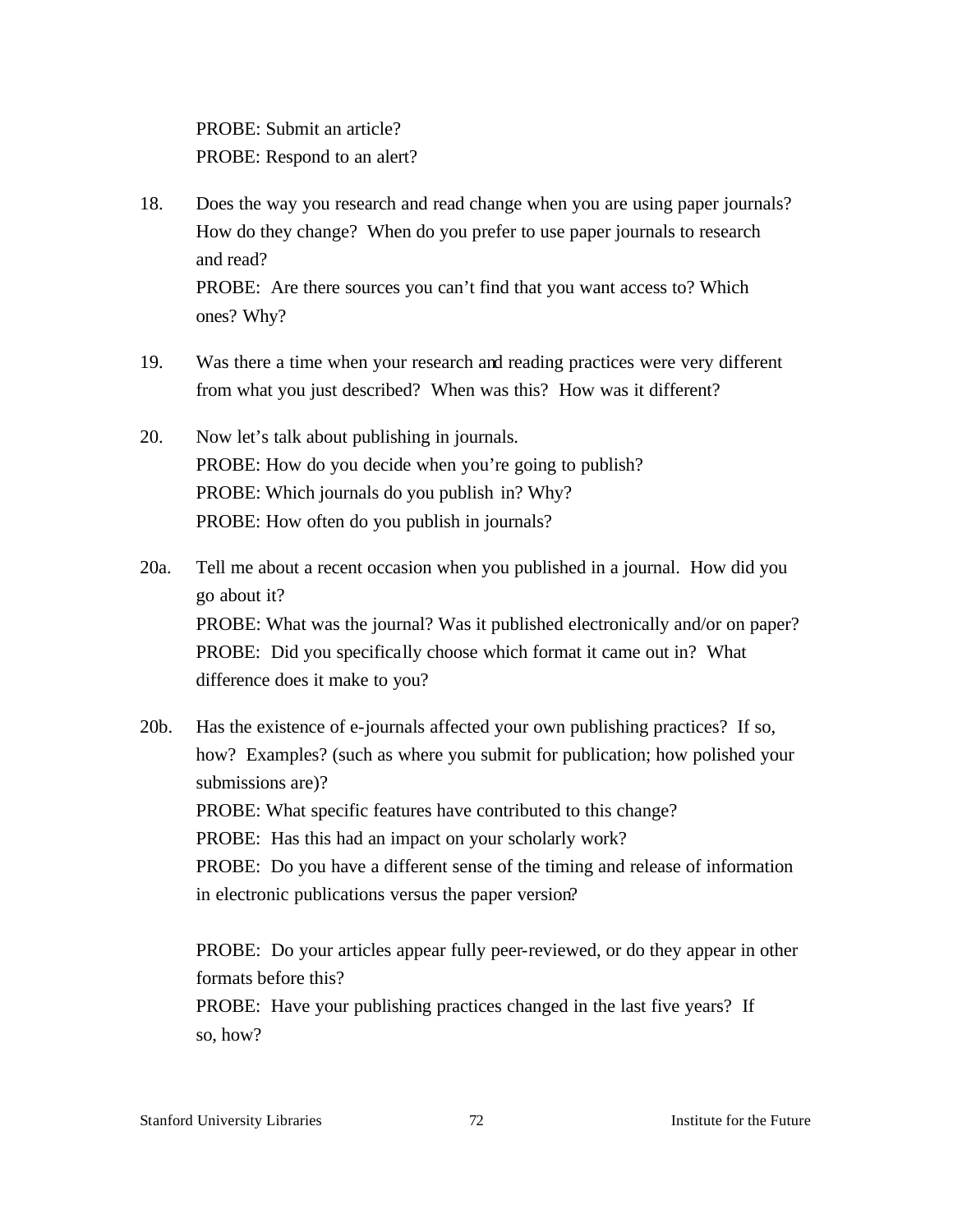- 20c. Have e-journals changed the significance of publishing in any way in your field? How? What impact has this had on you? PROBE: Has it changed how you share knowledge with peers? Timing, content of data, so on. PROBE: Has it changed the nature of prestige accorded to publishing? PROBE: Has it changed the nature of peer review? Have tenure review or other evaluative processes changed? PROBE: How would you feel about never publishing in a paper journal again?
- 21. Are there any other ways that you use journals that we haven't discussed?
- 22. What other work activities do you do on line? PROBE: Do you participate in academic discussion forums such as bulletin boards? PROBE: How about chat rooms? PROBE: List serves? PROBE: Are there other formats for discussion, such as lab Web sites, corporate Web sites, institutional Web sites?

## **V. Quality of Science**

- 24. Imagine that you and your colleagues are discussing your work and you start talking about e-journals. What are some of the key issues that would come up? PROBE: Increased the pace of scientific discovery, rate of innovation? PROBE: Increased the speed of publishing process and its purpose? PROBE: Decreased/increased the quality of good material available, more time and effort to research? PROBE: Impact on scholarly work?
- 24a. What would this discussion be like five years from now? PROBE: In an electronic age, would journals of any kind be anachronistic? PROBE: Do e-journals contribute to increasingly narrow niches in science?
- 25. Does having a journal with all the extra functionality of e-journals help you do better science? If not, how would e-journals have to change to become helpful to you? If so, how could they change to be even more helpful to you?